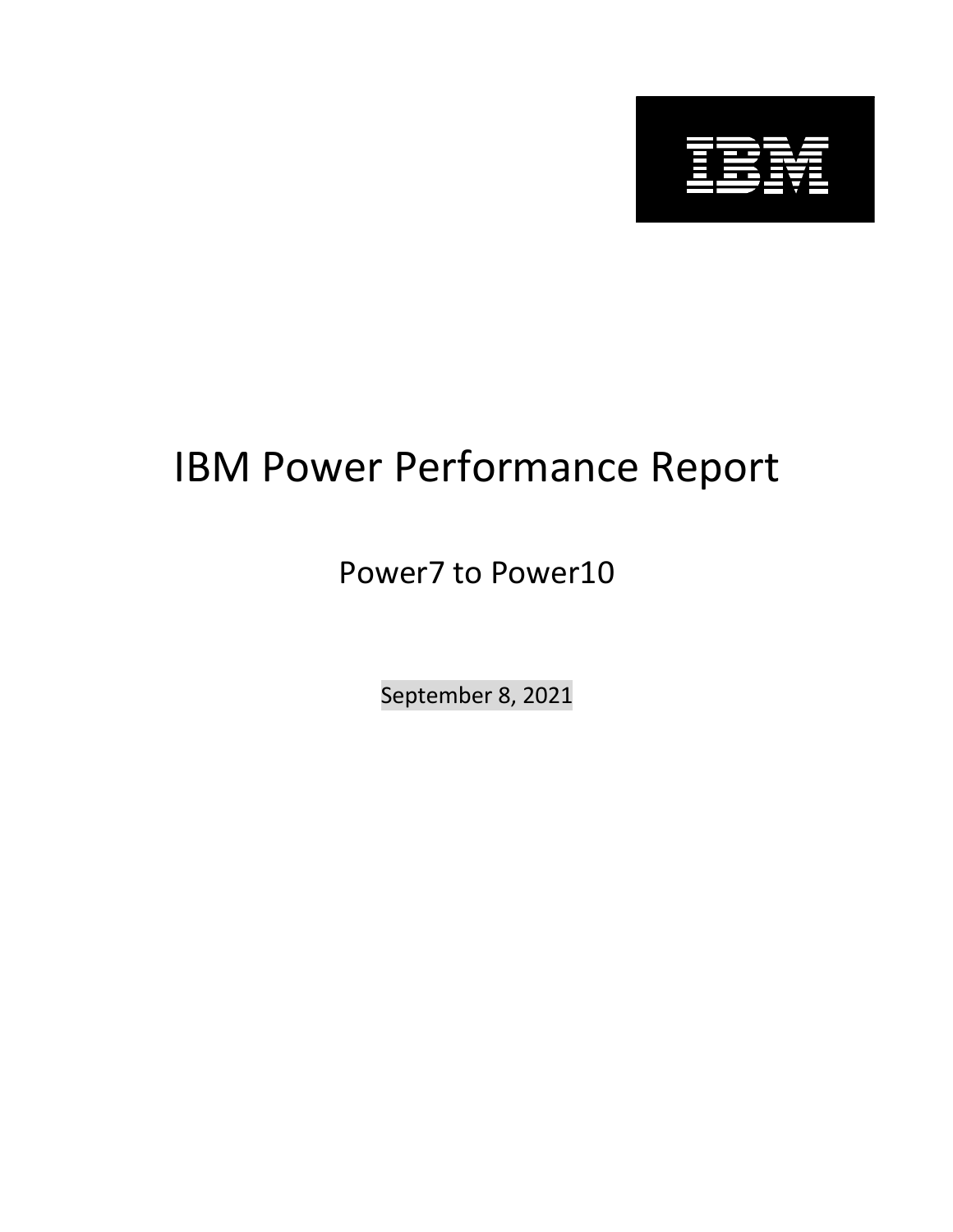## **Table of Contents**

| 3  | Introduction to Performance of IBM UNIX, IBM i, and Linux Operating System Servers               |
|----|--------------------------------------------------------------------------------------------------|
| 4  | Section 1-SPEC® CPU Benchmark Performance                                                        |
| 4  | Section 1a - Linux Multi-user SPEC® CPU2017 Performance (Power10)                                |
| 4  | Section 1b - Linux Multi-user SPEC® CPU2017 Performance (Power9)                                 |
| 4  | Section 1c-AIX Multi-user SPEC® CPU2006 Performance (Power7, Power7+, Power8)                    |
| 5  | Section 1d - Linux Multi-user SPEC® CPU2006 Performance (Power7, Power7+, Power8)                |
| 6  | Section 2-AIX Multi-user Performance (rPerf)                                                     |
| 6  | Section 2a - AIX Multi-user Performance (Power8, Power9 and Power10)                             |
| 9  | Section 2b - AIX Multi-user Performance (Power9) in Non-default Processor Power Mode Setting     |
| 9  | Section 2c-AIX Multi-user Performance (Power7 and Power7+)                                       |
| 13 | Section 2d - AIX Capacity Upgrade on Demand Relative Performance Guidelines (Power8)             |
| 15 | Section 2e - AIX Capacity Upgrade on Demand Relative Performance Guidelines (Power7 and Power7+) |
| 20 | Section 3 - CPW Benchmark Performance                                                            |
| 19 | Section 3a - CPW Benchmark Performance (Power8, Power9 and Power10)                              |
| 22 | Section 3b - CPW Benchmark Performance (Power7 and Power7+)                                      |
| 25 | Section 4-SPECjbb®2015 Benchmark Performance                                                     |
| 25 | Section 4a - SPECjbb®2015 Benchmark Performance (Power9)                                         |
| 25 | Section 4b - SPECjbb®2015 Benchmark Performance (Power8)                                         |
| 25 | Section 5 - AIX SAP® Standard Application Benchmark Performance                                  |
| 25 | Section 5a - SAP® Sales and Distribution (SD) 2-Tier - AIX (Power7 to Power8)                    |
| 26 | Section 5b - SAP® Sales and Distribution (SD) 2-Tier - Linux on Power (Power7 to Power7+)        |
| 26 | Section 5c - SAP® Business Warehouse - Enhanced Mixed Load - Linux on Power (Power8)             |
| 27 | Section 6 - AIX Oracle® e-Business Suite (eBS) Benchmark Performance (Power8)                    |
| 27 | Section 7 - AIX Oracle® Siebel Benchmark Performance (Power7 and Power8)                         |
| 28 | Notes on Performance Benchmarks and Values                                                       |
| 29 | Notes on Performance Estimates                                                                   |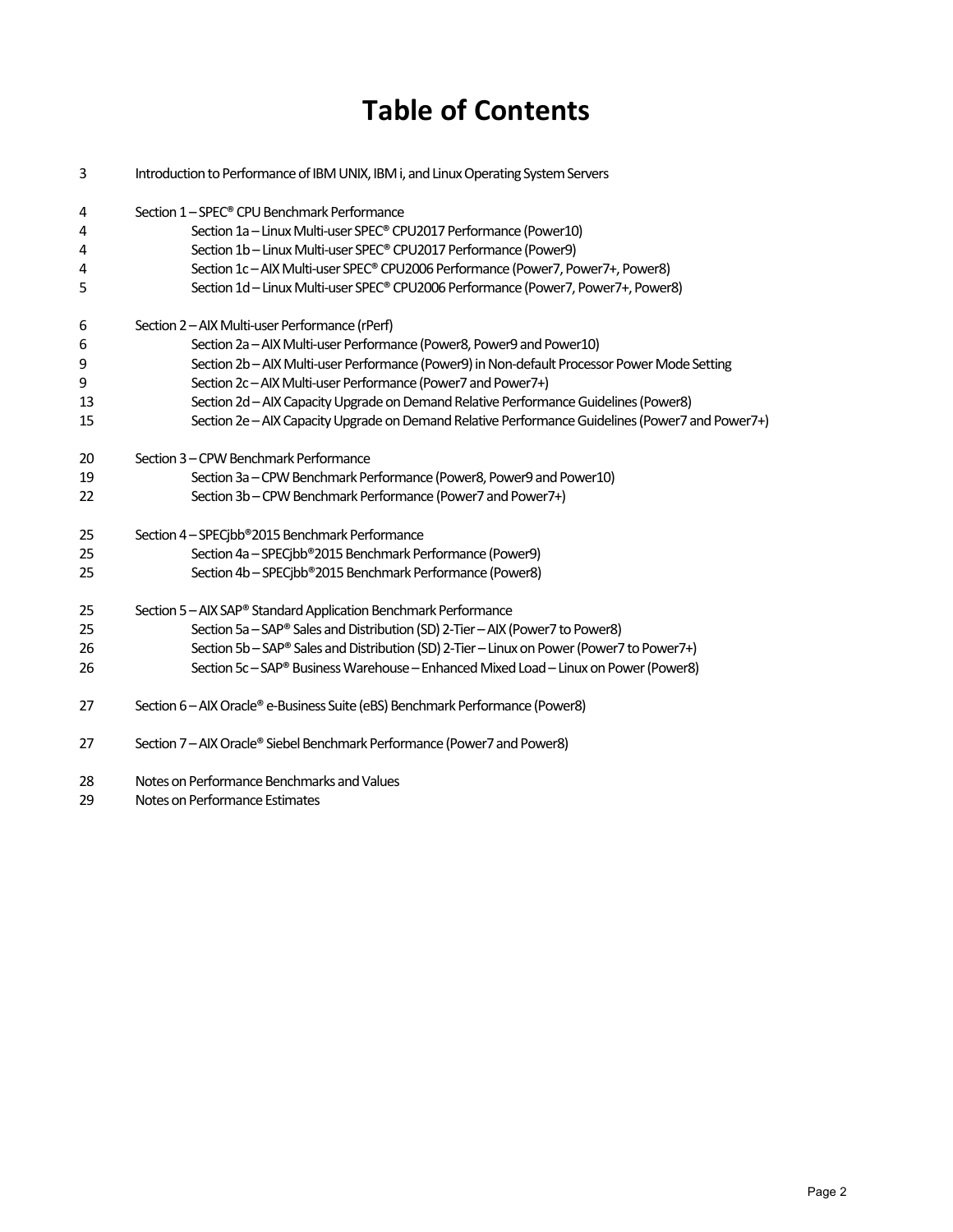## Introduction to Performance of IBM UNIX, IBM i and Linux Operating System Servers September 2021

This document contains performance and benchmark results for IBM® Power® servers and IBM PowerLinux servers that run the UNIX® (AIX®), IBM i and Linux® operating systems

This release contains rPerf and CPW results for new offerings of Power® E1080.

Changes from September 2021 version are highlighted thus.

Archived report can be found here: https://www-01.ibm.com/common/ssi/cgi-bin/ssialias?htmlfid=POO03019USEN&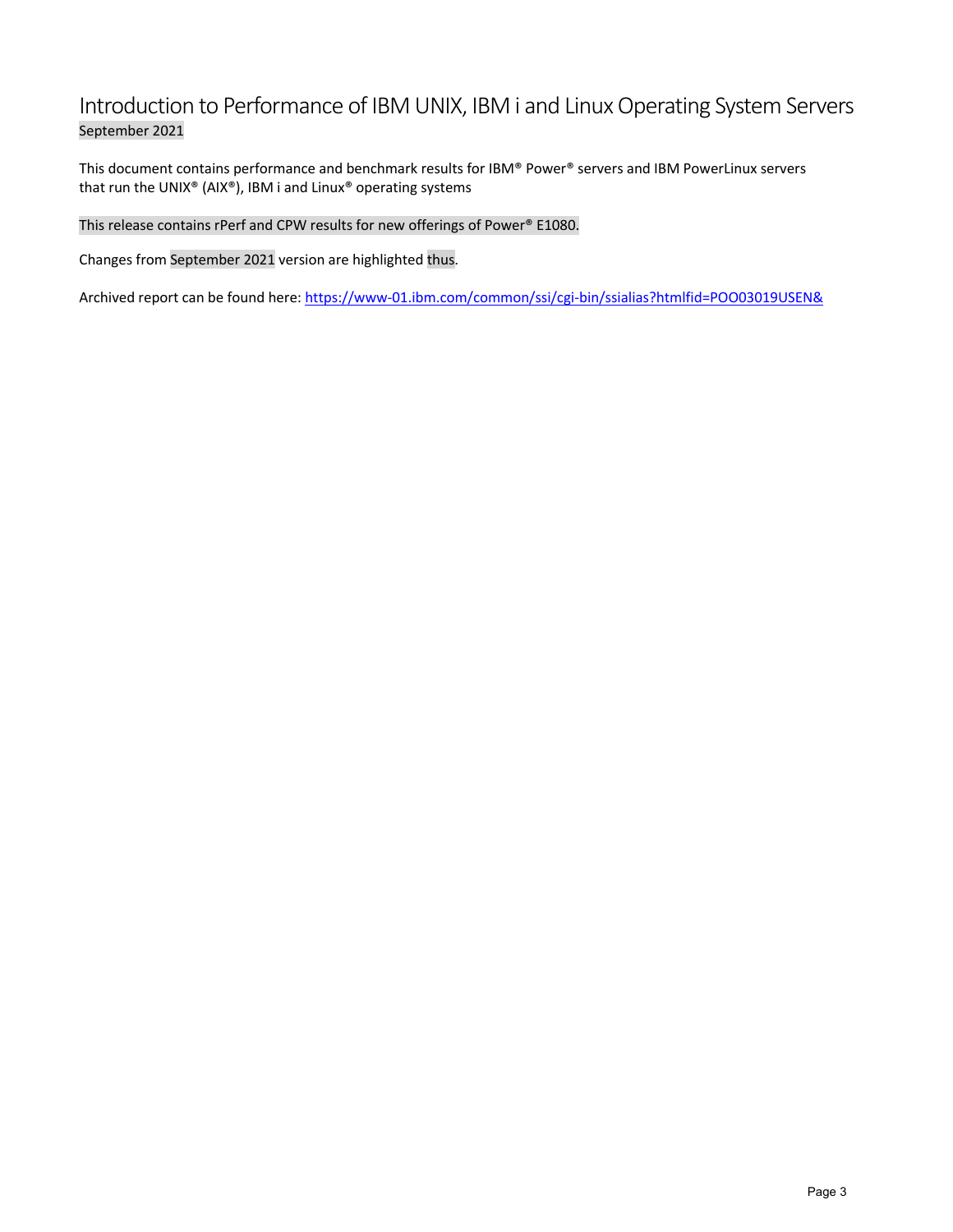## Section 1 – SPEC® CPU Benchmark Performance

### Section 1a – AIX Multi-user SPEC® CPU2017 Performance (Power10)

All results in this table reflect performance with firmware and Operating System updates to mitigate Common Vulnerabilities and Exposures issue numbers CVE-2017-5715, CVE-2017-5753 and CVE-2017-5754 known as Spectre and Meltdown.

|              | Processor/ |              | Inst/Data<br>Cache<br>L1 (KB) | Cache<br>L2/L3/L4<br>(MB) | SPECrate2017 SPECrate2017 |          |                   |
|--------------|------------|--------------|-------------------------------|---------------------------|---------------------------|----------|-------------------|
| <b>Model</b> | # Cores    | GHz          | Per core                      | <b>System</b>             | int peak                  | int base | <b>OS Version</b> |
| E1080        | p10/120    | $3.55 - 4.0$ | 96/64                         | 240/960/-                 | 2170                      | 1700     | AIX 7.2           |

### Section 1b – Linux Multi-user SPEC® CPU2017 Performance (Power9)

All results in this table reflect performance with firmware and Operating System updates to mitigate Common Vulnerabilities and Exposures issue numbers CVE-2017-5715, CVE-2017-5753 and CVE-2017-5754 known as Spectre and Meltdown.

|                   | Processor/ |             | Inst/Data<br>Cache<br>L1 (KB) | Cache<br>L2/L3/L4<br>(MB) | SPECrate2017 SPECrate2017 |          |                    |
|-------------------|------------|-------------|-------------------------------|---------------------------|---------------------------|----------|--------------------|
| Model             | # Cores    | GHz         | Per core                      | System                    | int peak                  | int base | <b>OS Version</b>  |
| S924              | p9/24      | $3.4 - 3.9$ | 64/64                         | $12/240/-$                | 277                       | 213      | SLES 12 SP3        |
| E950 <sup>1</sup> | p9/40      | $3.4 - 3.8$ | 64/64                         | 20/400/512                | 475                       | 392      | <b>SLES 12 SP3</b> |

**NOTE**: Power9 frequency is expressed as a range from Typical GHz to Max GHz.

**NOTE**: The Power S924 and Power E950 by default will have its Power Management mode set to Max Performance. This mode dynamically optimizes the processor frequency at any given time based on CPU utilization and operating environmental conditions.

**FOOTNOTE 1**: Power E950 performance numbers have been submitted for review and publication.

## Section 1c – AIX Multi-user SPEC® CPU2006 Performance (Power7, Power7+, Power8)

|              |                  |      | Inst/Data<br>Cache | Cache<br>L2/L3/L4 |              |           |                                        |          |
|--------------|------------------|------|--------------------|-------------------|--------------|-----------|----------------------------------------|----------|
|              | Processor        |      | L1 (KB)            | (MB)              | SPECrate2006 |           | SPECrate2006 SPECrate2006 SPECrate2006 |          |
| Model        | /        # Cores | GHz  | Per core           | System            | _int_peak    | _int_base | _fp_peak                               | _fp_base |
| <b>PS702</b> | P7/16            | 3.00 | 32/32              | 4/64              | 520          | 456       | 434                                    | 417      |
| <b>PS704</b> | P7/32            | 2.40 | 32/32              | 8/128             |              |           | 778                                    | 710      |
| PFlex260     | $P7+/16$         | 4.11 | 32/32              | 4/160             | 856          | 607       | 586                                    | 480      |
| PFlex460     | $P7+/32$         | 4.11 | 32/32              | 8/320             | 1,720        | 1,230     | 1,150                                  | 946      |
| 710          | P7/6             | 3.70 | 32/32              | 1.5/24            | 239          | 210       | 213                                    | 198      |
| 710          | P7/8             | 3.55 | 32/32              | 2/32              | 289          | 255       | 248                                    | 229      |
| 730          | P7/12            | 3.70 | 32/32              | 3/48              | 476          | 418       | 423                                    | 395      |
| 730          | P7/16            | 3.55 | 32/32              | 4/64              | 575          | 507       | 482                                    | 448      |
| 730          | P7+/16           | 4.20 | 32/32              | 4/160             | 874          | 615       | 591                                    | 483      |
| 740          | P7/16            | 3.55 | 32/32              | 4/64              | 577          | 510       | 481                                    | 450      |
| 740          | P7+/16           | 4.20 | 32/32              | 4/160             | 884          | 626       | 602                                    | 491      |
| S814         | P8/4             | 3.00 | 32/64              | 2/32/128          | 261          | 199       | 214                                    | 191      |
| S824         | P8/24            | 3.50 | 32/64              | 12/192/256        | 1,750        | 1,280     | 1,370                                  | 1,180    |
| 750          | P7/32            | 3.30 | 32/32              | 8/128             | 1010         | 911       | 825                                    | 750      |
| 750          | P7/32            | 3.55 | 32/32              | 8/128             | 1060         | 949       | 851                                    | 776      |
| 750          | P7/32            | 3.60 | 32/32              | 8/128             | 1,150        | 1,010     | 985                                    | 909      |
| 750          | P7+/32           | 3.50 | 32/32              | 8/320             | 1,600        | 1,150     | 1,130                                  | 946      |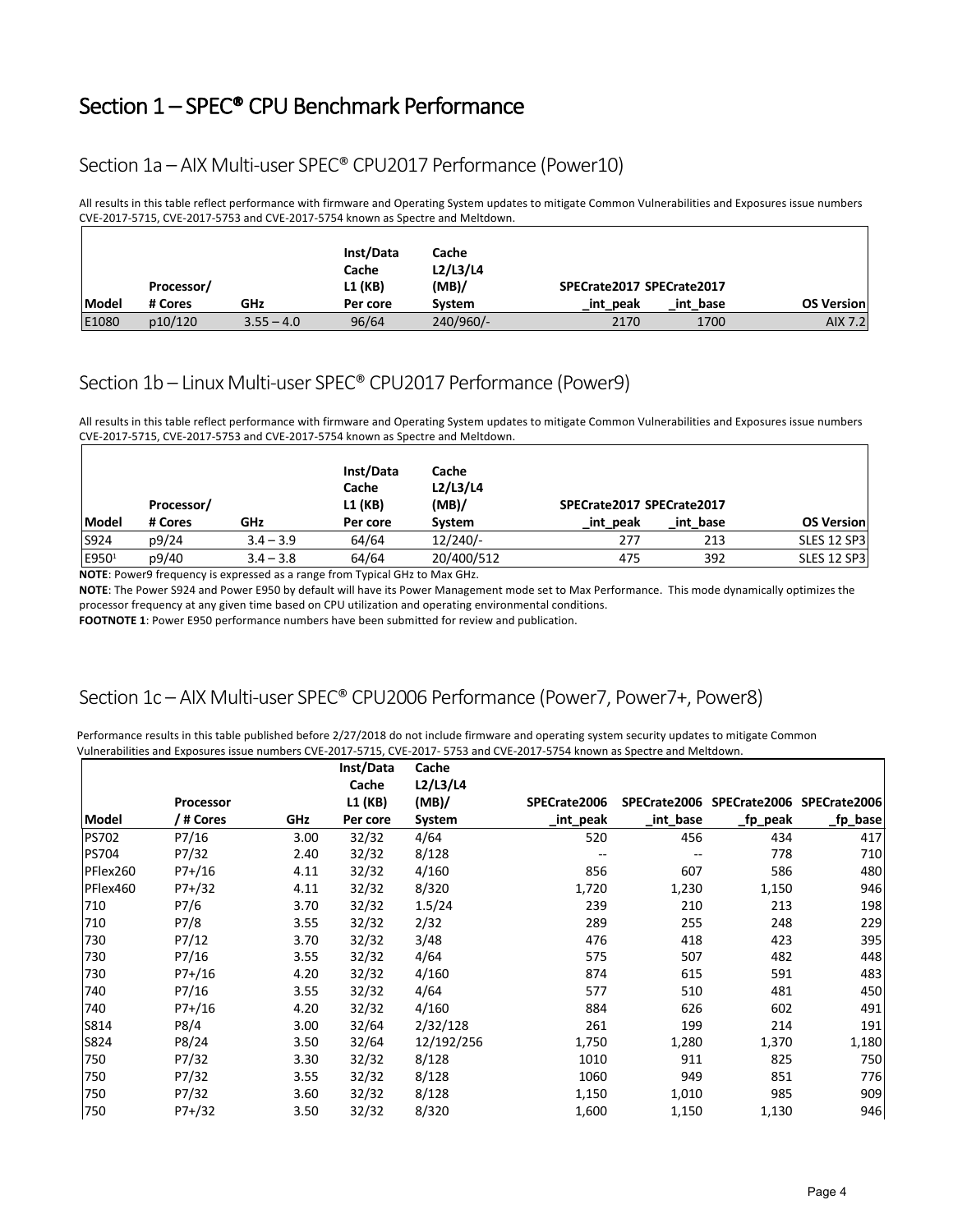|       |           |      | Inst/Data        | Cache             |              |           |                                        |          |
|-------|-----------|------|------------------|-------------------|--------------|-----------|----------------------------------------|----------|
|       | Processor |      | Cache<br>L1 (KB) | L2/L3/L4<br>(MB)/ | SPECrate2006 |           | SPECrate2006 SPECrate2006 SPECrate2006 |          |
| Model | / # Cores | GHz  | Per core         | System            | _int_peak    | _int_base | _fp_peak                               | _fp_base |
| 750   | $P7+/32$  | 4.00 | 32/32            | 8/320             | 1,740        | 1,230     | 1,200                                  | 995      |
| E850  | p8/32     | 3.72 | 32/64            | 16/256/512        | 2,240        | 1,780     |                                        |          |
| 755   | P7/32     | 3.30 | 32/32            | 8/128             | 1,010        | 911       | 825                                    | 750      |
| 755   | P7/32     | 3.60 | 32/32            | 8/128             | 1,150        | 1,010     | 985                                    | 909      |
| 760   | $P7+/48$  | 3.40 | 32/32            | 12/480            | 2,170        | 1,480     | 1,400                                  | 1,130    |
| 770   | P7/48     | 3.50 | 32/32            | 12/192            | 1,930        | 1,740     | 1,760                                  | 1,560    |
| 770   | P7/64     | 3.10 | 32/32            | 16/256            | 2,140        | 1,930     | 1,900                                  | 1,710    |
| 770   | $P7+/48$  | 4.22 | 32/32            | 12/480            | 2,800        | 2,170     | 2,280                                  | 2,000    |
| E870  | p8/80     | 4.19 | 32/64            | 40/640/1024       | 6,320        | 4,830     | 5,130                                  | 4,500    |
| 780   | P7/16     | 3.86 | 32/32            | 4/64              | 652          | 586       | 586                                    | 531      |
| 780   | P7/64     | 3.86 | 32/32            | 16/256            | 2,530        | 2,300     | 2,240                                  | 2,030    |
| 780   | P7/64     | 3.92 | 32/32            | 16/256            | 2,770        | 2,420     | 2,640                                  | 2,410    |
| 780   | P7/32     | 4.14 | 32/32            | 16/256            | 1,460        | 1,300     | 1,300                                  | 1,190    |
| 780   | P7/96     | 3.44 | 32/32            | 24/384            | 3,520        | 3,070     | 3,150                                  | 2,840    |
| 780   | $P7+/64$  | 4.42 | 32/32            | 16/640            | 3,730        | 2,830     | 2,880                                  | 2,500    |
| 780   | $P7+/128$ | 3.72 | 32/32            | 32/1280           | 6,100        | 4,390     | 4,160                                  | 3,420    |
| E880  | p8/64     | 4.35 | 32/64            | 32/512/1024       | 5,400        | 4,130     | 4,470                                  | 3,960    |
| E880  | p8/192    | 4.00 | 32/64            | 96/1536/2048      | 14,400       | 11,100    | 11,400                                 | 9,790    |
| 795   | P7/32     | 4.00 | 32/32            | 8/128             | 1,440        | 1,270     |                                        |          |
| 795   | P7/256    | 4.00 | 32/32            | 64/1024           | 11,200       | 9,880     | 10,500                                 | 9,730    |

## Section 1d – Linux Multi-user SPEC® CPU2006 Performance (Power7, Power7+, Power8)

| Model           | Processor/<br># Cores | <b>GHz</b> | Cache<br>L1(KB)<br><b>Per Core</b> | Cache<br>L2/L3/L4<br>(MB)<br>System | SPECrate2006 SPECrate2006 SPECrate2006 SPECrate2006<br>_int_peak | int base                 | fp peak                  | fp base | Linux<br><b>Version</b> |
|-----------------|-----------------------|------------|------------------------------------|-------------------------------------|------------------------------------------------------------------|--------------------------|--------------------------|---------|-------------------------|
| <b>PS702</b>    | P7/16                 | 3.0        | 32/32                              | 4/64/                               | 505                                                              | 452                      | 415                      | 366     | <b>SLES 11 SP1</b>      |
| <b>PS702</b>    | P7/16                 | 3.0        | 32/32                              | 4/64/                               | 521                                                              | 466                      | 455                      | 405     | RHEL <sub>6</sub>       |
| <b>PS704</b>    | P7/32                 | 2.46       | 32/32                              | $8/128$ /-                          | $\overline{\phantom{a}}$                                         | $\overline{\phantom{a}}$ | 772                      | 687     | RHEL <sub>6</sub>       |
| <b>PS702</b>    | P7/16                 | 3.00       | 32/32                              | 4/64/                               | 505                                                              | 452                      | 415                      | 366     | <b>SLES 11 SP1</b>      |
| <b>PS702</b>    | P7/16                 | 3.00       | 32/32                              | 4/64/                               | 521                                                              | 466                      | 455                      | 405     | RHEL <sub>6</sub>       |
| <b>PS704</b>    | P7/32                 | 2.46       | 32/32                              | $8/128$ /-                          | $\sim$                                                           | $\overline{\phantom{a}}$ | 772                      | 687     | RHEL <sub>6</sub>       |
| PFlex260        | $P7+ / 16$            | 4.10       | 32/32                              | $4/160/-$                           | 825                                                              | 599                      | 562                      | 497     | <b>SLES 11 SP2</b>      |
| PFlex260        | $P7+ / 16$            | 4.10       | 32/32                              | $4/160/-$                           | 563                                                              | 563                      | $\overline{\phantom{a}}$ | --      | SLES 11 SP2 using       |
|                 |                       |            |                                    |                                     |                                                                  |                          |                          |         | GCC                     |
| PFlex270        | $P7+ / 24$            | 3.41       | 32/32                              | $6/240/-$                           | 1,070                                                            | 742                      | $\overline{\phantom{a}}$ | --      | RHEL 6.4                |
| PFlex270        | $P7+/24$              | 3.41       | 32/32                              | $6/240/-$                           | 696                                                              | 696                      | $\overline{\phantom{a}}$ | --      | RHEL 6.4 using GCC      |
| 730             | P7/12                 | 3.70       | 32/32                              | 3/48/                               | 480                                                              | 425                      | 422                      | 380     | RHEL <sub>6</sub>       |
| 730             | P7/12                 | 3.70       | 32/32                              | 3/48/                               | 388                                                              | 388                      | $\overline{\phantom{a}}$ | --      | RHEL 6.1 using GCC      |
| 730             | P7/16                 | 3.55       | 32/32                              | 4/64/                               | 578                                                              | 515                      | 477                      | 439     | <b>SLES 11 SP1</b>      |
| 730             | $P7+ / 16$            | 4.20       | 32/32                              | $4/160/-$                           | 852                                                              | 618                      | 575                      | 509     | <b>SLES 11 SP2</b>      |
| 730             | $P7+ / 16$            | 4.20       | 32/32                              | $4/160/-$                           | 582                                                              | 582                      | $\overline{\phantom{a}}$ | --      | SLES 11 SP2 using       |
|                 |                       |            |                                    |                                     |                                                                  |                          |                          |         | GCC                     |
| 7R <sub>2</sub> | $P7+ / 16$            | 4.20       | 32/32                              | $4/160/-$                           | 852                                                              | 617                      | 575                      | 509     | <b>SLES 11 SP2</b>      |
| 7R2             | $P7+/16$              | 4.20       | 32/32                              | $4/160/-$                           | 582                                                              | 582                      |                          |         | SLES 11 SP2 using       |
|                 |                       |            |                                    |                                     |                                                                  |                          |                          |         | GCC                     |
| 740             | P7/16                 | 3.55       | 32/32                              | 4/64/                               | 580                                                              | 516                      | 492                      | 447     | <b>SLES 11 SP1</b>      |
| 740             | P7/16                 | 3.55       | 32/32                              | 4/64/                               | 581                                                              | 518                      | 497                      | 443     | RHEL <sub>6</sub>       |
| 740             | $P7+ / 16$            | 4.20       | 32/32                              | $4/160/-$                           | 869                                                              | 629                      | 586                      | 521     | <b>SLES 11 SP2</b>      |
| 740             | $P7+ / 16$            | 4.20       | 32/32                              | $4/160/-$                           | 589                                                              | 589                      |                          | --      | SLES 11 SP2 using       |
|                 |                       |            |                                    |                                     |                                                                  |                          |                          |         | GCC                     |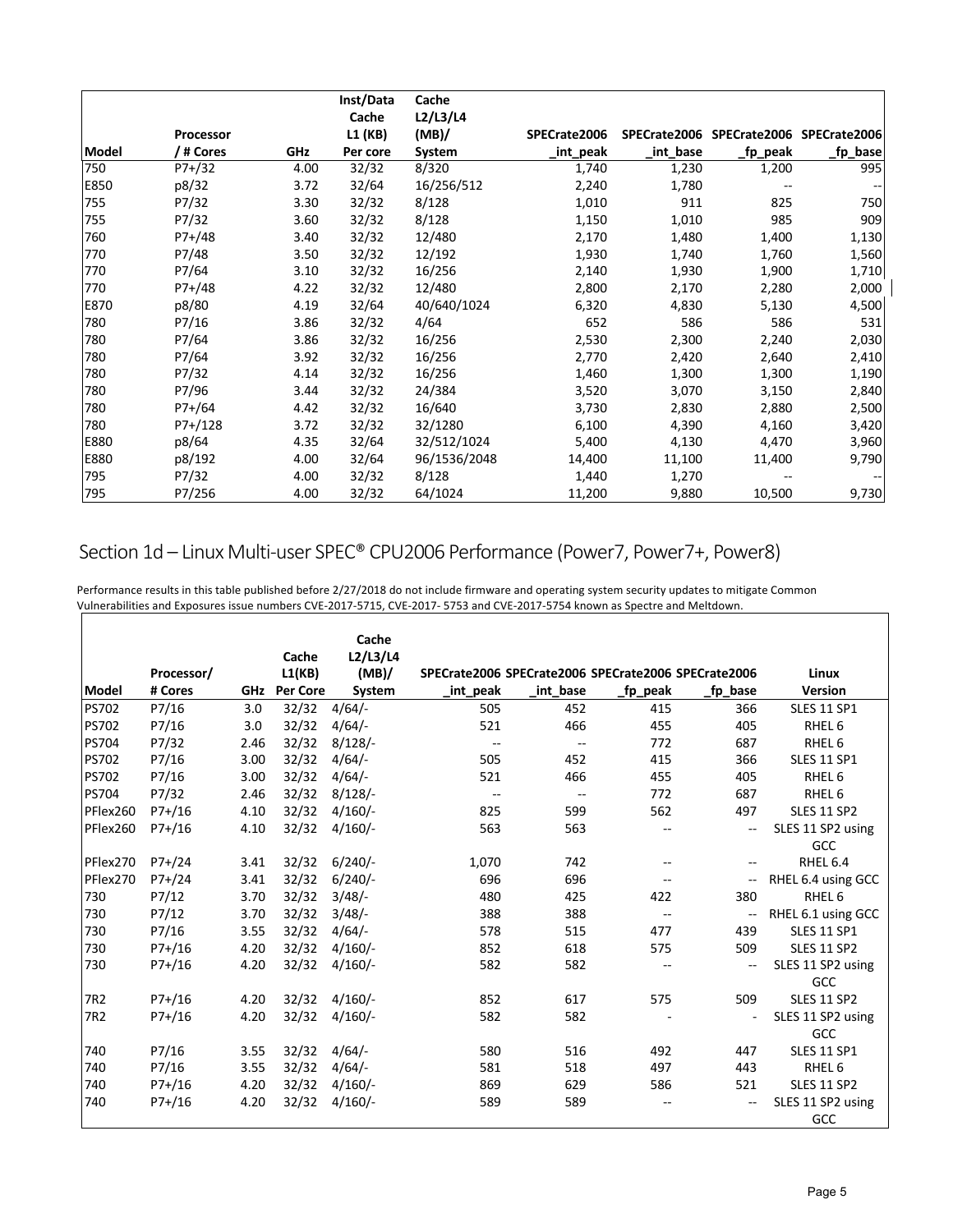|               |             |            |                 | Cache       |           |           |                                                     |                          |                    |
|---------------|-------------|------------|-----------------|-------------|-----------|-----------|-----------------------------------------------------|--------------------------|--------------------|
|               |             |            | Cache           | L2/L3/L4    |           |           |                                                     |                          |                    |
|               | Processor/  |            | L1(KB)          | (MB)/       |           |           | SPECrate2006 SPECrate2006 SPECrate2006 SPECrate2006 |                          | Linux              |
| Model         | # Cores     | <b>GHz</b> | <b>Per Core</b> | System      | _int_peak | _int_base | _fp_peak                                            | _fp_base                 | <b>Version</b>     |
| <b>S812LC</b> | P8/10       | 2.92       | 32/64           | 5/80/32     | 642       | 482       | 468                                                 | 394                      | <b>RHEL 7.1</b>    |
| <b>S822LC</b> | P8/20       | 2.92       | 32/64           | 10/160/64   | 1,100     | 853       | 888                                                 | 745                      | Ubuntu 14.04       |
| S824          | P8/24       | 3.52       | 32/64           | 12/192/256  | 1,720     | 1,310     | 1,330                                               | 1,130                    | <b>RHEL 7.0</b>    |
| 750           | P7/32       | 3.30       | 32/32           | $8/128$ /-  | 1,030     | 924       | 839                                                 | 736                      | <b>SLES 11</b>     |
| 750           | P7/32       | 3.55       | 32/32           | $8/128$ /-  | 1,070     | 960       | 865                                                 | 761                      | <b>SLES 11</b>     |
| 750           | P7/32       | 3.55       | 32/32           | $8/128$ /-  | 1,140     | 1,020     | 978                                                 | 873                      | RHEL <sub>6</sub>  |
| 750           | $P7+/32$    | 4.00       | 32/32           | $8/320/-$   | 1,710     | 1,230     | 1,170                                               | 1,050                    | <b>SLES 11 SP2</b> |
| 750           | $P7+ / 32$  | 4.00       | 32/32           | $8/320/-$   | 1,190     | 1,190     | $\overline{\phantom{a}}$                            | $\overline{\phantom{a}}$ | SLES 11 SP2 using  |
|               |             |            |                 |             |           |           |                                                     |                          | GCC                |
| 7R4           | $P7+/32$    | 4.00       | 32/32           | $8/320/-$   | 1,710     | 1,240     | 1,160                                               | 1,040                    | RHEL 6.4           |
| 7R4           | $P7+ / 32$  | 4.00       | 32/32           | $8/320/-$   | 1,170     | 1,170     | 1,110                                               | 983                      | RHEL 6.4 using GCC |
| <b>E850C</b>  | P8/32       | 4.22       | 32/64           | 16/256/512  | 2,520     | 1,990     | 2,090                                               | 1,830                    | <b>RHEL 7.2</b>    |
| 755           | P7/32       | 3.30       | 32/32           | $8/128$ /-  | 1,030     | 924       | 839                                                 | 736                      | <b>SLES 11</b>     |
| 760           | $P7+/48$    | 3.40       | 32/32           | $12/480/-$  | 2,130     | 1,480     | 1,360                                               | 1,190                    | <b>SLES 11 SP2</b> |
| 760           | $P7+/48$    | 3.40       | 32/32           | 12/480/-    | 1,390     | 1,390     | --                                                  | $\overline{\phantom{a}}$ | SLES 11 SP2 using  |
|               |             |            |                 |             |           |           |                                                     |                          | GCC                |
| 780           | P7/32       | 4.14       | 32/32           | $8/256$ /-  | 1,470     | 1,310     | 1,310                                               | 1,160                    | <b>SLES 11</b>     |
| 780           | P7/64       | 3.86       | 32/32           | $16/256$ /- | 2,610     | 2,340     | 2,300                                               | 2,010                    | <b>SLES 11</b>     |
| 780           | P7/64       | 3.86       | 32/32           | $16/256$ /- | 2,740     | 2,440     | 2,550                                               | 2,280                    | RHEL <sub>6</sub>  |
| 780           | P7/96       | 3.44       | 32/32           | 24/384/     | 3,560     | 3,140     | 3,080                                               | 2,850                    | <b>SLES 11 SP1</b> |
| 780           | $P7+ / 128$ | 3.72       | 32/32           | 32/1280/-   | 6,130     | 4,460     | 4,180                                               | 3,690                    | RHEL 6.3           |
| 780           | $P7+ / 128$ | 3.72       | 32/32           | 32/1280/-   | 4,140     | 4,140     | --                                                  | --                       | RHEL 6.3           |
| E880          | p8/64       | 4.35       | 32/64           | 32/512/1024 | 5,250     | 4,170     | 4,420                                               | 3,940                    | <b>RHEL 7.0</b>    |
| 795           | P7/256      | 4.00       | 32/32           | 64/1024/-   | 10,900    | 9,410     | 10,400                                              | 9,370                    | <b>SLES 11 SP1</b> |
| 795           | P7/256      | 4.00       | 32/32           | 64/1024/-   | 11,300    | 9,930     | 10,500                                              | 9,640                    | RHEL <sub>6</sub>  |

## Section 2 – AIX Multi-user Performance (rPerf)

Section 2a – AIX Multi-user Performance (Power8, Power9 and Power10)

All results in this table reflect performance with firmware and Operating System updates to mitigate Common Vulnerabilities and Exposures issue numbers CVE-2017-5715, CVE-2017-5753 and CVE-2017-5754 known as Spectre and Meltdown.

|                   |           |             | Inst/Data<br>Cache | Cache            |                      |           |       |       |                                     |
|-------------------|-----------|-------------|--------------------|------------------|----------------------|-----------|-------|-------|-------------------------------------|
|                   | Processor | Freq.       | L1 (KB)            | L2/L3/L4<br>(MB) | <b>LPAR</b><br>Size# | rPerf     | rPerf | rPerf | rPerf                               |
| Model             | / # Cores | GHz         | Per core           | System           | cores                | <b>ST</b> | SMT2  | SMT4  | SMT8                                |
| S812              | P8/4      | 3.00        | 32/64              | 2/32/128         | 4                    | 31.3      | 45.3  | 58.9  | 63.0                                |
| S822              | P8/4      | 3.00        | 32/64              | 2/32/128         | 4                    | 31.3      | 45.3  | 58.9  | 63.0                                |
| S822              | P8/6      | 3.80        | 32/64              | 3/48/128         | 6                    | 56.4      | 81.9  | 106.4 | 113.8                               |
| S822              | P8/8      | 4.15        | 32/64              | 4/64/128         | 8                    | 77.5      | 112.4 | 146.1 | $\hspace{0.05cm}$ $\hspace{0.05cm}$ |
| S822              | P8/10     | 3.40        | 32/64              | 5/80/128         | 10                   | 83.1      | 120.4 | 156.6 | 167.5                               |
| S822              | P8/8      | 3.00        | 32/64              | 4/64/128         | 8                    | 60.9      | 88.4  | 114.8 | 122.9                               |
| S822              | P8/12     | 3.80        | 32/64              | 6/96/256         | 12                   | 110.0     | 159.6 | 207.4 | 221.9                               |
| S822              | P8/16     | 4.15        | 32/64              | 8/128/256        | 16                   | 151.1     | 219.2 | 284.9 |                                     |
| S822              | P8/20     | 3.40        | 32/64              | 10/160/256       | 20                   | 161.9     | 234.8 | 305.2 | 326.6                               |
| S922 <sup>1</sup> | p9/4      | $2.8 - 3.8$ | 64/64              | $2/40/-$         | 4                    | 30.4      | 51.6  | 71.2  | 89.8                                |
| S9221             | p9/8      | $3.4 - 3.9$ | 64/64              | 4/80/            | 8                    | 68.4      | 116.3 | 160.5 | 202.3                               |
| S922 <sup>1</sup> | p9/16     | $3.4 - 3.9$ | 64/64              | $8/160/-$        | 16                   | 133.4     | 226.9 | 313.1 | 394.5                               |
| S922 <sup>1</sup> | p9/10     | $2.9 - 3.8$ | 64/64              | $5/100/-$        | 10                   | 74.0      | 125.7 | 173.5 | 218.6                               |
| S9221             | p9/11     | $2.8 - 3.8$ | 64/64              | $5.5/110/-$      | 11                   | 79.1      | 134.5 | 185.6 | 233.9                               |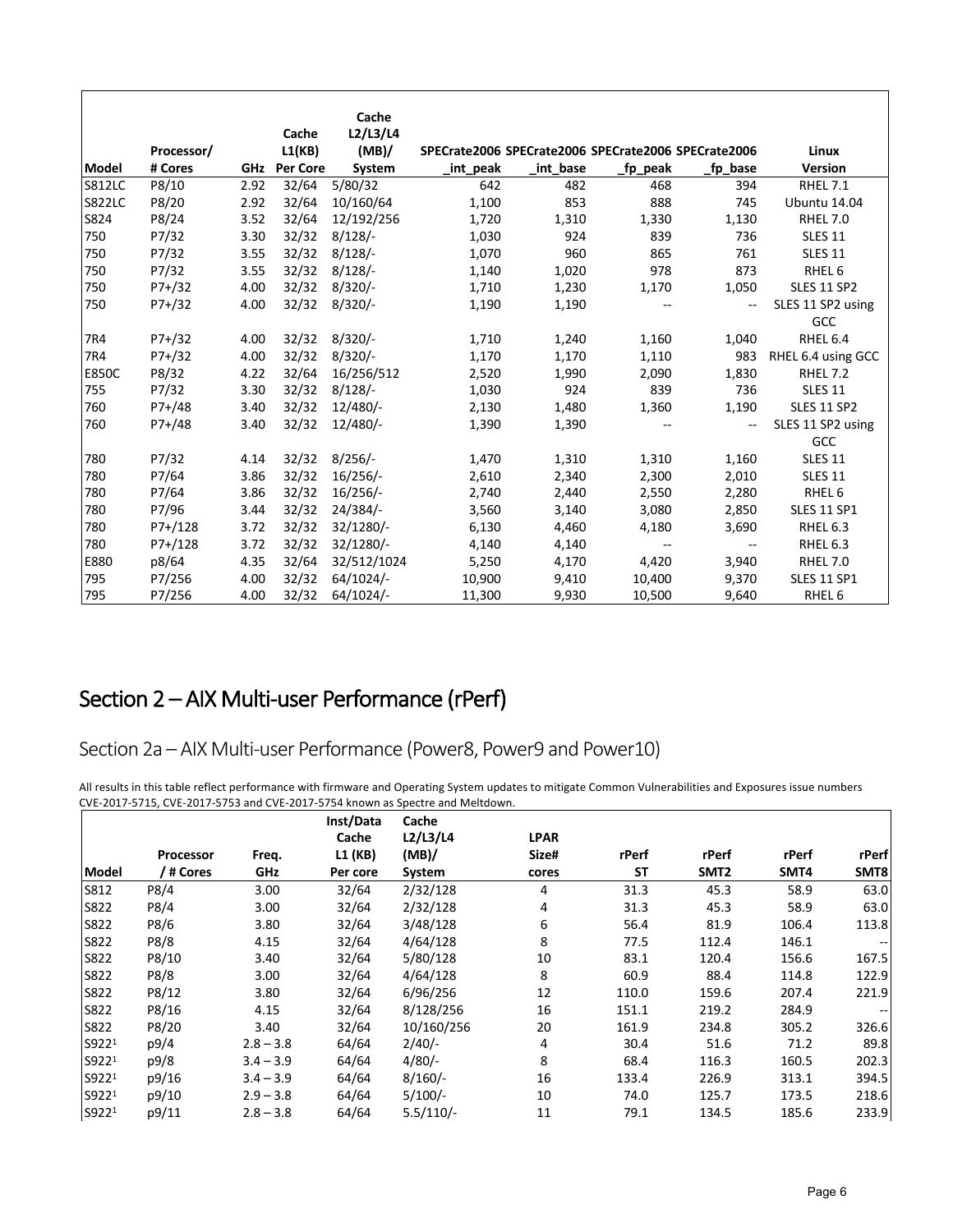|                   |           |              | Inst/Data | Cache        |             |           |                  |         |         |
|-------------------|-----------|--------------|-----------|--------------|-------------|-----------|------------------|---------|---------|
|                   |           |              | Cache     | L2/L3/L4     | <b>LPAR</b> |           |                  |         |         |
|                   | Processor | Freq.        | L1 (KB)   | (MB)/        | Size#       | rPerf     | rPerf            | rPerf   | rPerf   |
| Model             | / # Cores | GHz          | Per core  | System       | cores       | <b>ST</b> | SMT <sub>2</sub> | SMT4    | SMT8    |
| S9221             | p9/20     | $2.9 - 3.8$  | 64/64     | $10/200/-$   | 20          | 144.2     | 245.2            | 338.4   | 426.4   |
| S922 <sup>1</sup> | p9/22     | $2.8 - 3.8$  | 64/64     | $11/220/-$   | 22          | 154.3     | 262.3            | 362.0   | 456.1   |
| S814              | P8/4      | 3.00         | 32/64     | 2/32/128     | 4           | 31.3      | 45.3             | 58.9    | 63.0    |
| S814              | P8/6      | 3.00         | 32/64     | 3/48/128     | 6           | 45.5      | 66.0             | 85.8    | 91.8    |
| S814              | P8/8      | 3.70         | 32/64     | 4/64/128     | 8           | 67.3      | 97.5             | 126.7   | 135.6   |
| S914 <sup>1</sup> | p9/4      | $2.3 - 3.8$  | 64/64     | 2/40/        | 4           | 27.4      | 46.6             | 64.2    | 80.9    |
| S914 <sup>1</sup> | p9/6      | $2.3 - 3.8$  | 64/64     | $3/60/-$     | 6           | 40.1      | 68.2             | 94.1    | 118.6   |
| S914 <sup>1</sup> | p9/8      | $2.8 - 3.8$  | 64/64     | $4/80/-$     | 8           | 62.0      | 105.4            | 145.4   | 183.2   |
| S824              | P8/6      | 3.80         | 32/64     | 3/48/128     | 6           | 56.4      | 81.9             | 106.4   | 113.8   |
| S824              | P8/8      | 4.10         | 32/64     | 4/64/128     | 8           | 77.5      | 112.4            | 146.1   | 156.4   |
| S824              | P8/12     | 3.80         | 32/64     | 6/96/256     | 12          | 110.0     | 159.6            | 207.4   | 221.9   |
| S824              | P8/16     | 4.10         | 32/64     | 8/128/256    | 16          | 151.1     | 219.2            | 284.9   | 304.8   |
| S824              | P8/24     | 3.50         | 32/64     | 12/192/256   | 24          | 197.0     | 285.6            | 371.3   | 397.3   |
| S924 <sup>1</sup> | p9/8      | $3.8 - 4.0$  | 64/64     | $4/80/-$     | 8           | 74.2      | 126.2            | 174.1   | 219.4   |
| S924 <sup>1</sup> | p9/16     | $3.8 - 4.0$  | 64/64     | $8/160$ /-   | 16          | 144.7     | 246.0            | 339.5   | 427.8   |
| S9241             | p9/10     | $3.5 - 3.9$  | 64/64     | $5/100/-$    | $10\,$      | 86.6      | 147.3            | 203.3   | 256.1   |
| S9241             | p9/11     | $3.45 - 3.9$ | 64/64     | 5.5/110      | $11\,$      | 94.2      | 160.2            | 221.1   | 278.6   |
| S924 <sup>1</sup> | p9/12     | $3.4 - 3.9$  | 64/64     | $6/120/-$    | 12          | 101.1     | 171.9            | 237.3   | 299.0   |
| S9241             | p9/20     | $3.5 - 3.9$  | 64/64     | $10/200/-$   | 20          | 169.0     | 287.2            | 396.4   | 499.5   |
| S924 <sup>1</sup> | P9/22     | $3.45 - 3.9$ | 64/64     | $11/220/-$   | 22          | 182.9     | 310.9            | 429.0   | 540.6   |
| S924 <sup>1</sup> | p9/24     | $3.4 - 3.9$  | 64/64     | $12/240/-$   | 24          | 197.2     | 335.3            | 462.7   | 583.1   |
| E850              | p8/16     | 3.72         | 32/64     | 8/128/256    | 16          | 142.2     | 206.2            | 268.1   | 286.8   |
| E850              | p8/24     | 3.72         | 32/64     | 12/192/384   | 24          | 209.8     | 304.2            | 395.5   | 423.1   |
| E850              | p8/32     | 3.72         | 32/64     | 16/256/512   | 32          | 277.3     | 402.1            | 522.8   | 559.4   |
| E850              | p8/20     | 3.35         | 32/64     | 10/160/256   | 20          | 162.4     | 235.6            | 306.2   | 327.6   |
| E850              | p8/30     | 3.35         | 32/64     | 15/240/384   | 30          | 239.6     | 347.4            | 451.7   | 483.2   |
| E850              | p8/40     | 3.35         | 32/64     | 20/320/512   | 40          | 316.8     | 459.3            | 597.1   | 639.0   |
| E850              | p8/24     | 3.02         | 32/64     | 12/192/256   | 24          | 178.9     | 259.4            | 337.2   | 360.8   |
| E850              | p8/36     | 3.02         | 32/64     | 18/288/384   | 36          | 263.9     | 382.6            | 497.4   | 532.2   |
| E850              | p8/48     | 3.02         | 32/64     | 24/384/512   | 48          | 348.8     | 505.9            | 657.6   | 703.6   |
| <b>E850C</b>      | p8/16     | 4.22         | 32/64     | 8/128/256    | 16          | 156.3     | 226.6            | 294.7   | 315.3   |
| <b>E850C</b>      | p8/24     | 4.22         | 32/64     | 12/192/384   | 24          | 230.6     | 334.3            | 434.6   | 465.1   |
| <b>E850C</b>      | p8/32     | 4.22         | 32/64     | 16/256/512   | 32          | 304.8     | 442.0            | 574.6   | 614.8   |
| <b>E850C</b>      | p8/20     | 3.95         | 32/64     | 10/160/256   | 20          | 183.6     | 266.2            | 346.1   | 370.3   |
| <b>E850C</b>      | p8/30     | 3.95         | 32/64     | 15/240/384   | 30          | 270.8     | 392.6            | 510.5   | 546.2   |
| <b>E850C</b>      | p8/40     | 3.95         | 32/64     | 20/320/512   | 40          | 358.0     | 519.1            | 674.8   | 722.0   |
| <b>E850C</b>      | p8/24     | 3.65         | 32/64     | 12/192/256   | 24          | 205.8     | 298.4            | 388.0   | 415.1   |
| <b>E850C</b>      | p8/36     | 3.65         | 32/64     | 18/288/384   | 36          | 303.6     | 440.2            | 572.3   | 612.3   |
| <b>E850C</b>      | p8/48     | 3.65         | 32/64     | 24/384/512   | 48          | 401.4     | 582.0            | 756.5   | 809.5   |
| E950              | P9/16     | $3.6 - 3.8$  | 64/64     | 8/160/256    | 16          | 151.0     | 256.7            | 354.2   | 446.3   |
| E950              | P9/20     | $3.4 - 3.8$  | 64/64     | 10/200/256   | 20          | 179.4     | 304.9            | 420.8   | 530.2   |
| E950              | P9/22     | $3.2 - 3.8$  | 64/64     | 11/220/256   | 22          | 185.9     | 316.1            | 436.2   | 549.6   |
| E950              | P9/24     | $3.15 - 3.8$ | 64/64     | 12/240/256   | 24          | 198.9     | 338.1            | 466.5   | 587.8   |
| E950              | P9/24     | $3.6 - 3.8$  | 64/64     | 12/240/384   | 24          | 222.7     | 378.6            | 522.4   | 658.2   |
| E950              | P9/30     | $3.4 - 3.8$  | 64/64     | 15/300/384   | 30          | 264.6     | 449.8            | 620.7   | 782.0   |
| E950              | P9/33     | $3.2 - 3.8$  | 64/64     | 16.5/330/384 | 33          | 274.2     | 466.2            | 643.3   | 810.6   |
| E950              | P9/36     | $3.15 - 3.8$ | 64/64     | 18/360/384   | 36          | 291.3     | 498.6            | 688.1   | 867.0   |
| E950              | P9/32     | $3.6 - 3.8$  | 64/64     | 16/320/512   | 32          | 294.4     | 500.6            | 690.8   | 870.4   |
| E950              | P9/40     | $3.4 - 3.8$  | 64/64     | 20/400/512   | 40          | 349.8     | 594.7            | 820.7   | 1,034.1 |
| E950              | P9/44     | $3.2 - 3.8$  | 64/64     | 22/440/512   | 44          | 362.6     | 616.4            | 850.7   | 1,071.9 |
| E950              | P9/48     | $3.15 - 3.8$ | 64/64     | 24/480/512   | 48          | 387.8     | 659.3            | 909.9   | 1,146.4 |
| E870              | p8/32     | 4.02         | 32/64     | 16/256/512   | 32          | 315.0     | 456.8            | 593.8   | 635.4   |
| E870              | p8/64     | 4.02         | 32/64     | 32/512/1024  | 32          | 630.0     | 913.6            | 1,187.7 | 1,270.8 |
| E870              | p8/40     | 4.19         | 32/64     | 20/320/512   | 40          | 399.8     | 579.7            | 753.6   | 806.4   |
| E870              | p8/80     | 4.19         | 32/64     | 40/640/1024  | 40          | 799.6     | 1,159.3          | 1,507.1 | 1,612.6 |
| <b>E870C</b>      | p8/32     | 4.02         | 32/64     | 16/256/512   | 32          | 315.0     | 456.8            | 593.8   | 635.4   |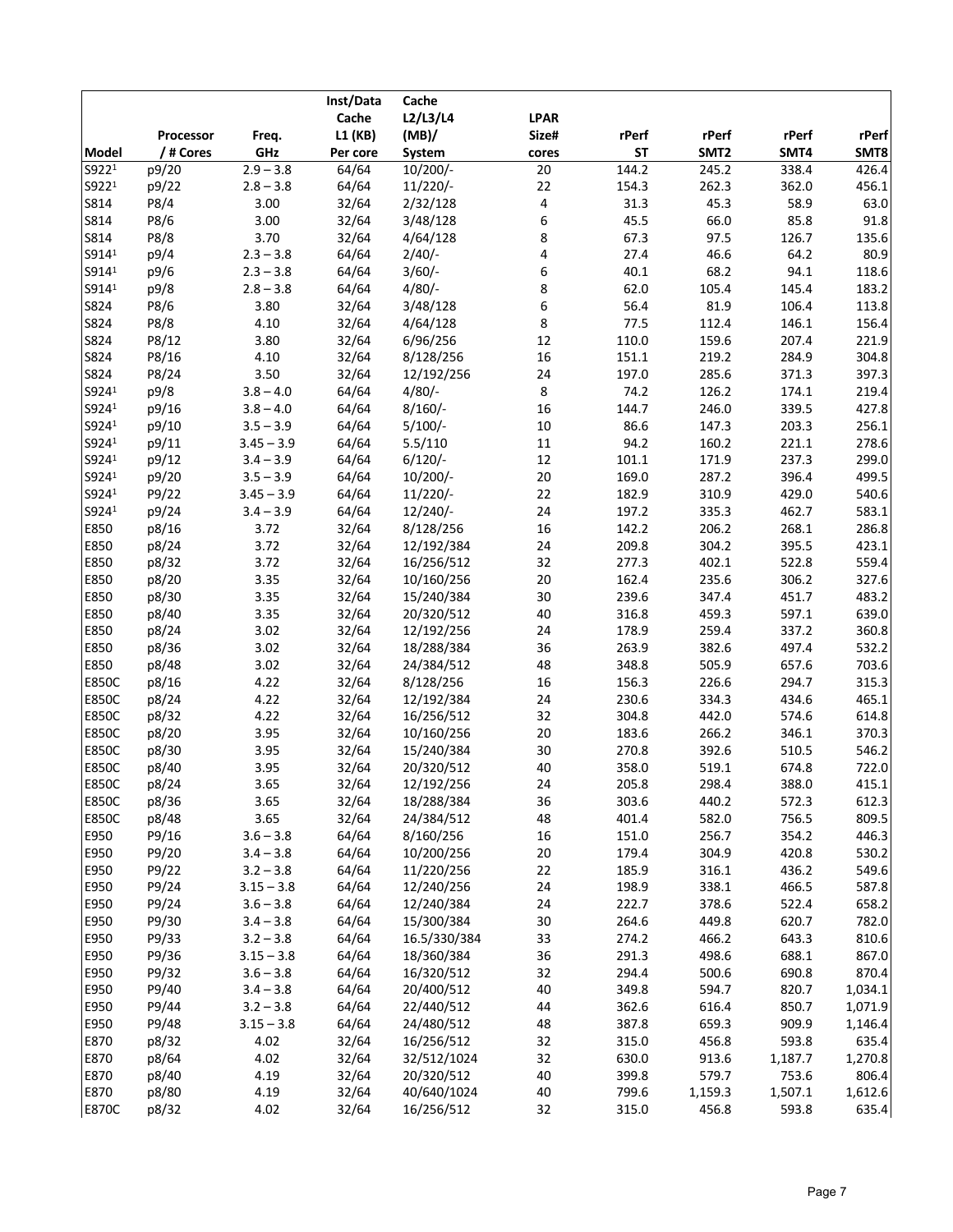|              |           |                              | Inst/Data | Cache        |                 |                |                  |                    |                    |
|--------------|-----------|------------------------------|-----------|--------------|-----------------|----------------|------------------|--------------------|--------------------|
|              |           |                              | Cache     | L2/L3/L4     | <b>LPAR</b>     |                |                  |                    |                    |
|              | Processor | Freq.                        | L1 (KB)   | (MB)/        | Size#           | rPerf          | rPerf            | rPerf              | rPerf              |
| Model        | / # Cores | GHz                          | Per core  | System       | cores           | <b>ST</b>      | SMT <sub>2</sub> | SMT4               | SMT8               |
| E870C        | p8/64     | 4.02                         | 32/64     | 32/512/1024  | $\overline{32}$ | 630.0          | 913.6            | 1,187.7            | 1,270.8            |
| E880         | p8/32     | 4.35                         | 32/64     | 16/256/512   | 32              | 334.5          | 485.0            | 630.6              | 674.8              |
| E880         | p8/64     | 4.35                         | 32/64     | 32/512/1024  | 32              | 669.0          | 970.1            | 1,261.1            | 1,349.4            |
| E880         | p8/96     | 4.35                         | 32/64     | 48/768/1536  | 32              | 1,003.5        | 1,455.2          | 1,891.7            | 2,024.2            |
| E880         | p8/128    | 4.35                         | 32/64     | 64/1024/2048 | 32              | 1,338.1        | 1,940.2          | 2,522.3            | 2,698.8            |
| E880         | p8/40     | 4.19                         | 32/64     | 20/320/512   | 40              | 399.8          | 579.7            | 753.6              | 806.4              |
| E880         | p8/80     | 4.19                         | 32/64     | 40/640/1024  | 40              | 799.6          | 1,159.3          | 1,507.1            | 1,612.6            |
| E880         | p8/120    | 4.19                         | 32/64     | 60/960/1536  | 40              | 1,199.4        | 1,739.1          | 2,260.8            | 2,419.1            |
| E880         | p8/160    | 4.19                         | 32/64     | 80/1280/2048 | 40              | 1,599.1        | 2,318.8          | 3,014.4            | 3,225.4            |
| E880         | p8/48     | 4.00                         | 32/64     | 24/384/512   | 48              | 456.0          | 661.3            | 859.7              | 919.8              |
| E880         | p8/88     | 4.00                         | 32/64     | 44/704/1024  | 40/48           | 840.4          | 1,218.6          | 1,584.2            | 1,695.1            |
| E880         | p8/96     | 4.00                         | 32/64     | 48/768/1024  | 48              | 912.0          | 1,322.6          | 1,719.2            | 1,839.6            |
| E880         | p8/128    | 4.00                         | 32/64     | 64/1024/1536 | 40/48           | 1,224.8        | 1,776.0          | 2,308.8            | 2,470.4            |
| E880         | p8/136    | 4.00                         | 32/64     | 68/1088/1536 | 40/48           | 1,296.5        | 1,879.9          | 2,443.9            | 2,614.9            |
| E880         | p8/144    | 4.00                         | 32/64     | 72/1152/1536 | 48              | 1,368.2        | 1,983.8          | 2,578.9            | 2,759.4            |
| E880         | p8/168    | 4.00                         | 32/64     | 84/1344/2048 | 40/48           | 1,609.2        | 2,333.4          | 3,033.4            | 3,245.7            |
| E880         | p8/176    | 4.00                         | 32/64     | 88/1408/2048 | 40/48           | 1,680.9        | 2,437.3          | 3,168.4            | 3,390.2            |
| E880         | p8/184    | 4.00                         | 32/64     | 92/1472/2048 | 40/48           | 1,752.5        | 2,541.2          | 3,303.5            | 3,534.7            |
| E880         | p8/192    | 4.00                         | 32/64     | 96/1536/2048 | 48              | 1,824.2        | 2,645.0          | 3,438.6            | 3,679.3            |
| <b>E880C</b> | p8/32     | 4.35                         | 32/64     | 16/256/512   | 32              | 334.5          | 485.0            | 630.6              | 674.8              |
| E880C        | p8/64     | 4.35                         | 32/64     | 32/512/1024  | 32              | 669.0          | 970.1            | 1,261.1            | 1,349.4            |
| <b>E880C</b> | p8/96     | 4.35                         | 32/64     | 48/768/1536  | 32              | 1,003.5        | 1,455.2          | 1,891.7            | 2,024.2            |
| <b>E880C</b> | p8/128    | 4.35                         | 32/64     | 64/1024/2048 | 32              | 1,338.1        | 1,940.2          | 2,522.3            | 2,698.8            |
| <b>E880C</b> | p8/40     | 4.19                         | 32/64     | 20/320/512   | 40              | 399.8          | 579.7            | 753.6              | 806.4              |
| E880C        | p8/80     | 4.19                         | 32/64     | 40/640/1024  | 40              | 799.6          | 1,159.3          | 1,507.1            | 1,612.6            |
| <b>E880C</b> | p8/120    | 4.19                         | 32/64     | 60/960/1536  | 40              | 1,199.4        | 1,739.1          | 2,260.8            | 2,419.1            |
| <b>E880C</b> | p8/160    | 4.19                         | 32/64     | 80/1280/2048 | 40              | 1,599.1        | 2,318.8          | 3,014.4            | 3,225.4            |
| <b>E880C</b> | p8/48     | 4.00                         | 32/64     | 24/384/512   | 48              | 456.0          | 661.3            | 859.7              | 919.8              |
| <b>E880C</b> | p8/88     | 4.00                         | 32/64     | 44/704/1024  | 40/48           | 840.4          | 1,218.6          | 1,584.2            | 1,695.1            |
| <b>E880C</b> | p8/96     | 4.00                         | 32/64     | 48/768/1024  | 48              | 912.0          | 1,322.6          | 1,719.2            | 1,839.6            |
| E880C        | p8/128    | 4.00                         | 32/64     | 64/1024/1536 | 40/48           | 1,224.8        | 1,776.0          | 2,308.8            | 2,470.4            |
| <b>E880C</b> | p8/136    | 4.00                         | 32/64     | 68/1088/1536 | 40/48           | 1,296.5        | 1,879.9          | 2,443.9            | 2,614.9            |
| <b>E880C</b> | p8/144    | 4.00                         | 32/64     | 72/1152/1536 | 48              | 1,368.2        | 1,983.8          | 2,578.9            | 2,759.4            |
| <b>E880C</b> | p8/168    | 4.00                         | 32/64     | 84/1344/2048 | 40/48           | 1,609.2        | 2,333.4          | 3,033.4            | 3,245.7            |
| <b>E880C</b> | p8/176    | 4.00                         | 32/64     | 88/1408/2048 | 40/48           | 1,680.9        | 2,437.3          | 3,168.4            | 3,390.2            |
| <b>E880C</b> | p8/184    | 4.00                         | 32/64     | 92/1472/2048 | 40/48           | 1,752.5        | 2,541.2          | 3,303.5            | 3,534.7            |
| <b>E880C</b> | p8/192    | 4.00                         | 32/64     | 96/1536/2048 | 48              | 1,824.2        | 2,645.0          | 3,438.6            | 3,679.3            |
| E980         | p9/24     | $3.58 - 3.9$                 | 64/64     | 12/240/512   | 24              | 227.5          | 386.7            | 533.7              | 672.3              |
| E980         | p9/48     | $3.58 - 3.9$                 | 64/64     | 24/480/1024  | 24              | 454.9          | 773.4            | 1,067.3            | 1,344.7            |
| E980         | p9/72     | $3.58 - 3.9$                 | 64/64     | 36/720/1536  | 24              | 682.4          | 1,160.1          | 1,601.0            | 2,017.0            |
| E980         | p9/96     | $3.58 - 3.9$                 | 64/64     | 48/960/2048  | 24              | 909.9          | 1,546.8          | 2,134.6            | 2,689.4            |
| E980         | p9/32     | $3.9 - 4.0$                  | 64/64     | 16/320/512   | 32              | 307.8          | 523.3            | 722.2              | 910.0              |
| E980         | p9/64     | $3.9 - 4.0$                  | 64/64     | 32/640/1024  | 32              | 615.7          | 1,046.7          | 1,444.4            | 1,820.0            |
| E980         | p9/96     | $3.9 - 4.0$                  | 64/64     | 48/960/1536  | 32              | 923.5          | 1,570.0          | 2,166.6            | 2,729.9            |
| E980         | p9/128    | $3.9 - 4.0$                  | 64/64     | 64/1280/2048 | 32              | 1,231.4        | 2,093.4          | 2,888.8            | 3,639.9            |
| E980         | p9/40     | $3.7 - 3.9$                  | 64/64     | 20/400/512   | 40              | 371.5          | 631.5            | 871.5              | 1,098.1            |
| E980         | p9/80     | $3.7 - 3.9$                  | 64/64     | 40/800/1024  | 40              | 743.0          | 1,263.1          | 1,743.0            | 2,196.2            |
| E980         | p9/120    | $3.7 - 3.9$                  | 64/64     | 60/1200/1536 | 40              | 1,114.5        | 1,894.6          | 2,614.5            | 3,294.3            |
| E980         | p9/160    | $3.7 - 3.9$                  | 64/64     | 80/1600/2048 | 40              | 1,486.0        | 2,526.1          | 3,486.0            | 4,392.4            |
| E980         | p9/44     |                              | 64/64     | 22/440/512   | 44              | 399.7          | 679.5            | 937.7              |                    |
| E980         | p9/88     | $3.58 - 3.9$                 | 64/64     | 44/880/1024  | 44              | 799.4          | 1,358.9          |                    | 1,181.4<br>2,362.9 |
| E980         | p9/132    | $3.58 - 3.9$<br>$3.58 - 3.9$ | 64/64     | 66/1320/1536 | 44              | 1,199.0        | 2,038.4          | 1,875.3            | 3,544.3            |
| E980         | p9/176    | $3.58 - 3.9$                 | 64/64     | 88/1760/2048 | 44              | 1,598.7        | 2,717.8          | 2,813.0<br>3,750.6 | 4,725.8            |
|              | p9/48     |                              | 64/64     | 24/480/512   |                 |                | 730.5            |                    |                    |
| E980<br>E980 | p9/96     | $3.55 - 3.9$<br>$3.55 - 3.9$ | 64/64     | 48/960/1024  | 48<br>48        | 429.7<br>859.4 | 1,461.0          | 1,008.1            | 1,270.2<br>2,540.4 |
|              |           |                              |           |              |                 |                |                  | 2,016.2            |                    |
| E980         | p9/144    | $3.55 - 3.9$                 | 64/64     | 72/1440/1536 | 48              | 1,289.1        | 2,191.5          | 3,024.2            | 3,810.6            |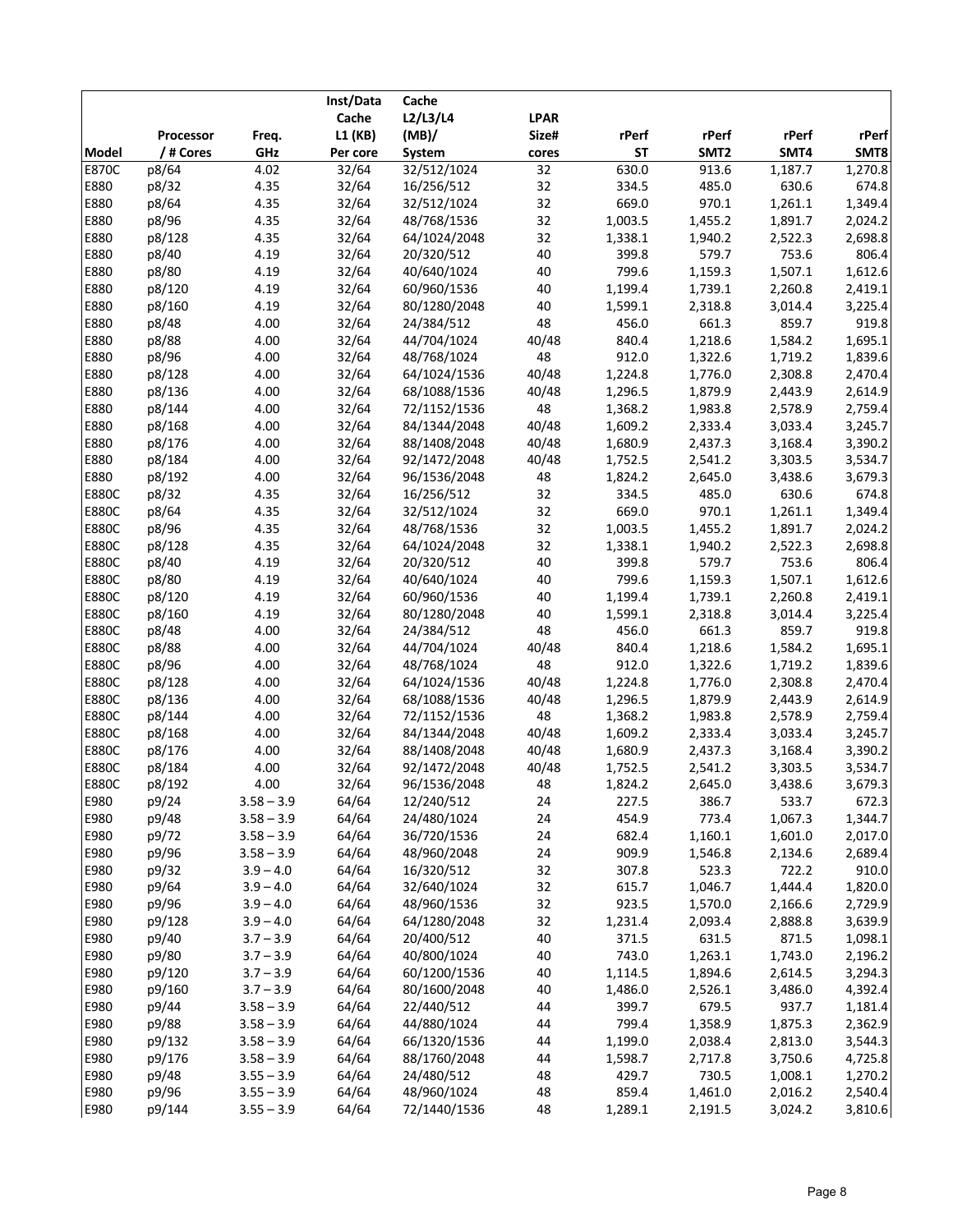|       |           |              | Inst/Data | Cache        |             |         |                  |         |         |
|-------|-----------|--------------|-----------|--------------|-------------|---------|------------------|---------|---------|
|       |           |              | Cache     | L2/L3/L4     | <b>LPAR</b> |         |                  |         |         |
|       | Processor | Freq.        | L1 (KB)   | (MB)/        | Size#       | rPerf   | rPerf            | rPerf   | rPerf   |
| Model | / # Cores | <b>GHz</b>   | Per core  | System       | cores       | SΤ      | SMT <sub>2</sub> | SMT4    | SMT8    |
| E980  | p9/192    | $3.55 - 3.9$ | 64/64     | 96/1920/2048 | 48          | 1,718.8 | 2,922.0          | 4,032.3 | 5,080.7 |
| E1080 | p10/40    | $3.65 - 3.9$ | 96/64     | $80/320/-$   | 40          | 369.8   | 747.5            | 1,056.3 | 1,366.8 |
| E1080 | p10/80    | $3.65 - 3.9$ | 96/64     | 160/640/     | 40          | 739.6   | 1,495.1          | 2,112.6 | 2,733.6 |
| E1080 | p10/120   | $3.65 - 3.9$ | 96/64     | 240/960/-    | 40          | 1,109.4 | 2,242.6          | 3,168.9 | 4,100.4 |
| E1080 | p10/160   | $3.65 - 3.9$ | 96/64     | 320/1280/-   | 40          | 1,479.2 | 2,990.1          | 4,225.2 | 5,467.1 |
| E1080 | p10/48    | $3.6 - 4.15$ | 96/64     | 120/480/-    | 48          | 472.2   | 926.8            | 1,315.4 | 1,680.6 |
| E1080 | p10/96    | $3.6 - 4.15$ | 96/64     | 240/960/-    | 48          | 944.3   | 1,853.7          | 2,630.9 | 3,361.2 |
| E1080 | p10/144   | $3.6 - 4.15$ | 96/64     | 360/1440/-   | 48          | 1,416.5 | 2,780.5          | 3,946.3 | 5,041.8 |
| E1080 | p10/192   | $3.6 - 4.15$ | 96/64     | 480/1920/-   | 48          | 1,888.7 | 3,707.4          | 5,261.8 | 6,722.3 |
| E1080 | p10/60    | $3.55 - 4.0$ | 96/64     | 120/480/-    | 60          | 562.7   | 1,123.2          | 1,578.6 | 1,999.7 |
| E1080 | p10/120   | $3.55 - 4.0$ | 96/64     | 240/960/-    | 60          | 1,125.4 | 2,246.4          | 3,157.2 | 3,999.3 |
| E1080 | p10/180   | $3.55 - 4.0$ | 96/64     | 360/1440/-   | 60          | 1,688.1 | 3,369.6          | 4,735.8 | 5,999.0 |
| E1080 | p10/240   | $3.55 - 4.0$ | 96/64     | 480/1920/-   | 60          | 2,250.8 | 4,492.7          | 6,314.4 | 7,998.6 |

**NOTE**: Power9 frequency is expressed as a range from Typical GHz to Max GHz.

**NOTE**: Up to 5% additional rPerf may be realized for Power7 and Power8 processor–based systems with Intelligent Energy Optimization enabled depending on the system**.**

**NOTE**: The Power S922, Power S924, Power E950, and Power E980 systems by default will have its Power Management mode set to Max Performance. The S914 system by default will have its Power Management mode set to Dynamic Performance. Both modes dynamically optimize the processor frequency at any given time based on CPU utilization and operating environmental conditions.

NOTE: Some Power E880 and Power E880C systems may include a mix of 40-core and 48-core LPARs.

**FOOTNOTE 1**: Includes 9009-42G, -41G and -22G

### Section 2b – AIX Multi-user Performance (Power9) in Non-default Processor Power Mode Setting

All results in this table reflect performance with firmware and Operating System updates to mitigate Common Vulnerabilities and Exposures issue numbers CVE-2017-5715, CVE-2017-5753 and CVE-2017-5754 known as Spectre and Meltdown.

|       |                  |             | Inst/Data     | Cache         | <b>LPAR</b> |           |                  |       |       |
|-------|------------------|-------------|---------------|---------------|-------------|-----------|------------------|-------|-------|
|       | <b>Processor</b> | Freq.       | Cache L1 (KB) | $L2/L3$ (MB)/ | Size#       | rPerf     | rPerf            | rPerf | rPerf |
| Model | ' # Cores        | GHz*        | Per core      | Svstem        | cores       | <b>ST</b> | SMT <sub>2</sub> | SMT4  | SMT8  |
| S914  | p9/4             | $2.3 - 3.8$ | 64/64         | 2/40          |             | 32.3      | 54.9             | 75.7  | 95.4  |
| S914  | p9/6             | $2.3 - 3.8$ | 64/64         | 3/60          |             | 47.3      | 80.4             | 110.9 | 139.8 |
| S914  | p9/8             | $2.8 - 3.8$ | 64/64         | 4/80          |             | 68.3      | 116.1            | 160.2 | 201.8 |

**NOTE**: Power9 frequency is expressed as a range from Typical GHz to Max GHz.

**NOTE:** The performance numbers shown here are for Power S914 with its Power Management mode set to non-default Max Performance. This mode dynamically optimizes the processor frequency at any given time based on CPU utilization and operating environmental conditions. Running Power S914 systems in the non-default power mode of Max Performance mode may cause measurably higher sound levels under high utilization.

### Section 2c – AIX Multi-user Performance (Power7 and Power7+)

|              |                |       | Ins/Data       |               |             |           |                  |        |                          |
|--------------|----------------|-------|----------------|---------------|-------------|-----------|------------------|--------|--------------------------|
|              |                |       | Cache L1 Cache |               | <b>LPAR</b> |           |                  | rPerf  | rPerf                    |
|              | Processor      | Freq. | (KB)           | $L2/L3$ (MB)/ | <b>Size</b> | rPerf     | rPerf            |        |                          |
| Model        | / # Cores      | GHz   | Per core       | System        | #cores      | <b>ST</b> | SMT <sub>2</sub> | SMT4   | SMT8                     |
| <b>PS700</b> | P7/4           | 3.00  | 32/32          | 1/16          | 4           | --        | --               | 45.13  | $- -$                    |
| <b>PS701</b> | P7/8           | 3.00  | 32/32          | 2/32          | 8           | --        | $- -$            | 81.24  | $\overline{\phantom{a}}$ |
| <b>PS702</b> | P7/16          | 3.00  | 32/32          | 4/64          | 16          | --        | $- -$            | 154.36 | $\overline{\phantom{a}}$ |
| <b>PS703</b> | P7/16          | 2.40  | 32/32          | 4/64          | 16          | --        | --               | 134.11 | --                       |
| <b>PS704</b> | P7/32          | 2.40  | 32/32          | 8/128         | 32          | --        | $- -$            | 251.45 | $\hspace{0.05cm}$        |
| PFlex260     | P7/8 (2x4c)    | 3.30  | 32/32          | 2/32          | 8           | --        | $- -$            | 92.80  | $\overline{\phantom{a}}$ |
| PFlex260     | P7/16          | 3.22  | 32/32          | 4/64          | 16          | --        | --               | 163.80 | $\hspace{0.05cm}$        |
| PFlex260     | P7/16          | 3.55  | 32/32          | 4/64          | 16          | --        | --               | 176.60 | $\overline{\phantom{a}}$ |
| PFlex260     | $P7+/4$ (2x2c) | 4.08  | 32/32          | 1/40          | 4           | --        | $- -$            | 61.20  | $\overline{\phantom{a}}$ |
| PFlex260     | $P7+/8$ (2x4c) | 4.08  | 32/32          | 2/80          | 8           | --        | --               | 115.50 | $\hspace{0.05cm}$        |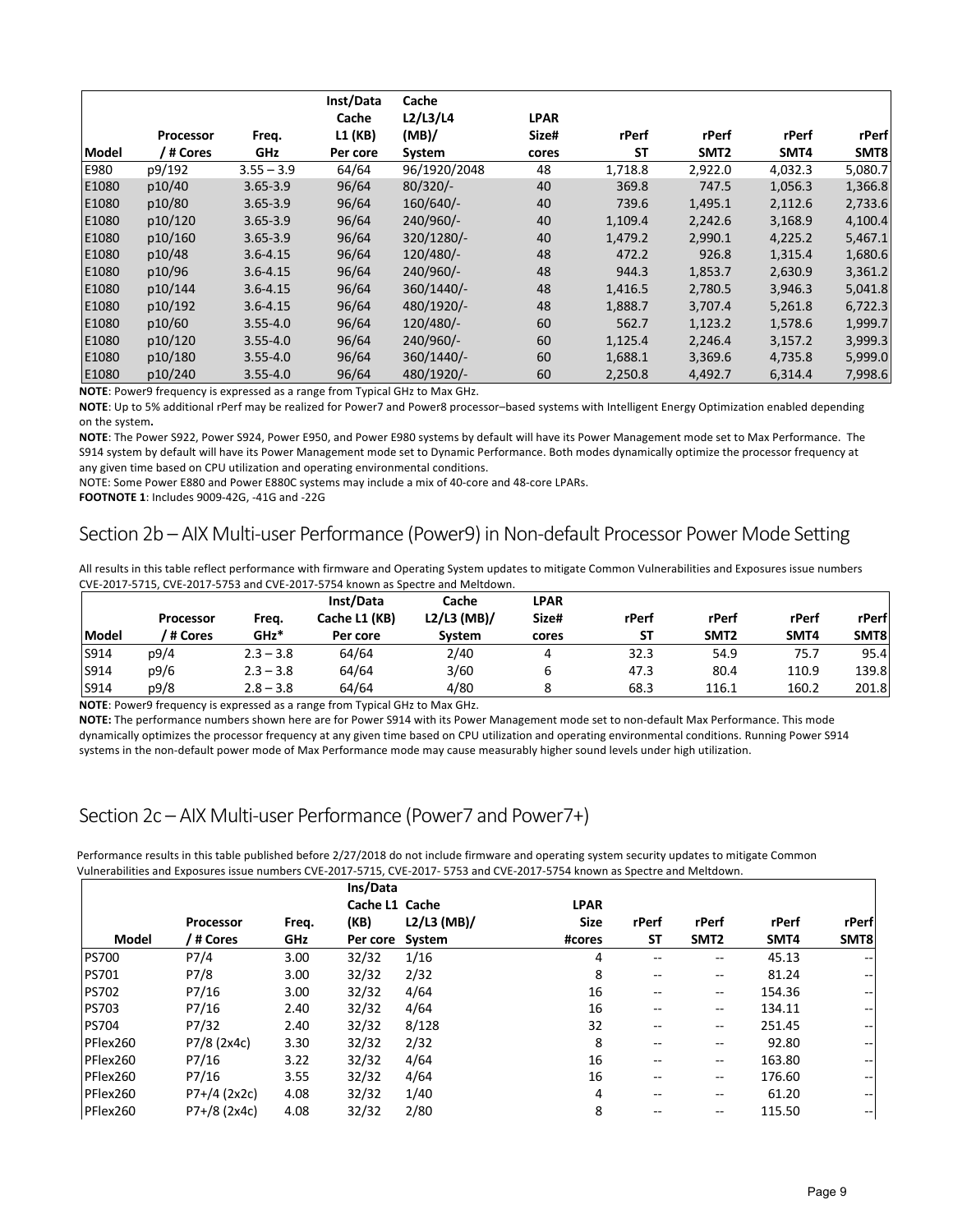|              |               |       | Ins/Data        |             |                  |                          |                          |        |       |
|--------------|---------------|-------|-----------------|-------------|------------------|--------------------------|--------------------------|--------|-------|
|              |               |       | Cache L1 Cache  |             | <b>LPAR</b>      |                          |                          |        |       |
|              | Processor     | Freq. | (KB)            | L2/L3 (MB)/ | <b>Size</b>      | rPerf                    | rPerf                    | rPerf  | rPerf |
| <b>Model</b> | / # Cores     | GHz   | Per core System |             | #cores           | ST                       | SMT <sub>2</sub>         | SMT4   | SMT8  |
| PFlex260     | $P7+/16$      | 3.61  | 32/32           | 4/160       | 16               | $\overline{\phantom{a}}$ | $\overline{\phantom{a}}$ | 197.70 |       |
| PFlex260     | $P7+/16$      | 4.11  | 32/32           | 4/160       | 16               | $-$                      | --                       | 218.50 |       |
| PFlex270     | $P7+/24$      | 3.13  | 32/32           | 6/240       | 24               | $\frac{1}{2}$            | $\overline{a}$           | 251.60 |       |
| PFlex270     | $P7+/24$      | 3.41  | 32/32           | 6/240       | 24               | --                       | $\overline{\phantom{a}}$ | 268.00 |       |
| PFlex460     | P7/16 (4x4c)  | 3.30  | 32/32           | 4/64        | 16               |                          | --                       | 174.00 |       |
| PFlex460     |               | 3.22  |                 |             | 32               | $\frac{1}{2}$            | $\overline{\phantom{a}}$ |        |       |
| PFlex460     | P7/32         |       | 32/32           | 8/128       | 32               |                          |                          | 307.00 |       |
|              | P7/32         | 3.55  | 32/32           | 8/128       |                  |                          | --                       | 331.10 |       |
| PFlex460     | P7+/16 (4x4c) | 4.08  | 32/32           | 4/160       | 16               |                          | --                       | 225.00 |       |
| PFlex460     | $P7+/32$      | 3.61  | 32/32           | 8/320       | 32               | $-$                      | --                       | 372.60 |       |
| PFlex460     | $P7+/32$      | 4.11  | 32/32           | 8/320       | 32               | $-$                      | $\overline{\phantom{a}}$ | 411.70 |       |
| 710          | P7/4          | 3.00  | 32/32           | 1/16        | 4                |                          | --                       | 45.13  |       |
| 710          | P7/4          | 3.70  | 32/32           | 1/16        | 4                | $\qquad \qquad -$        | --                       | 52.93  |       |
| 710          | P7/6          | 3.70  | 32/32           | 1.5/24      | 6                | $=$                      | --                       | 76.69  |       |
| 710          | P7/8          | 3.55  | 32/32           | 2/32        | 8                | $-$                      | --                       | 91.96  |       |
| 710          | $P7+/4$       | 3.60  | 32/32           | 1/40        | 4                | $-$                      | --                       | 53.90  |       |
| 710          | $P7+/6$       | 4.20  | 32/32           | 1.5/60      | 6                | --                       | --                       | 90.60  |       |
| 710          | $P7+/8$       | 4.20  | 32/32           | 2/80        | 8                |                          | --                       | 115.50 |       |
| 720          | P7/4          | 3.00  | 32/32           | 1/16        | 4                | --                       | --                       | 45.13  |       |
| 720          | P7/6          | 3.00  | 32/32           | 1.5/24      | 6                |                          | --                       | 65.52  |       |
| 720          | P7/8          | 3.00  | 32/32           | 2/32        | 8                | $-$                      | --                       | 81.24  |       |
| 720          | $P7+/4$       | 3.60  | 32/32           | 1/40        | 4                | $-$                      | --                       | 53.90  |       |
| 720          | $P7+/6$       | 3.60  | 32/32           | 1.5/60      | 6                |                          | --                       | 79.50  |       |
| 720          | $P7+/8$       | 3.60  | 32/32           | 2/80        | 8                |                          | --                       | 102.40 |       |
| 730          | P7/8          | 3.00  | 32/32           | 2/32        | 8                | $-$                      | --                       | 86.66  |       |
| 730          | P7/8          | 3.70  | 32/32           | 2/32        | 8                |                          | --                       | 101.62 |       |
| 730          | P7/12         | 3.70  | 32/32           | 3/48        | 12               |                          | --                       | 147.24 |       |
| 730          | P7/16         | 3.55  | 32/32           | 4/64        | 16               | $-$                      | --                       | 176.57 |       |
| 730          | $P7+/4$       | 4.30  | 32/32           | 1/40        | $\overline{4}$   | $-$                      | --                       | 61.70  |       |
| 730          | $P7+/8$       | 4.30  | 32/32           | 2/80        | 8                |                          | --                       | 120.40 |       |
| 730          | $P7+/6$       | 4.20  | 32/32           | 1.5/60      | 6                | $-$                      | --                       | 90.60  |       |
| 730          | $P7+/12$      | 4.20  | 32/32           | 3/120       | 12               |                          | $-$                      | 176.60 |       |
| 730          | $P7+/8$       | 3.60  | 32/32           | 2/80        | $\,8\,$          |                          | --                       | 102.40 |       |
| 730          | $P7+/16$      | 3.60  | 32/32           | 4/160       | 16               | --                       | --                       | 197.70 |       |
| 730          | $P7+/8$       | 4.20  | 32/32           | 2/80        | 8                | $\frac{1}{2}$            | $\overline{\phantom{a}}$ | 115.50 |       |
| 730          |               |       |                 |             |                  |                          |                          |        |       |
|              | $P7+/16$      | 4.20  | 32/32           | 4/160       | 16               |                          | --                       | 223.10 |       |
| 740          | P7/4          | 3.30  | 32/32           | 1/16        | 4                |                          | --                       | 48.33  |       |
| 740          | P7/4          | 3.70  | 32/32           | 1/16        | 4                |                          | $-$                      | 52.93  |       |
| 740          | P7/6          | 3.70  | 32/32           | 1.5/24      | 6                |                          |                          | 76.69  |       |
| 740          | P7/8          | 3.30  | 32/32           | 2/32        | 8                |                          | --                       | 92.79  |       |
| 740          | P7/8          | 3.55  | 32/32           | 2/32        | 8                |                          | --                       | 91.96  |       |
| 740          | P7/8          | 3.70  | 32/32           | 2/32        | 8                | --                       | --                       | 101.62 |       |
| 740          | P7/12         | 3.70  | 32/32           | 3/48        | 12               |                          | --                       | 147.24 |       |
| 740          | P7/16         | 3.55  | 32/32           | 4/64        | 16               |                          | --                       | 176.57 |       |
| 740          | $P7+/6$       | 4.20  | 32/32           | 1.5/60      | 6                | --                       | --                       | 90.60  |       |
| 740          | $P7+ / 12$    | 4.20  | 32/32           | 3/120       | 12               | --                       | --                       | 176.60 |       |
| 740          | $P7+/8$       | 3.60  | 32/32           | 2/80        | $\,8\,$          |                          | --                       | 102.40 |       |
| 740          | $P7+/16$      | 3.60  | 32/32           | 4/160       | 16               |                          | --                       | 197.70 |       |
| 740          | $P7+/8$       | 4.20  | 32/32           | 2/80        | 8                |                          | --                       | 115.50 |       |
| 740          | $P7+/16$      | 4.20  | 32/32           | 4/160       | 16               |                          | --                       | 223.10 |       |
| 750          | P7/6          | 3.30  | 32/32           | 1.5/24      | $\boldsymbol{6}$ |                          | --                       | 70.07  |       |
| 750          | P7/12         | 3.30  | 32/32           | 3/48        | $12\,$           |                          | $\overline{\phantom{a}}$ | 134.54 |       |
| 750          | P7/18         | 3.30  | 32/32           | 4.5/72      | $18\,$           |                          | $\overline{\phantom{a}}$ | 193.40 |       |
| 750          | P7/24         | 3.30  | 32/32           | 6/96        | 24               |                          | --                       | 252.26 |       |
| 750          | P7/8          | 3.00  | 32/32           | 2/32        | 8                |                          | --                       | 81.24  | $-\!$ |
| 750          | P7/16         | 3.00  | 32/32           | 4/64        | 16               | --                       | --                       | 155.99 |       |
| 750          | P7/24         | 3.00  | 32/32           | 6/96        | 24               | --                       | --                       | 224.23 |       |
|              |               |       |                 |             |                  |                          |                          |        |       |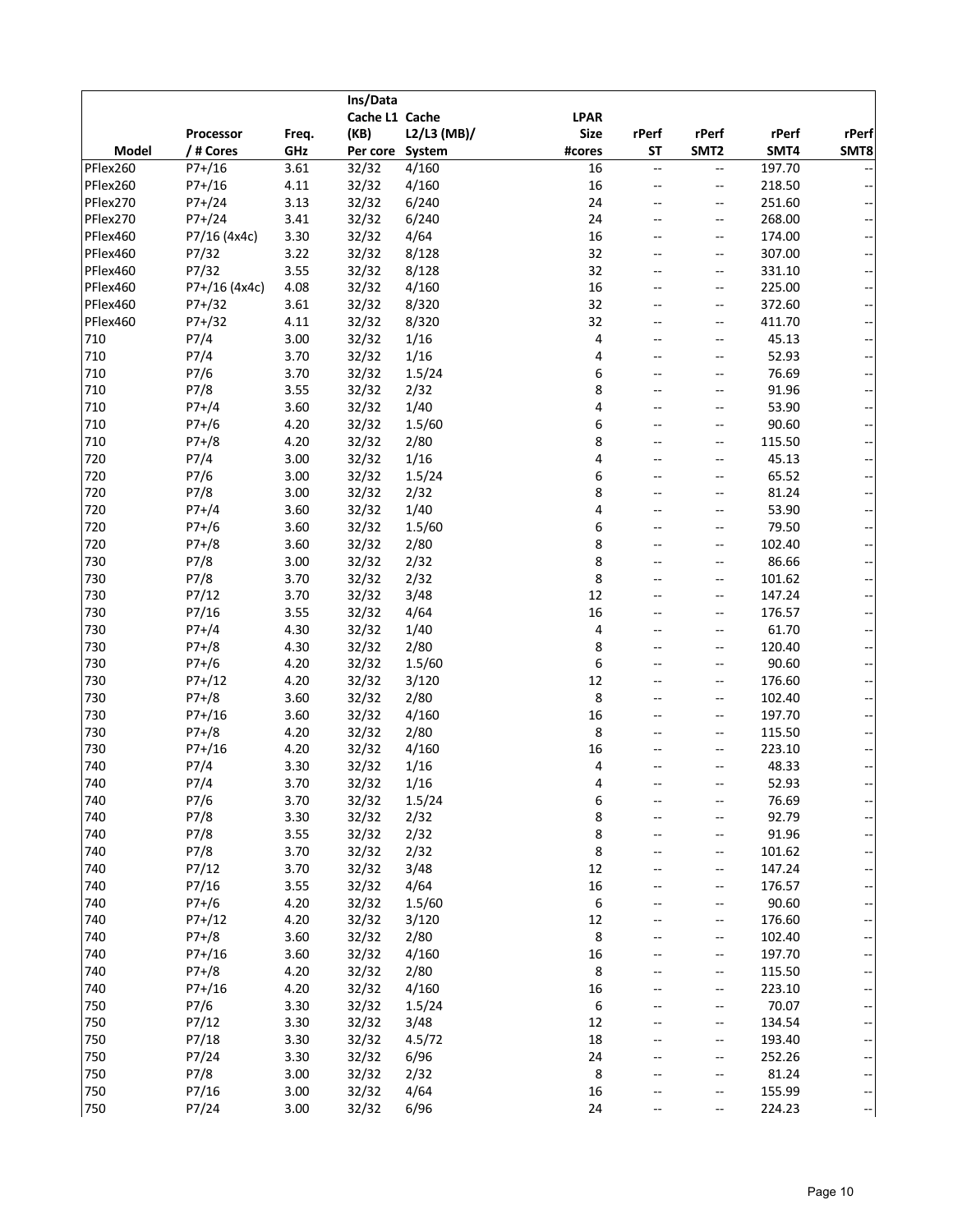|              |             |       | Ins/Data        |             |             |                          |                          |        |                          |
|--------------|-------------|-------|-----------------|-------------|-------------|--------------------------|--------------------------|--------|--------------------------|
|              |             |       | Cache L1 Cache  |             | <b>LPAR</b> |                          |                          |        |                          |
|              | Processor   | Freq. | (KB)            | L2/L3 (MB)/ | <b>Size</b> | rPerf                    | rPerf                    | rPerf  | rPerf                    |
| <b>Model</b> | / # Cores   | GHz   | Per core System |             | #cores      | <b>ST</b>                | SMT <sub>2</sub>         | SMT4   | SMT8                     |
| 750          | P7/32       | 3.00  | 32/32           | 8/128       | 32          | $\overline{\phantom{a}}$ | $\overline{\phantom{a}}$ | 292.47 |                          |
| 750          | P7/8        | 3.30  | 32/32           | 2/32        | 8           | $-$                      | $-$                      | 86.99  |                          |
| 750          | P7/16       | 3.30  | 32/32           | 4/64        | 16          | $\overline{a}$           | --                       | 167.01 |                          |
| 750          | P7/24       | 3.30  | 32/32           | 6/96        | 24          | --                       | $\overline{\phantom{a}}$ | 240.08 |                          |
| 750          | P7/32       | 3.30  | 32/32           | 8/128       | 32          |                          | $\overline{\phantom{a}}$ | 313.15 |                          |
| 750          | P7/8        | 3.55  | 32/32           | 2/32        | 8           | --                       | $\overline{a}$           | 91.96  |                          |
| 750          | P7/16       | 3.55  | 32/32           | 4/64        | 16          | --                       | --                       | 176.57 |                          |
| 750          | P7/24       | 3.55  | 32/32           | 6/96        | 24          | --                       | --                       | 253.82 |                          |
| 750          | P7/32       | 3.55  | 32/32           | 8/128       | 32          | --                       | $\overline{a}$           | 331.06 |                          |
| 750          | P7/8        | 3.20  | 32/32           | 2/32        | 8           | --                       | $\overline{\phantom{a}}$ | 85.29  |                          |
| 750          | P7/16       | 3.20  | 32/32           | 4/64        | 16          | --                       | $\overline{\phantom{a}}$ | 163.75 |                          |
| 750          | P7/24       | 3.20  | 32/32           | 6/96        | 24          | --                       | $\overline{\phantom{a}}$ | 235.39 |                          |
| 750          | P7/32       | 3.20  | 32/32           | 8/128       | 32          | --                       | $\overline{\phantom{a}}$ | 307.03 |                          |
| 750          | P7/8        | 3.60  | 32/32           | 2/32        | 8           | --                       | --                       | 93.05  |                          |
| 750          | P7/16       | 3.60  | 32/32           | 4/64        | 16          | $\overline{a}$           | $\overline{\phantom{a}}$ | 178.65 |                          |
| 750          | P7/24       | 3.60  | 32/32           | 6/96        | 24          | --                       | $\overline{\phantom{a}}$ | 256.81 |                          |
| 750          | P7/32       | 3.60  | 32/32           | 8/128       | 32          | --                       | $\overline{\phantom{a}}$ | 334.97 |                          |
| 750          | P7/4        | 3.70  | 32/32           | 1/16        | 4           | --                       | $\overline{a}$           | 52.90  |                          |
| 750          | P7/8        | 3.70  | 32/32           | 2/32        | 8           | --                       | --                       | 101.57 |                          |
| 750          | P7/12(3x4c) | 3.70  | 32/32           | 3/48        | 12          | --                       | --                       | 146.00 |                          |
| 750          | P7/16       | 3.70  | 32/32           | 4/64        | 16          | --                       | --                       | 190.44 |                          |
| 750          | P7/6        | 3.70  | 32/32           | 1.5/24      | 6           | $\overline{a}$           | $\overline{\phantom{a}}$ | 76.71  |                          |
| 750          | P7/12(2x6c) | 3.70  | 32/32           | 3/48        | 12          |                          | $\overline{\phantom{a}}$ | 147.27 |                          |
| 750          | P7/18       | 3.70  | 32/32           | 4.5/72      | 18          | --                       | $\overline{\phantom{a}}$ | 211.71 |                          |
| 750          | P7/24       | 3.70  | 32/32           | 6/96        | 24          | --                       | $\overline{\phantom{a}}$ | 276.14 |                          |
| 750          | $P7+/8$     | 3.50  | 32/32           | 2/80        | 8           | --                       | --                       | 104.50 |                          |
| 750          | $P7+/16$    | 3.50  | 32/32           | 4/160       | 16          | --                       | --                       | 197.00 |                          |
| 750          | $P7+/24$    | 3.50  | 32/32           | 6/240       | 24          | $\overline{a}$           | $\overline{\phantom{a}}$ | 275.90 |                          |
| 750          | $P7+ / 32$  | 3.50  | 32/32           | 8/320       | 32          |                          | $\overline{\phantom{a}}$ | 354.90 |                          |
| 750          | $P7+/8$     | 4.00  | 32/32           | 2/80        | 8           | --                       | $\overline{a}$           | 117.10 |                          |
| 750          | $P7+/16$    | 4.00  | 32/32           | 4/160       | 16          |                          | $-$                      | 220.70 |                          |
| 750          | $P7+/24$    | 4.00  | 32/32           | 6/240       | 24          | --                       | --                       | 309.20 |                          |
| 750          | $P7+ / 32$  | 4.00  | 32/32           | 8/320       | 32          | --                       | --                       | 397.70 |                          |
| 760          | $P7+/12$    | 3.10  | 32/32           | 3/120       | 12          | $\overline{a}$           | $-$                      | 142.10 |                          |
| 760          | $P7+/24$    | 3.10  | 32/32           | 6/240       | 24          | --                       | $-\!$                    | 264.80 |                          |
| 760          | $P7+/36$    | 3.10  | 32/32           | 9/360       | 36          |                          | --                       | 370.70 |                          |
| 760          | P7+/48      | 3.10  | 32/32           | 12/480      | 48          |                          | $-$                      | 476.70 |                          |
| 760          | $P7+ / 12$  | 3.40  | 32/32           | 3/120       | 12          |                          | --                       | 151.40 |                          |
| 760          | $P7+/24$    | 3.40  | 32/32           | 6/240       | 24          |                          | --                       | 282.10 |                          |
| 760          | $P7+/36$    | 3.40  | 32/32           | 9/360       | 36          |                          | $\overline{\phantom{a}}$ | 395.00 |                          |
| 760          | $P7+/48$    | 3.40  | 32/32           | 12/480      | 48          | --                       | --                       | 507.80 |                          |
| 770          | P7/6        | 3.50  | 32/32           | 1.5/24      | 6           |                          | --                       | 72.55  |                          |
| 770          | P7/12       | 3.50  | 32/32           | 3/48        | 12          | --                       | --                       | 140.75 |                          |
| 770          | P7/24       | 3.50  | 32/32           | 6/96        | 24          | --                       | --                       | 261.19 |                          |
| 770          | P7/36       | 3.50  | 32/32           | 9/144       | 36          | --                       | --                       | 377.28 |                          |
| 770          | P7/48       | 3.50  | 32/32           | 12/192      | 48          | --                       | --                       | 493.37 |                          |
| 770          | P7/6        | 3.70  | 32/32           | 1.5/24      | 6           | --                       | --                       | 76.00  |                          |
| 770          | P7/12       | 3.70  | 32/32           | 3/48        | 12          | --                       | --                       | 147.50 |                          |
| 770          | P7/24       | 3.70  | 32/32           | 6/96        | 24          |                          | $\overline{\phantom{a}}$ | 273.70 |                          |
| 770          | P7/36       | 3.70  | 32/32           | 9/144       | 36          | --                       | $\overline{\phantom{a}}$ | 395.40 |                          |
| 770          | P7/48       | 3.70  | 32/32           | 12/192      | 48          | --                       | --                       | 517.00 |                          |
| 770          | P7/8        | 3.10  | 32/32           | 2/32        | 8           | --                       | --                       | 85.20  |                          |
| 770          | P7/16       | 3.10  | 32/32           | 4/64        | 16          | --                       | --                       | 165.30 |                          |
| 770          | P7/32       | 3.10  | 32/32           | 8/128       | 32          | --                       | --                       | 306.74 | $\overline{\phantom{a}}$ |
| 770          | P7/48       | 3.10  | 32/32           | 12/192      | 48          | --                       | $\overline{\phantom{a}}$ | 443.06 |                          |
| 770          | P7/64       | 3.10  | 32/32           | 16/256      | 64          | --                       | --                       | 579.39 |                          |
|              |             |       |                 |             |             |                          |                          |        | ÷                        |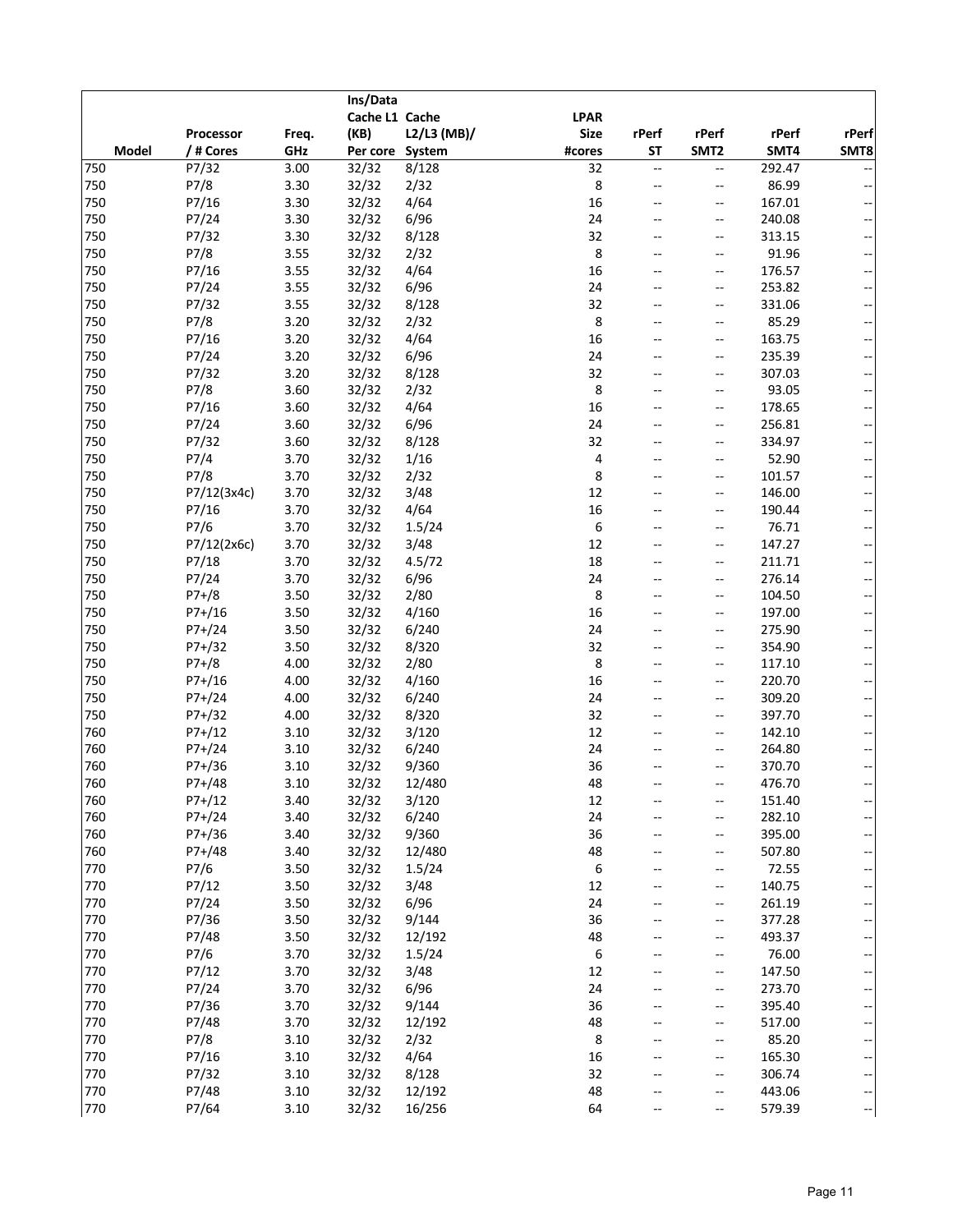|              |            |       | Ins/Data        |             |             |                          |                          |          |                          |
|--------------|------------|-------|-----------------|-------------|-------------|--------------------------|--------------------------|----------|--------------------------|
|              |            |       | Cache L1 Cache  |             | <b>LPAR</b> |                          |                          |          |                          |
|              | Processor  | Freq. | (KB)            | L2/L3 (MB)/ | <b>Size</b> | rPerf                    | rPerf                    | rPerf    | rPerf                    |
| <b>Model</b> | / # Cores  | GHz   | Per core System |             | #cores      | <b>ST</b>                | SMT <sub>2</sub>         | SMT4     | SMT8                     |
| 770          | P7/8       | 3.30  | 32/32           | 2/32        | 8           | $\overline{\phantom{a}}$ | $\overline{\phantom{a}}$ | 89.20    |                          |
| 770          | P7/16      | 3.30  | 32/32           | 4/64        | 16          | $-$                      | $\overline{a}$           | 173.10   |                          |
| 770          | P7/32      | 3.30  | 32/32           | 8/128       | 32          | $\overline{a}$           | $\overline{\phantom{a}}$ | 321.20   |                          |
| 770          | P7/48      | 3.30  | 32/32           | 12/192      | 48          | --                       | $\overline{\phantom{a}}$ | 464.00   |                          |
| 770          | P7/64      | 3.30  | 32/32           | 16/256      | 64          | --                       | $\overline{\phantom{a}}$ | 606.80   |                          |
| 770          | $P7+/6$    | 4.22  | 32/32           | 1.5/60      | 6           | --                       | $\overline{\phantom{a}}$ | 94.50    |                          |
| 770          | $P7+/12$   | 4.22  | 32/32           | 3/120       | 12          | --                       | --                       | 184.20   |                          |
| 770          | $P7+/24$   | 4.22  | 32/32           | 6/240       | 24          | $\overline{a}$           | --                       | 345.10   |                          |
| 770          | $P7+/36$   | 4.22  | 32/32           | 9/360       | 36          | $\overline{a}$           | $\overline{\phantom{a}}$ | 478.90   |                          |
| 770          | $P7+/48$   | 4.22  | 32/32           | 12/480      | 48          | --                       | $\overline{\phantom{a}}$ | 612.70   |                          |
| 770          | $P7+/8$    | 3.80  | 32/32           | 2/80        | 8           | --                       | $\overline{\phantom{a}}$ | 112.50   |                          |
| 770          | $P7+/16$   | 3.80  | 32/32           | 4/160       | 16          | --                       | $\overline{\phantom{a}}$ | 219.30   |                          |
| 770          | $P7+ / 32$ | 3.80  | 32/32           | 8/320       | 32          | --                       | $\overline{\phantom{a}}$ | 410.80   |                          |
| 770          | $P7+/48$   | 3.80  | 32/32           | 12/480      | 48          | $-$                      | --                       | 570.10   |                          |
| 770          | $P7+/64$   | 3.80  | 32/32           | 16/640      | 64          | $\overline{a}$           | $\overline{\phantom{a}}$ | 729.30   |                          |
| 780          | P7/8       | 3.86  | 32/32           | 2/32        | 8           | --                       | $\overline{\phantom{a}}$ | 100.75   |                          |
| 780          | P7/16      | 3.86  | 32/32           | 4/64        | 16          | --                       | $\overline{\phantom{a}}$ | 195.45   |                          |
| 780          | P7/32      | 3.86  | 32/32           | 8/128       | 32          | --                       | $-\!$                    | 362.70   |                          |
| 780          | P7/48      | 3.86  | 32/32           | 12/192      | 48          | --                       | --                       | 523.89   |                          |
| 780          | P7/64      | 3.86  | 32/32           | 16/256      | 64          | $-$                      | --                       | 685.09   |                          |
| 780          | P7/8       | 3.92  | 32/32           | 2/32        | 8           | --                       | $\overline{\phantom{a}}$ | 101.80   |                          |
| 780          | P7/16      | 3.92  | 32/32           | 4/64        | 16          | $\overline{a}$           | $-$                      | 197.60   |                          |
| 780          | P7/32      | 3.92  | 32/32           | 8/128       | 32          | --                       | $\overline{\phantom{a}}$ | 366.60   |                          |
| 780          | P7/48      | 3.92  | 32/32           | 12/192      | 48          | --                       | $\overline{\phantom{a}}$ | 529.60   |                          |
| 780          | P7/64      | 3.92  | 32/32           | 16/256      | 64          | --                       | $\overline{\phantom{a}}$ | 692.50   |                          |
| 780          | P7/8       | 4.14  | 32/32           | 4/64        | 8           | $-$                      | --                       | 115.86   |                          |
| 780          | P7/16      | 4.14  | 32/32           | 8/128       | 16          | --                       | $\overline{\phantom{a}}$ | 226.97   |                          |
| 780          | P7/24      | 4.14  | 32/32           | 12/192      | 24          | $-$                      | $\overline{\phantom{a}}$ | 326.24   |                          |
| 780          | P7/32      | 4.14  | 32/32           | 16/256      | 32          | --                       | $\overline{\phantom{a}}$ | 425.50   |                          |
| 780          | P7/12      | 3.44  | 32/32           | 3/48        | 12          | --                       | $-\!$                    | 138.40   |                          |
| 780          | P7/24      | 3.44  | 32/32           | 6/96        | 24          | $\overline{a}$           | $-$                      | 253.30   |                          |
| 780          | P7/48      | 3.44  | 32/32           | 12/192      | 48          | $\overline{a}$           | --                       | 443.30   |                          |
| 780          | P7/72      | 3.44  | 32/32           | 18/288      | 36          | --                       | $\overline{\phantom{a}}$ | 696.60   |                          |
| 780          | P7/96      | 3.44  | 32/32           | 24/384      | 48          | $\overline{a}$           | $-$                      | 886.60   |                          |
| 780          | $P7+/8$    | 4.42  | 32/32           | 2/80        | 8           | $\overline{a}$           | $-\!$                    | 126.10   |                          |
| 780          | $P7+/16$   | 4.42  | 32/32           | 4/160       | 16          |                          | $-\!$                    | 245.70   |                          |
| 780          | P7+/32     | 4.42  | 32/32           | 8/320       | 32          |                          | $-$                      | 460.30   |                          |
| 780          | $P7+/48$   | 4.42  | 32/32           | 12/480      | 48          |                          | --                       | 638.70   |                          |
| 780          | P7+/64     | 4.42  | 32/32           | 16/640      | 64          |                          | --                       | 817.10   |                          |
| 780          | $P7+/16$   | 3.72  | 32/32           | 4/160       | 16          | --                       | --                       | 207.00   |                          |
| 780          | P7+/32     | 3.72  | 32/32           | 8/320       | 32          | --                       | --                       | 383.90   |                          |
| 780          | $P7+/64$   | 3.72  | 32/32           | 16/640      | 64          |                          | --                       | 690.10   |                          |
| 780          | P7+/96     | 3.72  | 32/32           | 24/960      | 32          | --                       | --                       | 1,151.60 | --                       |
| 780          | P7+/128    | 3.72  | 32/32           | 32/1280     | 64          | --                       | --                       | 1,380.20 |                          |
| 795          | P7/24      | 3.70  | 32/32           | 6/96        | 24          | --                       | --                       | 273.51   |                          |
| 795          | P7/48      | 3.70  | 32/32           | 12/192      | 24          | --                       | --                       | 547.02   |                          |
| 795          | P7/72      | 3.70  | 32/32           | 18/288      | 24          | --                       | --                       | 820.53   |                          |
| 795          | P7/96      | 3.70  | 32/32           | 24/384      | 24          | --                       | --                       | 1,094.04 |                          |
| 795          | P7/120     | 3.70  | 32/32           | 30/480      | 24          | --                       | $\overline{\phantom{a}}$ | 1,367.55 |                          |
| 795          | P7/144     | 3.70  | 32/32           | 36/576      | 24          | --                       | $\overline{\phantom{a}}$ | 1,641.06 |                          |
| 795          | P7/168     | 3.70  | 32/32           | 42/672      | 24          | --                       | --                       | 1,914.57 |                          |
| 795          | P7/192     | 3.70  | 32/32           | 48/768      | 24          | --                       | --                       | 2,188.08 |                          |
| 795          | P7/32      | 4.00  | 32/32           | 8/128       | 32          | --                       | --                       | 372.27   |                          |
| 795          | P7/64      | 4.00  | 32/32           | 16/256      | 32          | --                       | --                       | 744.54   | $\overline{\phantom{a}}$ |
| 795          | P7/96      | 4.00  | 32/32           | 24/384      | 32          | --                       | --                       | 1,116.81 |                          |
| 795          | P7/128     | 4.00  | 32/32           | 32/512      | 32          | --                       | --                       | 1,489.08 | ÷                        |
|              |            |       |                 |             |             |                          |                          |          |                          |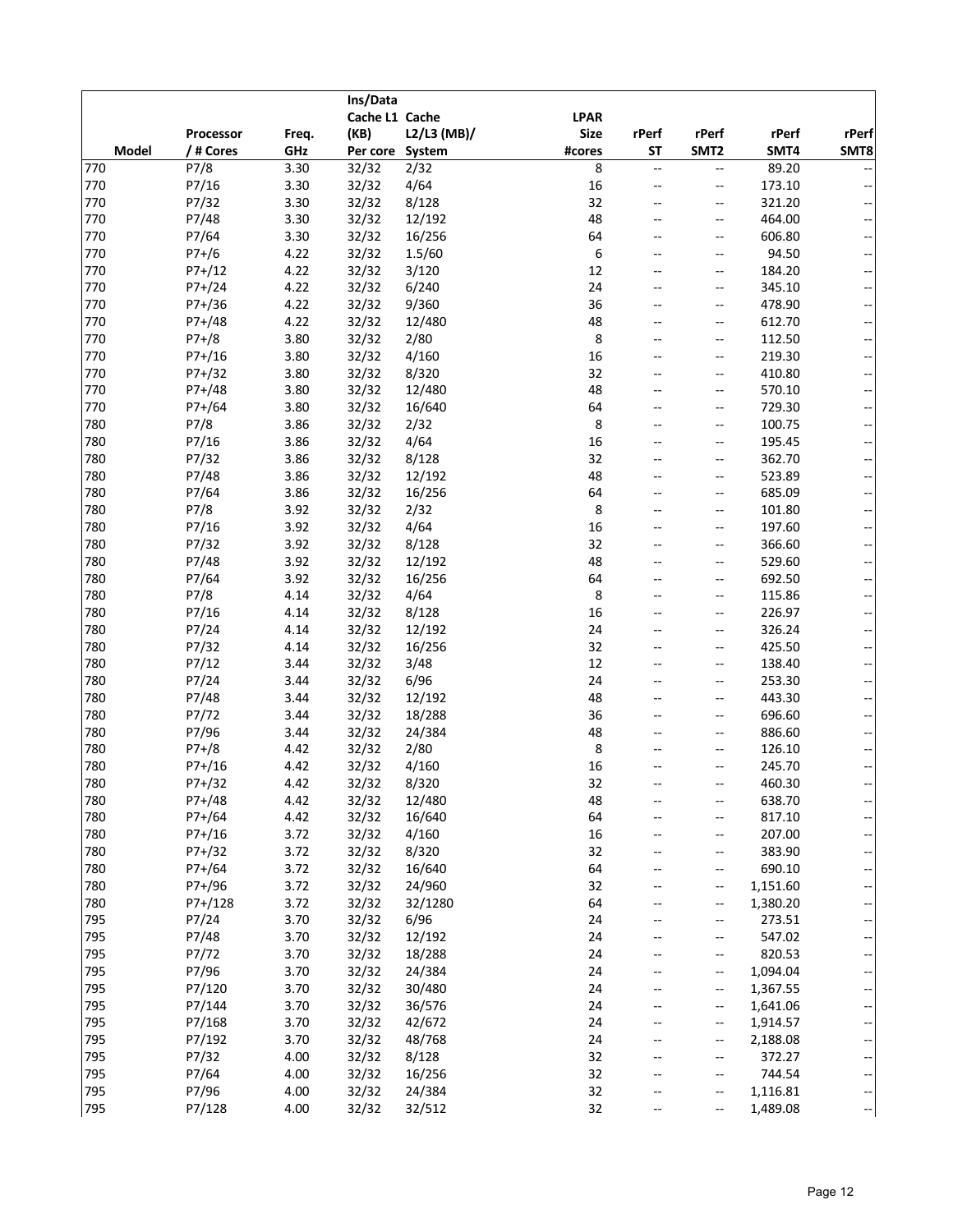|       |           |       | Ins/Data       |             |             |                   |                                       |          |                          |
|-------|-----------|-------|----------------|-------------|-------------|-------------------|---------------------------------------|----------|--------------------------|
|       |           |       | Cache L1 Cache |             | <b>LPAR</b> |                   |                                       |          |                          |
|       | Processor | Freq. | (KB)           | L2/L3 (MB)/ | <b>Size</b> | rPerf             | rPerf                                 | rPerf    | rPerf                    |
| Model | / # Cores | GHz   | Per core       | System      | #cores      | <b>ST</b>         | SMT <sub>2</sub>                      | SMT4     | SMT8                     |
| 795   | P7/160    | 4.00  | 32/32          | 40/640      | 32          | $- -$             | $\overline{\phantom{a}}$              | 1,861.35 |                          |
| 795   | P7/192    | 4.00  | 32/32          | 48/768      | 32          | --                | $\hspace{0.05cm}$ – $\hspace{0.05cm}$ | 2,233.62 | $- -$                    |
| 795   | P7/224    | 4.00  | 32/32          | 56/896      | 32          | --                | $\hspace{0.05cm}$ – $\hspace{0.05cm}$ | 2,605.89 |                          |
| 795   | P7/256    | 4.00  | 32/32          | 64/1024     | 32          | --                | $\hspace{0.05cm}$ – $\hspace{0.05cm}$ | 2,978.16 |                          |
| 795   | P7/24     | 4.25  | 32/32          | 6/192       | 16          | --                | --                                    | 347.36   | $- -$                    |
| 795   | P7/32     | 4.25  | 32/32          | 8/256       | 16          | --                | --                                    | 463.14   | $\overline{\phantom{m}}$ |
| 795   | P7/48     | 4.25  | 32/32          | 12/384      | 16          | --                | --                                    | 694.71   |                          |
| 795   | P7/64     | 4.25  | 32/32          | 16/512      | 16          |                   | --                                    | 926.28   | $\overline{\phantom{m}}$ |
| 795   | P7/80     | 4.25  | 32/32          | 20/640      | 16          |                   | --                                    | 1,157.85 |                          |
| 795   | P7/96     | 4.25  | 32/32          | 24/768      | 16          | --                | $\hspace{0.05cm}$ – $\hspace{0.05cm}$ | 1,389.42 |                          |
| 795   | P7/112    | 4.25  | 32/32          | 28/896      | 16          | $\qquad \qquad -$ | $\overline{\phantom{a}}$              | 1,620.99 | $\overline{\phantom{m}}$ |
| 795   | P7/128    | 4.25  | 32/32          | 32/1024     | 16          | --                | $\hspace{0.05cm}$ – $\hspace{0.05cm}$ | 1,852.56 | $- -$                    |
| 795   | P7/64     | 4.25  | 32/32          | 16/512      | 64          | --                | --                                    | 777.09   |                          |
| 795   | P7/128    | 4.00  | 32/32          | 32/512      | 64          | --                | --                                    | 1,406.36 |                          |
| 795   | P7/128    | 4.25  | 32/32          | 32/1024     | 64          |                   | --                                    | 1,554.18 | $\overline{\phantom{m}}$ |
| 795   | P7/256    | 4.00  | 32/32          | 64/1024     | 64          |                   | --                                    | 2,812.72 |                          |

**NOTE**: Up to 5% additional rPerf may be realized for Power7 processor–based systems with Intelligent Energy Optimization enabled depending on the system**.** 

Section 2d – AIX Capacity Upgrade on Demand Relative Performance Guidelines(Power8 and Power9)

All results in this table reflect performance with firmware and Operating System updates to mitigate Common Vulnerabilities and Exposures issue numbers CVE-2017-5715, CVE-2017-5753 and CVE-2017-5754 known as Spectre and Meltdown.

|              |           |       | <b>LPAR</b> |           |                  |       |       |
|--------------|-----------|-------|-------------|-----------|------------------|-------|-------|
|              | Processor | Freq. | <b>Size</b> | rPerf     | rPerf            | rPerf | rPerf |
| <b>Model</b> | / # Cores | GHz   | #cores      | <b>ST</b> | SMT <sub>2</sub> | SMT4  | SMT8  |
| E870         | p8/8      | 4.02  | 8           | 82.8      | 120.1            | 156.2 | 167.1 |
| E870         | p8/12     | 4.02  | 12          | 122.2     | 177.2            | 230.3 | 246.4 |
| E870         | p8/16     | 4.02  | 16          | 161.6     | 234.3            | 304.5 | 325.8 |
| E870         | p8/20     | 4.02  | 20          | 199.9     | 289.9            | 376.9 | 403.3 |
| E870         | p8/24     | 4.02  | 24          | 238.3     | 345.5            | 449.1 | 480.6 |
| E870         | p8/28     | 4.02  | 28          | 276.7     | 401.2            | 521.5 | 558.0 |
| E870         | p8/32     | 4.02  | 32          | 315.0     | 456.8            | 593.8 | 635.4 |
| <b>E870C</b> | p8/8      | 4.02  | 8           | 82.8      | 120.1            | 156.2 | 167.1 |
| <b>E870C</b> | p8/12     | 4.02  | 12          | 122.2     | 177.2            | 230.3 | 246.4 |
| <b>E870C</b> | p8/16     | 4.02  | 16          | 161.6     | 234.3            | 304.5 | 325.8 |
| <b>E870C</b> | p8/20     | 4.02  | 20          | 199.9     | 289.9            | 376.9 | 403.3 |
| E870C        | p8/24     | 4.02  | 24          | 238.3     | 345.5            | 449.1 | 480.6 |
| <b>E870C</b> | p8/28     | 4.02  | 28          | 276.7     | 401.2            | 521.5 | 558.0 |
| <b>E870C</b> | p8/32     | 4.02  | 32          | 315.0     | 456.8            | 593.8 | 635.4 |
| E870         | p8/8      | 4.19  | 8           | 85.2      | 123.5            | 160.5 | 171.8 |
| E870         | p8/12     | 4.19  | 12          | 125.1     | 181.4            | 235.9 | 252.4 |
| E870         | p8/16     | 4.19  | 16          | 165.0     | 239.4            | 311.1 | 332.9 |
| E870         | p8/20     | 4.19  | 20          | 205.0     | 297.3            | 386.4 | 413.5 |
| E870         | p8/24     | 4.19  | 24          | 244.0     | 353.7            | 459.9 | 492.1 |
| E870         | p8/28     | 4.19  | 28          | 282.9     | 410.2            | 533.3 | 570.7 |
| E870         | p8/32     | 4.19  | 32          | 321.9     | 466.7            | 606.7 | 649.2 |
| E870         | p8/36     | 4.19  | 36          | 360.8     | 523.2            | 680.1 | 727.8 |
| E870         | p8/40     | 4.19  | 40          | 399.8     | 579.7            | 753.6 | 806.4 |
| E880         | p8/8      | 4.35  | 8           | 88.0      | 127.5            | 165.8 | 177.5 |
| E880         | p8/12     | 4.35  | 12          | 129.8     | 188.1            | 244.6 | 261.7 |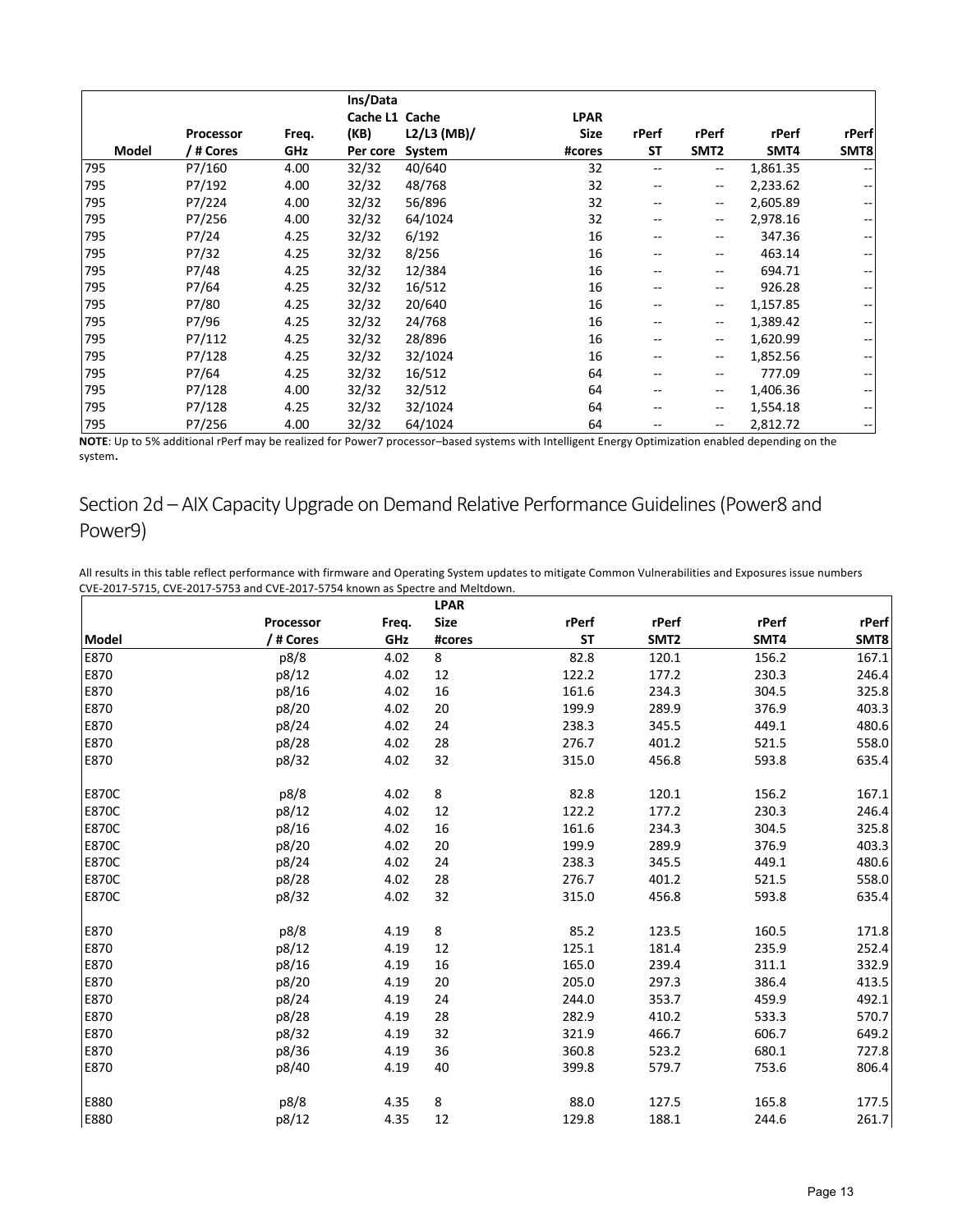|              |           |       | <b>LPAR</b> |           |                  |       |       |
|--------------|-----------|-------|-------------|-----------|------------------|-------|-------|
|              | Processor | Freq. | <b>Size</b> | rPerf     | rPerf            | rPerf | rPerf |
| <b>Model</b> | / # Cores | GHz   | #cores      | <b>ST</b> | SMT <sub>2</sub> | SMT4  | SMT8  |
| E880         | p8/16     | 4.35  | 16          | 171.5     | 248.8            | 323.4 | 346.0 |
| E880         | p8/20     | 4.35  | 20          | 212.3     | 307.8            | 400.2 | 428.1 |
|              |           |       |             | 253.0     |                  |       |       |
| E880         | p8/24     | 4.35  | 24          |           | 366.9            | 476.9 | 510.4 |
| E880         | p8/28     | 4.35  | 28          | 293.8     | 426.0            | 553.8 | 592.5 |
| E880         | p8/32     | 4.35  | 32          | 334.5     | 485.0            | 630.6 | 674.8 |
| <b>E880C</b> | p8/8      | 4.35  | 8           | 88.0      | 127.5            | 165.8 | 177.5 |
| <b>E880C</b> | p8/12     | 4.35  | 12          | 129.8     | 188.1            | 244.6 | 261.7 |
| <b>E880C</b> | p8/16     | 4.35  | 16          | 171.5     | 248.8            | 323.4 | 346.0 |
| <b>E880C</b> | p8/20     | 4.35  | 20          | 212.3     | 307.8            | 400.2 | 428.1 |
| <b>E880C</b> | p8/24     | 4.35  | 24          | 253.0     | 366.9            | 476.9 | 510.4 |
| <b>E880C</b> | p8/28     | 4.35  | 28          | 293.8     | 426.0            | 553.8 | 592.5 |
| <b>E880C</b> | p8/32     | 4.35  | 32          | 334.5     | 485.0            | 630.6 | 674.8 |
|              |           |       |             |           |                  |       |       |
| E880         | p8/8      | 4.19  | 8           | 85.2      | 123.5            | 160.5 | 171.8 |
| E880         | p8/12     | 4.19  | 12          | 125.1     | 181.4            | 235.9 | 252.4 |
| E880         | p8/16     | 4.19  | 16          | 165.0     | 239.4            | 311.1 | 332.9 |
| E880         | p8/20     | 4.19  | 20          | 205.0     | 297.3            | 386.4 | 413.5 |
| E880         | p8/24     | 4.19  | 24          | 244.0     | 353.7            | 459.9 | 492.1 |
| E880         | p8/28     | 4.19  | 28          | 282.9     | 410.2            | 533.3 | 570.7 |
| E880         | p8/32     | 4.19  | 32          | 321.9     | 466.7            | 606.7 | 649.2 |
| E880         | p8/36     | 4.19  | 36          | 360.8     | 523.2            | 680.1 | 727.8 |
|              |           |       |             |           |                  |       |       |
| E880         | p8/40     | 4.19  | 40          | 399.8     | 579.7            | 753.6 | 806.4 |
| <b>E880C</b> | p8/8      | 4.19  | 8           | 85.2      | 123.5            | 160.5 | 171.8 |
| <b>E880C</b> | p8/12     | 4.19  | 12          | 125.1     | 181.4            | 235.9 | 252.4 |
| E880C        | p8/16     | 4.19  | 16          | 165.0     | 239.4            | 311.1 | 332.9 |
| <b>E880C</b> | p8/20     | 4.19  | 20          | 205.0     | 297.3            | 386.4 | 413.5 |
| E880C        | p8/24     | 4.19  | 24          | 244.0     | 353.7            | 459.9 | 492.1 |
| <b>E880C</b> | p8/28     | 4.19  | 28          | 282.9     | 410.2            | 533.3 | 570.7 |
|              |           |       |             |           |                  |       |       |
| <b>E880C</b> | p8/32     | 4.19  | 32          | 321.9     | 466.7            | 606.7 | 649.2 |
| <b>E880C</b> | p8/36     | 4.19  | 36          | 360.8     | 523.2            | 680.1 | 727.8 |
| <b>E880C</b> | p8/40     | 4.19  | 40          | 399.8     | 579.7            | 753.6 | 806.4 |
| E880         | p8/8      | 4.00  | 8           | 82.5      | 119.6            | 155.5 | 166.4 |
| E880         | p8/12     | 4.00  | 12          | 119.9     | 173.9            | 226.1 | 241.9 |
| E880         | p8/16     | 4.00  | 16          | 157.9     | 229.0            | 297.7 | 318.5 |
| E880         | p8/20     | 4.00  | 20          | 195.9     | 284.0            | 369.3 | 395.1 |
| E880         | p8/24     | 4.00  | 24          | 233.9     | 339.1            | 440.9 | 471.7 |
| E880         | p8/28     | 4.00  | 28          | 270.9     | 392.8            | 510.7 | 546.4 |
| E880         | p8/32     | 4.00  | 32          | 307.9     | 446.5            | 580.5 | 621.1 |
| E880         | p8/36     | 4.00  | 36          | 345.0     | 500.2            | 650.3 | 695.8 |
|              |           |       | 40          | 382.0     |                  |       |       |
| E880         | p8/40     | 4.00  |             |           | 553.9            | 720.1 | 770.5 |
| E880         | p8/44     | 4.00  | 44          | 419.0     | 607.6            | 789.9 | 845.2 |
| E880         | p8/48     | 4.00  | 48          | 456.0     | 661.3            | 859.7 | 919.8 |
| <b>E880C</b> | p8/8      | 4.00  | 8           | 82.5      | 119.6            | 155.5 | 166.4 |
| <b>E880C</b> | p8/12     | 4.00  | 12          | 119.9     | 173.9            | 226.1 | 241.9 |
| <b>E880C</b> | p8/16     | 4.00  | 16          | 157.9     | 229.0            | 297.7 | 318.5 |
| <b>E880C</b> | p8/20     | 4.00  | 20          | 195.9     | 284.0            | 369.3 | 395.1 |
| <b>E880C</b> | p8/24     | 4.00  | 24          | 233.9     | 339.1            | 440.9 | 471.7 |
| <b>E880C</b> | p8/28     | 4.00  | 28          | 270.9     | 392.8            | 510.7 | 546.4 |
| <b>E880C</b> | p8/32     | 4.00  | 32          | 307.9     | 446.5            | 580.5 | 621.1 |
| <b>E880C</b> | p8/36     | 4.00  | 36          | 345.0     | 500.2            | 650.3 | 695.8 |
| <b>E880C</b> |           |       |             |           |                  |       |       |
|              | p8/40     | 4.00  | 40          | 382.0     | 553.9            | 720.1 | 770.5 |
| <b>E880C</b> | p8/44     | 4.00  | 44          | 419.0     | 607.6            | 789.9 | 845.2 |
| <b>E880C</b> | p8/48     | 4.00  | 48          | 456.0     | 661.3            | 859.7 | 919.8 |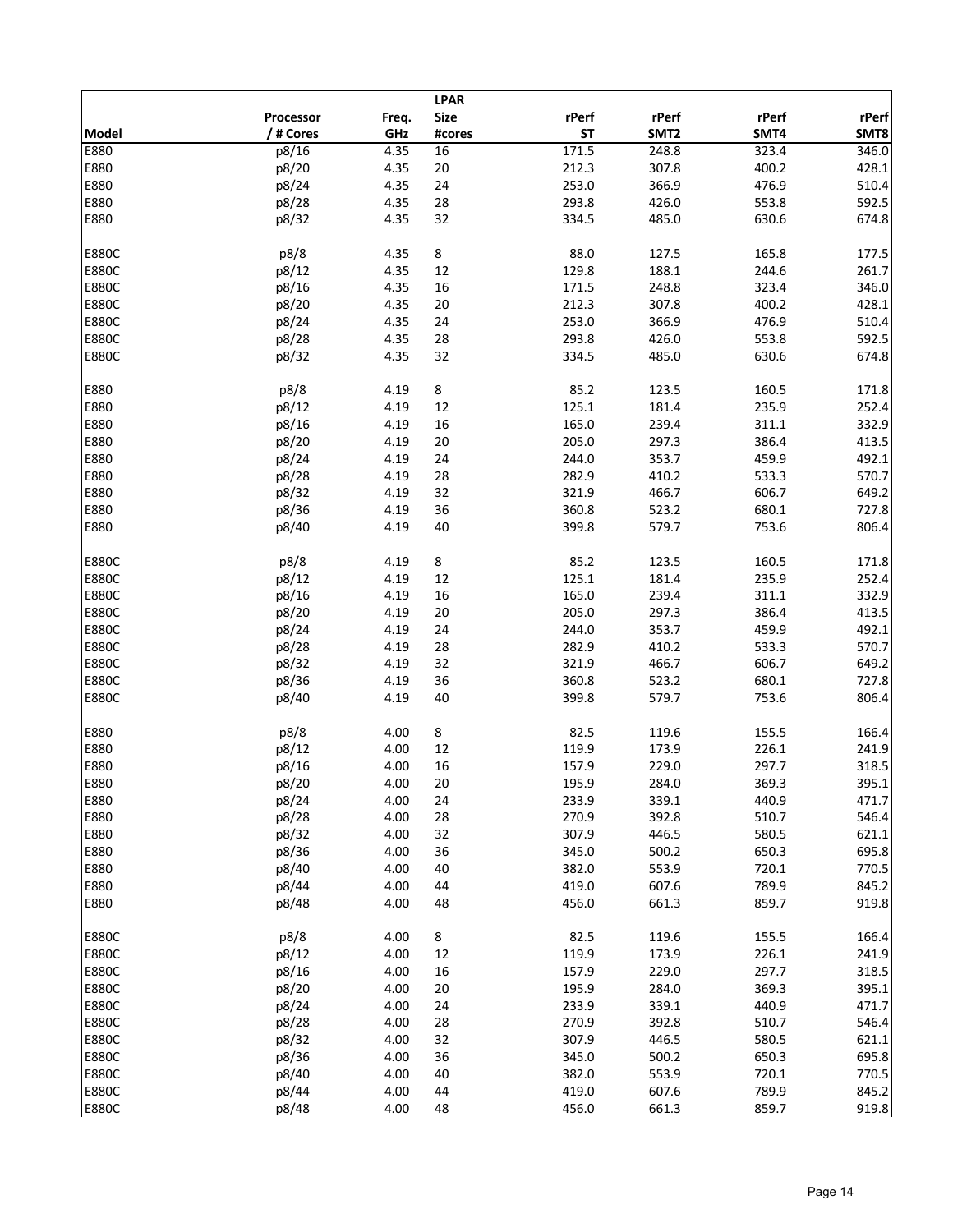|              |           |                 | <b>LPAR</b> |           |                  |         |         |
|--------------|-----------|-----------------|-------------|-----------|------------------|---------|---------|
|              | Processor | Freq.           | <b>Size</b> | rPerf     | rPerf            | rPerf   | rPerf   |
| <b>Model</b> | /# Cores  | GHz             | #cores      | <b>ST</b> | SMT <sub>2</sub> | SMT4    | SMT8    |
| E980         |           |                 |             | 80.9      |                  | 189.8   |         |
|              | p9/8      | $3.9 - 4.0$     | 8           |           | 137.5            |         | 239.1   |
| E980         | p9/12     | $3.9 - 4.0$     | 12          | 118.1     | 200.7            | 277.0   | 349.1   |
| E980         | p9/16     | $3.9 - 4.0$     | 16          | 161.7     | 274.8            | 379.3   | 477.9   |
| E980         | p9/20     | $3.9 - 4.0$     | 20          | 196.0     | 333.1            | 459.7   | 579.3   |
| E980         | p9/24     | $3.9 - 4.0$     | 24          | 230.3     | 391.5            | 540.2   | 680.7   |
| E980         | p9/28     | $3.9 - 4.0$     | 28          | 268.9     | 457.2            | 630.9   | 795.0   |
| E980         | p9/32     | $3.9 - 4.0$     | 32          | 307.8     | 523.3            | 722.2   | 910.0   |
| E980         | p9/8      | $3.7 - 3.9$     | 8           | 79.2      | 134.6            | 185.7   | 234.0   |
| E980         | p9/12     | $3.7 - 3.9$     | 12          | 115.6     | 196.4            | 271.1   | 341.6   |
| E980         | p9/16     | $3.7 - 3.9$     | 16          | 158.2     | 269.0            | 371.2   | 467.7   |
| E980         | p9/20     | $3.7 - 3.9$     | 20          | 191.8     | 326.0            | 449.9   | 566.9   |
| E980         | p9/24     | $3.7 - 3.9$     | 24          | 225.3     | 383.1            | 528.6   | 666.1   |
| E980         | p9/28     | $3.7 - 3.9$     | 28          | 263.2     | 447.4            | 617.4   | 778.0   |
| E980         | p9/32     | $3.7 - 3.9$     | 32          | 301.0     | 511.8            | 706.2   | 889.8   |
| E980         | p9/36     | $3.7 - 3.9$     | 36          | 332.3     | 565.0            | 779.7   | 982.4   |
| E980         | p9/40     | $3.7 - 3.9$     | 40          | 371.5     | 631.5            | 871.5   | 1,098.1 |
| E980         | p9/8      | $3.58 - 3.9$ 8  |             | 78.0      | 132.6            | 183.1   | 230.6   |
| E980         | p9/12     | $3.58 - 3.9$ 12 |             | 113.9     | 193.6            | 267.2   | 336.7   |
| E980         | p9/16     | $3.58 - 3.9$    | 16          | 156.0     | 265.1            | 365.9   | 461.0   |
| E980         | p9/20     | $3.58 - 3.9$ 20 |             | 189.0     | 321.4            | 443.5   | 558.8   |
| E980         | p9/24     | $3.58 - 3.9$ 24 |             | 222.1     | 377.6            | 521.1   | 656.6   |
| E980         | p9/28     | $3.58 - 3.9$ 28 |             | 259.4     | 441.0            | 608.6   | 766.9   |
| E980         | p9/32     | $3.58 - 3.9$ 32 |             | 296.7     | 504.5            | 696.2   | 877.2   |
| E980         | p9/36     | $3.58 - 3.9$ 36 |             | 327.6     | 556.9            | 768.6   | 968.4   |
| E980         | p9/40     | $3.58 - 3.9$    | 40          | 366.1     | 622.3            | 858.8   | 1,082.0 |
| E980         | p9/44     | $3.58 - 3.9$ 44 |             | 399.7     | 679.5            | 937.7   | 1,181.4 |
| E980         | p9/8      | $3.55 - 3.9$ 8  |             | 77.4      | 131.6            | 181.6   | 228.8   |
| E980         | p9/12     |                 |             | 113.0     | 192.1            | 265.1   | 334.0   |
| E980         |           | $3.55 - 3.9$ 12 | 16          |           |                  | 362.9   |         |
|              | p9/16     | $3.55 - 3.9$    |             | 154.7     | 263.0            |         | 457.3   |
| E980         | p9/20     | $3.55 - 3.9$ 20 |             | 187.5     | 318.8            | 439.9   | 554.3   |
| E980         | p9/24     | $3.55 - 3.9$ 24 |             | 220.3     | 374.6            | 516.9   | 651.3   |
| E980         | p9/28     | $3.55 - 3.9$ 28 |             | 257.3     | 437.5            | 603.7   | 760.7   |
| E980         | p9/32     | $3.55 - 3.9$    | 32          | 294.3     | 500.4            | 690.5   | 870.1   |
| E980         | p9/36     | $3.55 - 3.9$    | 36          | 325.0     | 552.4            | 762.4   | 960.6   |
| E980         | p9/40     | $3.55 - 3.9$ 40 |             | 363.1     | 617.3            | 851.8   | 1,073.3 |
| E980         | p9/44     | $3.55 - 3.9$    | 44          | 396.4     | 673.9            | 930.0   | 1,171.7 |
| E980         | p9/48     | $3.55 - 3.9$ 48 |             | 429.7     | 730.5            | 1,008.1 | 1,270.2 |

**NOTE**: Up to 5% additional rPerf may be realized for Power8 processor–based systems with Intelligent Energy Optimization enabled depending on the system**.** 

**NOTE**: Power9 processor–based frequency is expressed as a range from Typical GHz to Max GHz.

**NOTE**: Power E980 systems by default will have its Power Management mode set to Max Performance. This mode dynamically optimizes the processor frequency at any given time based on CPU utilization and operating environmental conditions.

Section 2e – AIX Capacity Upgrade on Demand Relative Performance Guidelines(Power7 and Power7+)

|       |           |       | <b>LPAR</b> |                  |                  |       |               |
|-------|-----------|-------|-------------|------------------|------------------|-------|---------------|
|       | Processor | Freg. | <b>Size</b> | rPerf            | rPerf            | rPerf | rPerf         |
| Model | ' # Cores | GHz   | #cores      | $_{\rm cr}$<br>ы | SMT <sub>2</sub> | SMT4  | SMT8          |
| 770   | P7/4      | 3.50  |             | $- -$            | $\sim$           | 49.19 | $\sim$ $\sim$ |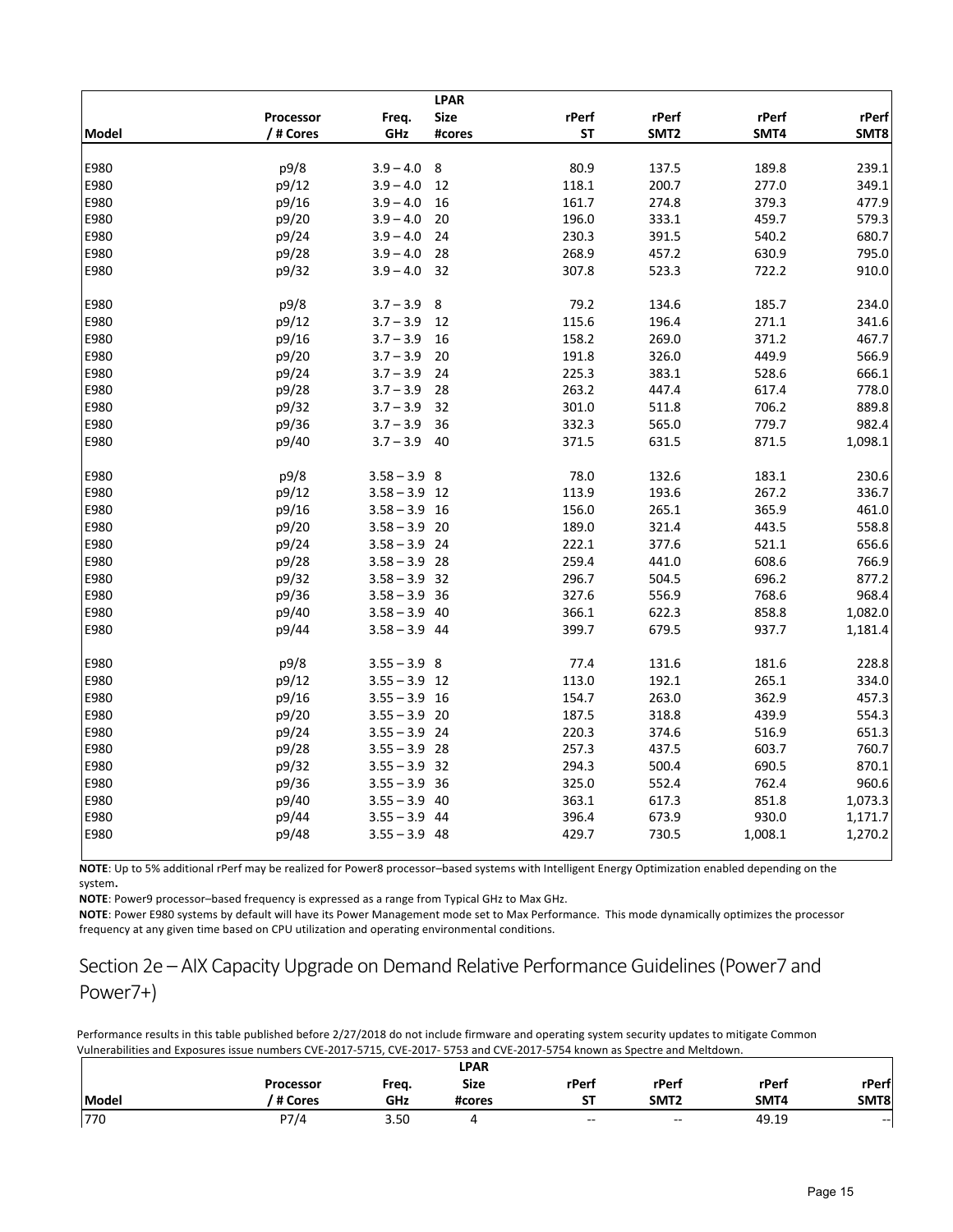|              | <b>LPAR</b>       |       |             |                |                  |        |                          |  |  |  |  |
|--------------|-------------------|-------|-------------|----------------|------------------|--------|--------------------------|--|--|--|--|
|              | Processor         | Freq. | <b>Size</b> | rPerf          | rPerf            | rPerf  | rPerf                    |  |  |  |  |
| <b>Model</b> | / # Cores         | GHz   | #cores      | <b>ST</b>      | SMT <sub>2</sub> | SMT4   | SMT8                     |  |  |  |  |
| 770          | $\overline{P7/6}$ | 3.50  | 6           | LL.            | ц.               | 72.55  |                          |  |  |  |  |
| 770          | P7/8              | 3.50  | 8           | $\overline{a}$ | $-$              | 95.29  |                          |  |  |  |  |
| 770          | P7/12             | 3.50  | 12          |                |                  | 140.75 | --                       |  |  |  |  |
| 770          | P7/16             | 3.50  | 16          |                |                  | 180.90 |                          |  |  |  |  |
| 770          | P7/20             | 3.50  | 20          |                |                  | 221.05 |                          |  |  |  |  |
| 770          | P7/24             | 3.50  | 24          |                |                  | 261.19 | ÷                        |  |  |  |  |
| 770          |                   |       |             |                |                  |        | −−                       |  |  |  |  |
|              | P7/28             | 3.50  | 28          |                |                  | 299.89 | --                       |  |  |  |  |
| 770          | P7/32             | 3.50  | 32          | --             | $-$              | 338.58 | --                       |  |  |  |  |
| 770          | P7/36             | 3.50  | 36          |                |                  | 377.28 | --                       |  |  |  |  |
| 770          | P7/40             | 3.50  | 40          |                |                  | 415.97 |                          |  |  |  |  |
| 770          | P7/44             | 3.50  | 44          |                |                  | 454.67 | ÷                        |  |  |  |  |
| 770          | P7/48             | 3.50  | 48          |                | --               | 493.37 |                          |  |  |  |  |
| 770          | P7/4              | 3.70  | 4           |                | $-$              | 51.60  |                          |  |  |  |  |
| 770          | P7/6              | 3.70  | 6           |                |                  | 76.00  |                          |  |  |  |  |
| 770          | P7/8              | 3.70  | 8           |                |                  | 99.90  |                          |  |  |  |  |
| 770          | P7/12             | 3.70  | 12          |                |                  | 147.50 | $\overline{\phantom{a}}$ |  |  |  |  |
| 770          | P7/16             | 3.70  | 16          |                | --               | 189.60 | --                       |  |  |  |  |
| 770          | P7/20             | 3.70  | 20          |                |                  | 231.70 | −−                       |  |  |  |  |
| 770          | P7/24             | 3.70  | 24          |                | --               | 273.70 | $\overline{\phantom{a}}$ |  |  |  |  |
| 770          | P7/28             | 3.70  | 28          |                |                  | 314.30 | --                       |  |  |  |  |
| 770          | P7/32             | 3.70  | 32          |                |                  | 354.80 | ÷                        |  |  |  |  |
| 770          | P7/36             | 3.70  | 36          |                |                  | 395.40 |                          |  |  |  |  |
| 770          | P7/40             | 3.70  | 40          |                |                  |        | -−                       |  |  |  |  |
|              |                   |       |             |                |                  | 435.90 | ÷                        |  |  |  |  |
| 770          | P7/44             | 3.70  | 44          |                |                  | 476.50 | ÷                        |  |  |  |  |
| 770          | P7/48             | 3.70  | 48          |                |                  | 517.00 |                          |  |  |  |  |
| 770          | P7/4              | 3.10  | 4           |                |                  | 44.84  |                          |  |  |  |  |
| 770          | P7/8              | 3.10  | 8           |                |                  | 85.20  | --                       |  |  |  |  |
| 770          | P7/12             | 3.10  | 12          |                | --               | 125.25 | --                       |  |  |  |  |
| 770          | P7/16             | 3.10  | 16          |                |                  | 165.30 | ≕                        |  |  |  |  |
| 770          | P7/20             | 3.10  | 20          |                |                  | 200.66 | ∽                        |  |  |  |  |
| 770          | P7/24             | 3.10  | 24          |                |                  | 236.02 |                          |  |  |  |  |
| 770          | P7/28             | 3.10  | 28          |                |                  | 271.38 | --                       |  |  |  |  |
| 770          | P7/32             | 3.10  | 32          |                |                  | 306.74 |                          |  |  |  |  |
| 770          |                   |       | 36          |                |                  |        | ÷                        |  |  |  |  |
|              | P7/36             | 3.10  |             |                |                  | 340.82 | --                       |  |  |  |  |
| 770          | P7/40             | 3.10  | 40          |                |                  | 374.90 | ÷                        |  |  |  |  |
| 770          | P7/44             | 3.10  | 44          |                |                  | 408.98 | $--$                     |  |  |  |  |
| 770          | P7/48             | 3.10  | 48          |                |                  | 443.06 |                          |  |  |  |  |
| 770          | P7/52             | 3.10  | 52          |                |                  | 477.15 |                          |  |  |  |  |
| 770          | P7/56             | 3.10  | 56          |                |                  | 511.23 | ÷                        |  |  |  |  |
| 770          | P7/60             | 3.10  | 60          |                |                  | 545.31 | −−                       |  |  |  |  |
| 770          | P7/64             | 3.10  | 64          |                |                  | 579.39 |                          |  |  |  |  |
| 770          | P7/4              | 3.30  | 4           |                |                  | 47.00  |                          |  |  |  |  |
| 770          | P7/8              | 3.30  | 8           |                |                  | 89.20  |                          |  |  |  |  |
| 770          | P7/12             | 3.30  | 12          |                |                  | 131.20 |                          |  |  |  |  |
| 770          | P7/16             | 3.30  | 16          |                |                  | 173.10 | ÷                        |  |  |  |  |
| 770          | P7/20             | 3.30  | 20          |                |                  | 210.10 | ≕                        |  |  |  |  |
| 770          | P7/24             | 3.30  | 24          |                |                  | 247.20 | ÷                        |  |  |  |  |
|              |                   |       |             |                |                  |        | ÷                        |  |  |  |  |
| 770          | P7/28             | 3.30  | 28          |                |                  | 284.20 |                          |  |  |  |  |
| 770          | P7/32             | 3.30  | 32          |                |                  | 321.20 |                          |  |  |  |  |
| 770          | P7/36             | 3.30  | 36          |                |                  | 356.90 | −−                       |  |  |  |  |
| 770          | P7/40             | 3.30  | 40          |                |                  | 392.60 | ÷                        |  |  |  |  |
| 770          | P7/44             | 3.30  | 44          |                |                  | 428.30 | ÷                        |  |  |  |  |
| 770          | P7/48             | 3.30  | 48          |                |                  | 464.00 | -−                       |  |  |  |  |
| 770          | P7/52             | 3.30  | 52          |                |                  | 499.70 |                          |  |  |  |  |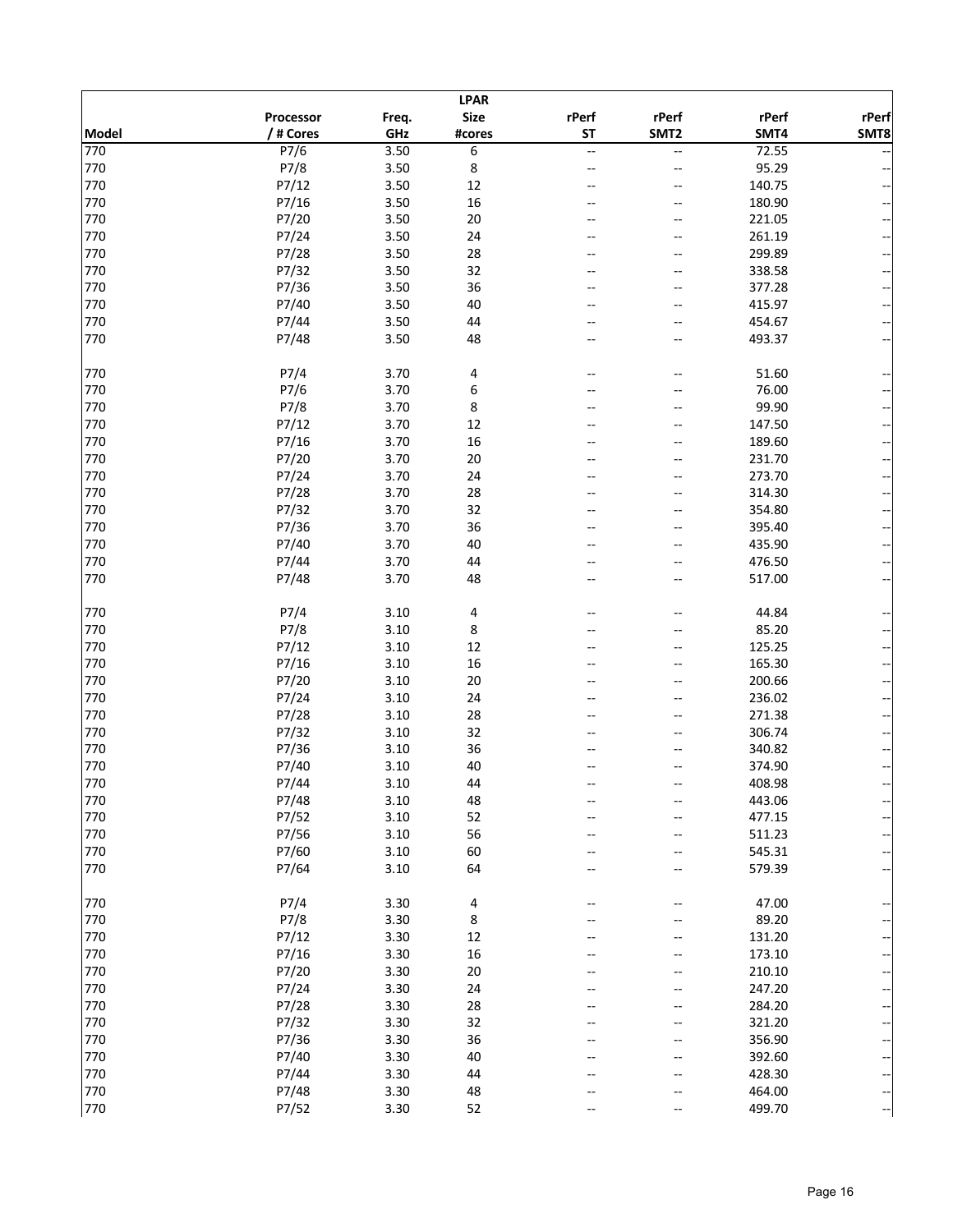|              |           |       | <b>LPAR</b>     |                |                  |                  |                          |
|--------------|-----------|-------|-----------------|----------------|------------------|------------------|--------------------------|
|              | Processor | Freq. | <b>Size</b>     | rPerf          | rPerf            | rPerf            | rPerf                    |
| <b>Model</b> | / # Cores | GHz   | #cores          | <b>ST</b>      | SMT <sub>2</sub> | SMT4             | SMT8                     |
| 770          | P7/56     | 3.30  | $\overline{56}$ | u.             | ц.               | 535.40           |                          |
| 770          | P7/60     | 3.30  | 60              | $\overline{a}$ | --               | 571.10           |                          |
| 770          | P7/64     | 3.30  | 64              |                |                  | 606.80           |                          |
|              |           |       |                 |                |                  |                  |                          |
| 770          |           |       |                 |                |                  |                  |                          |
|              | $P7+/4$   | 4.22  | 4               |                |                  | 64.10            |                          |
| 770          | $P7+/6$   | 4.22  | 6               |                |                  | 94.50            | $\overline{\phantom{a}}$ |
| 770          | $P7+/8$   | 4.22  | 8               |                | --               | 124.40           | $\overline{\phantom{a}}$ |
| 770          | $P7+/12$  | 4.22  | 12              |                |                  | 184.20           | $\overline{\phantom{a}}$ |
| 770          | $P7+/16$  | 4.22  | 16              |                |                  | 237.80           | ÷                        |
| 770          | $P7+/20$  | 4.22  | 20              |                | --               | 291.50           | $\ddot{\phantom{0}}$     |
| 770          | $P7+/24$  | 4.22  | 24              |                |                  | 345.10           | ÷                        |
| 770          | $P7+/28$  | 4.22  | 28              |                |                  | 389.70           | $\overline{\phantom{a}}$ |
| 770          | P7+/32    | 4.22  | 32              |                |                  | 434.30           | $\overline{\phantom{a}}$ |
| 770          | $P7+/36$  | 4.22  | 36              |                |                  | 478.90           | $\ddot{\phantom{0}}$     |
| 770          | P7+/40    | 4.22  | 40              |                |                  | 523.50           | ÷                        |
| 770          | $P7+/44$  | 4.22  | 44              |                | --               | 568.10           | $\overline{\phantom{a}}$ |
| 770          | $P7+/48$  | 4.22  | 48              |                |                  | 612.70           | $\overline{\phantom{a}}$ |
|              |           |       |                 |                |                  |                  |                          |
| 770          | $P7+/4$   | 3.80  | 4               |                |                  | 59.20            |                          |
| 770          | $P7+/8$   | 3.80  | 8               |                |                  | 112.50           | ÷                        |
| 770          | $P7+/12$  | 3.80  | 12              |                |                  | 165.90           | $\ddot{\phantom{1}}$     |
| 770          | $P7+/16$  | 3.80  | 16              |                |                  | 219.30           | ÷                        |
| 770          | $P7+/20$  | 3.80  | 20              |                | --               | 267.10           | $\overline{\phantom{a}}$ |
| 770          | $P7+/24$  | 3.80  | 24              |                |                  | 315.00           | $\ddot{\phantom{0}}$     |
| 770          | $P7+/28$  | 3.80  | 28              |                |                  | 362.90           | $\ddot{\phantom{0}}$     |
| 770          | $P7+/32$  | 3.80  | 32              |                |                  | 410.80           |                          |
| 770          | P7+/36    | 3.80  | 36              |                |                  | 450.60           | $\ddot{\phantom{0}}$     |
| 770          | $P7+/40$  | 3.80  | 40              |                |                  | 490.40           | ÷                        |
| 770          | $P7+/44$  | 3.80  | 44              |                | $-$              | 530.30           | $\ddot{\phantom{0}}$     |
| 770          | $P7+/48$  | 3.80  | 48              |                |                  |                  | $\overline{\phantom{a}}$ |
| 770          |           |       | 52              |                |                  | 570.10<br>609.90 | $\overline{\phantom{a}}$ |
|              | P7+/52    | 3.80  |                 |                | --               |                  | ÷                        |
| 770          | P7+/56    | 3.80  | 56              |                | --               | 649.70           | $\ddot{\phantom{0}}$     |
| 770          | $P7+/60$  | 3.80  | 60              |                |                  | 689.50           | --                       |
| 770          | $P7+/64$  | 3.80  | 64              |                |                  | 729.30           |                          |
|              |           |       |                 |                |                  |                  |                          |
| 780          | P7/4      | 3.86  | 4               |                |                  | 53.03            |                          |
| 780          | P7/8      | 3.86  | 8               |                |                  | 100.75           |                          |
| 780          | P7/12     | 3.86  | 12              |                |                  | 148.10           |                          |
| 780          | P7/16     | 3.86  | 16              |                |                  | 195.45           |                          |
| 780          | P7/20     | 3.86  | 20              |                |                  | 237.26           |                          |
| 780          | P7/24     | 3.86  | 24              |                |                  | 279.07           | ÷                        |
| 780          | P7/28     | 3.86  | 28              |                |                  | 320.88           | ÷                        |
| 780          | P7/32     | 3.86  | 32              |                |                  | 362.70           |                          |
| 780          | P7/36     | 3.86  | 36              |                |                  | 403.00           | ÷                        |
| 780          | P7/40     | 3.86  | 40              |                |                  | 443.29           | ÷                        |
| 780          | P7/44     | 3.86  | 44              |                |                  | 483.59           |                          |
| 780          | P7/48     | 3.86  | 48              |                |                  | 523.89           | ÷                        |
| 780          | P7/52     | 3.86  | 52              |                |                  | 564.19           | ÷                        |
| 780          | P7/56     | 3.86  | 56              |                |                  | 604.49           |                          |
| 780          | P7/60     | 3.86  | 60              |                |                  | 644.79           |                          |
| 780          | P7/64     | 3.86  | 64              |                |                  | 685.09           |                          |
|              |           |       |                 |                |                  |                  |                          |
| 780          | P7/4      | 3.92  | 4               |                |                  | 53.60            |                          |
| 780          | P7/8      | 3.92  | 8               |                |                  | 101.80           | ÷                        |
| 780          | P7/12     | 3.92  | 12              |                |                  | 149.70           |                          |
| 780          | P7/16     | 3.92  | 16              |                |                  | 197.60           |                          |
| 780          | P7/20     | 3.92  | 20              |                |                  | 239.80           | --                       |
|              |           |       |                 |                |                  |                  |                          |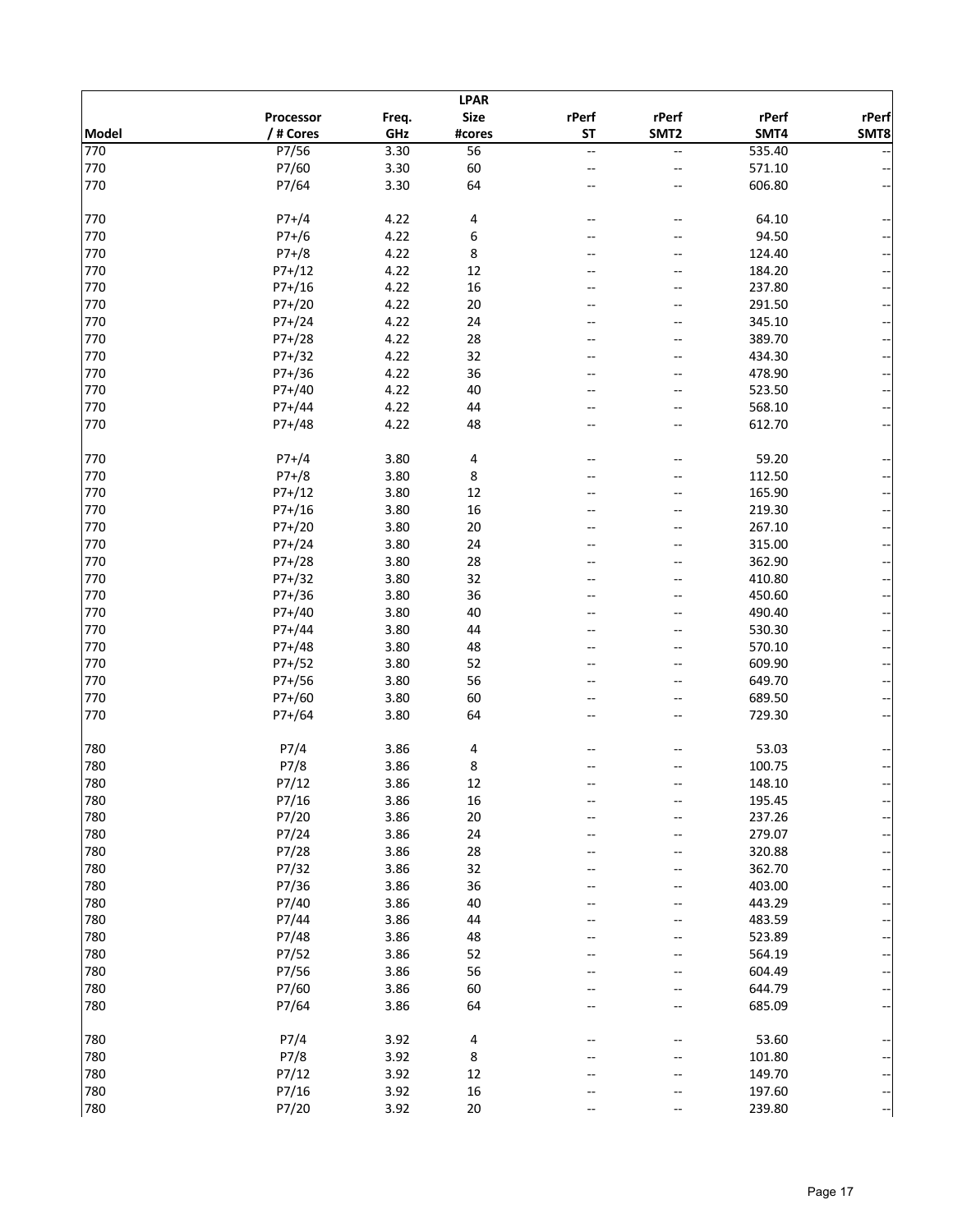|       |           |       | <b>LPAR</b>     |       |                  |        |                          |
|-------|-----------|-------|-----------------|-------|------------------|--------|--------------------------|
|       | Processor | Freq. | <b>Size</b>     | rPerf | rPerf            | rPerf  | rPerf                    |
| Model | / # Cores | GHz   | #cores          | ST    | SMT <sub>2</sub> | SMT4   | SMT8                     |
| 780   | P7/24     | 3.92  | $\overline{24}$ | --    | --               | 282.10 |                          |
| 780   | P7/28     | 3.92  | 28              | $-$   | --               | 324.40 |                          |
| 780   | P7/32     | 3.92  | 32              |       | $-$              | 366.60 |                          |
| 780   | P7/36     | 3.92  | 36              |       |                  | 407.40 |                          |
| 780   | P7/40     | 3.92  | 40              |       | --               | 448.10 | $\overline{\phantom{a}}$ |
| 780   | P7/44     | 3.92  | 44              |       | --               | 488.90 | $\ddot{\phantom{1}}$     |
| 780   | P7/48     | 3.92  | 48              |       |                  | 529.60 |                          |
| 780   | P7/52     | 3.92  |                 |       | --               |        | ÷                        |
|       |           |       | 52              | --    |                  | 570.30 | $\overline{\phantom{a}}$ |
| 780   | P7/56     | 3.92  | 56              |       | --               | 611.10 | ÷                        |
| 780   | P7/60     | 3.92  | 60              |       |                  | 651.80 |                          |
| 780   | P7/64     | 3.92  | 64              |       |                  | 692.50 |                          |
| 780   | P7/4      | 4.14  | 4               |       | --               | 59.26  |                          |
| 780   | P7/8      | 4.14  | 8               |       |                  | 115.86 |                          |
| 780   | P7/12     | 4.14  | 12              |       | --               | 171.42 |                          |
|       |           |       |                 |       |                  |        | $\overline{\phantom{a}}$ |
| 780   | P7/16     | 4.14  | 16              |       |                  | 226.97 | $\overline{\phantom{a}}$ |
| 780   | P7/20     | 4.14  | 20              |       | --               | 276.61 | $\overline{\phantom{a}}$ |
| 780   | P7/24     | 4.14  | 24              |       | --               | 326.24 | $\ddot{\phantom{1}}$     |
| 780   | P7/28     | 4.14  | 28              |       |                  | 375.87 | --                       |
| 780   | P7/32     | 4.14  | 32              |       |                  | 425.50 |                          |
| 780   | P7/4      | 3.44  | 4               |       |                  | 48.60  |                          |
| 780   | P7/6      | 3.44  | 6               |       |                  | 71.70  |                          |
| 780   | P7/8      | 3.44  | 8               |       |                  | 93.90  |                          |
| 780   |           | 3.44  |                 |       |                  |        | $\ddot{\phantom{1}}$     |
|       | P7/12     |       | 12              |       |                  | 138.40 | −−                       |
| 780   | P7/16     | 3.44  | 16              |       |                  | 176.70 | ÷                        |
| 780   | P7/20     | 3.44  | 20              |       |                  | 215.00 | $\overline{\phantom{a}}$ |
| 780   | P7/24     | 3.44  | 24              |       |                  | 253.30 | $\overline{\phantom{a}}$ |
| 780   | P7/28     | 3.44  | 28              |       |                  | 285.00 | $\overline{\phantom{a}}$ |
| 780   | P7/32     | 3.44  | 32              |       | --               | 316.60 | ÷                        |
| 780   | P7/36     | 3.44  | 36              |       | --               | 348.30 | $\overline{\phantom{a}}$ |
| 780   | P7/40     | 3.44  | 40              |       |                  | 380.00 | ÷                        |
| 780   | P7/44     | 3.44  | 44              |       | --               | 411.60 |                          |
| 780   | P7/48     | 3.44  | 48              |       |                  | 443.30 |                          |
| 780   | $P7+/4$   | 4.42  |                 |       |                  | 66.30  |                          |
| 780   |           |       | 4               |       |                  | 126.10 |                          |
|       | $P7+/8$   | 4.42  | 8               |       |                  |        |                          |
| 780   | $P7+/12$  | 4.42  | 12              |       |                  | 185.90 | ÷                        |
| 780   | $P7+/16$  | 4.42  | 16              |       |                  | 245.70 |                          |
| 780   | $P7+/20$  | 4.42  | 20              |       |                  | 299.30 | ÷                        |
| 780   | $P7+/24$  | 4.42  | 24              |       |                  | 353.00 | $\overline{\phantom{a}}$ |
| 780   | $P7+/28$  | 4.42  | 28              |       |                  | 406.60 | $\overline{\phantom{a}}$ |
| 780   | P7+/32    | 4.42  | 32              |       |                  | 460.30 | $\overline{\phantom{a}}$ |
| 780   | $P7+/36$  | 4.42  | 36              |       |                  | 504.90 | ÷                        |
| 780   | P7+/40    | 4.42  | 40              |       |                  | 549.50 | ÷                        |
| 780   | P7+/44    | 4.42  | 44              |       |                  | 594.10 | $\overline{\phantom{a}}$ |
| 780   | $P7+/48$  | 4.42  | 48              |       |                  | 638.70 | $\overline{\phantom{a}}$ |
| 780   | P7+/52    | 4.42  | 52              |       |                  | 683.30 | ÷                        |
| 780   | $P7+/56$  | 4.42  | 56              |       | --               | 727.90 | $\ddot{\phantom{0}}$     |
| 780   | P7+/60    | 4.42  | 60              |       |                  | 772.50 |                          |
| 780   | $P7+/64$  | 4.42  | 64              |       |                  | 817.10 |                          |
|       |           |       |                 |       |                  |        |                          |
| 780   | $P7+/4$   | 3.72  | 4               |       |                  | 56.80  |                          |
| 780   | $P7+/8$   | 3.72  | 8               |       |                  | 107.80 |                          |
| 780   | $P7+/12$  | 3.72  | 12              |       |                  | 157.40 | $\pm$                    |
| 780   | $P7+/16$  | 3.72  | 16              |       |                  | 207.00 |                          |
| 780   | $P7+/20$  | 3.72  | 20              |       |                  | 251.20 | ÷                        |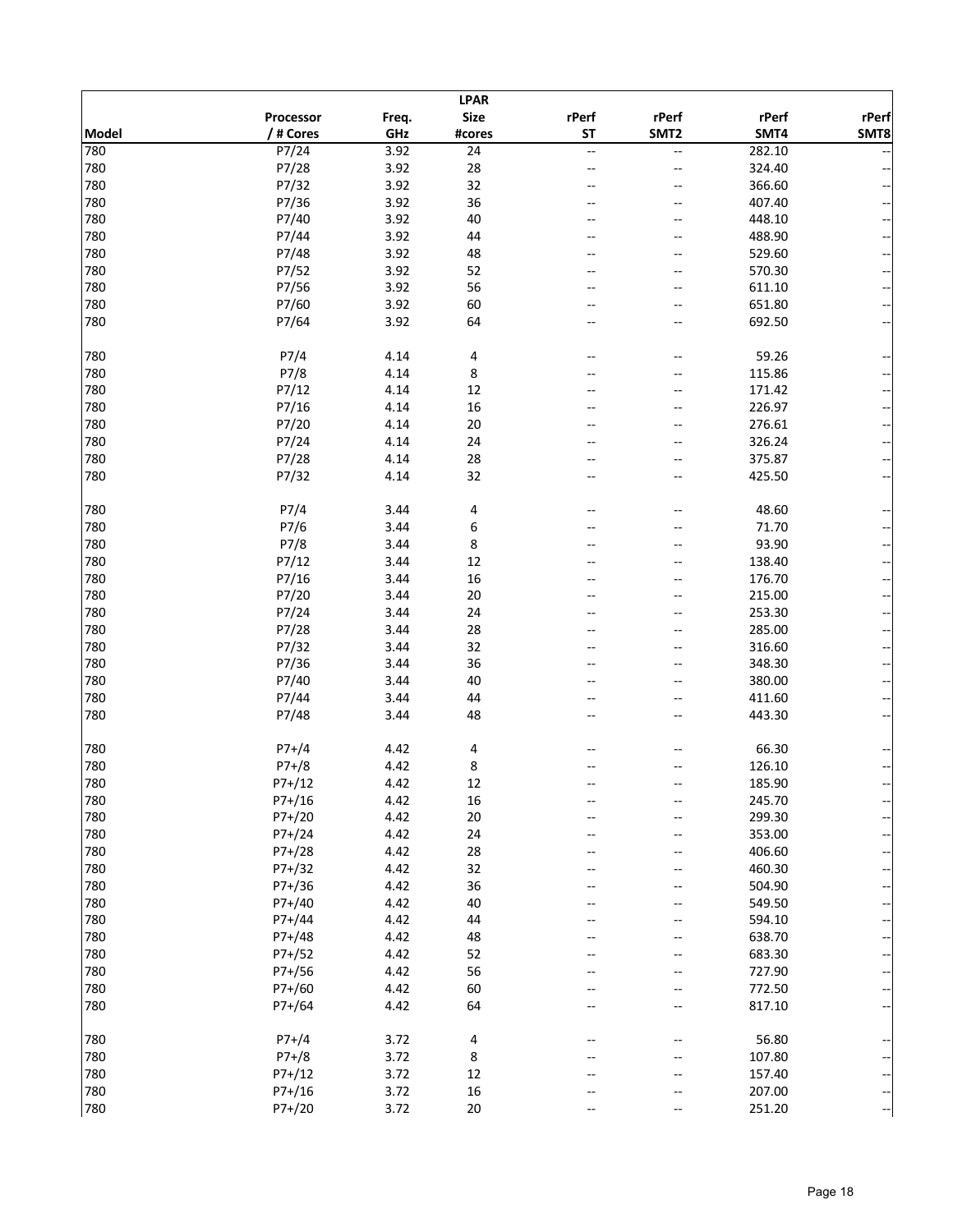| <b>LPAR</b> |           |       |                 |       |                  |        |                          |  |  |
|-------------|-----------|-------|-----------------|-------|------------------|--------|--------------------------|--|--|
|             | Processor | Freq. | <b>Size</b>     | rPerf | rPerf            | rPerf  | rPerf                    |  |  |
| Model       | / # Cores | GHz   | #cores          | ST    | SMT <sub>2</sub> | SMT4   | SMT8                     |  |  |
| 780         | $P7+/24$  | 3.72  | $\overline{24}$ | Щ.    | Щ,               | 295.40 |                          |  |  |
| 780         | $P7+/28$  | 3.72  | 28              | --    | --               | 339.70 |                          |  |  |
| 780         | $P7+/32$  | 3.72  | 32              |       | --               | 383.90 |                          |  |  |
| 780         | P7+/36    | 3.72  | 36              |       |                  | 422.10 | $\overline{\phantom{a}}$ |  |  |
| 780         | $P7+/40$  | 3.72  | 40              |       | --               | 460.40 | $\overline{\phantom{a}}$ |  |  |
| 780         | P7+/44    | 3.72  | 44              |       | --               | 498.70 | $\ddot{\phantom{1}}$     |  |  |
| 780         | $P7+/48$  | 3.72  | 48              |       |                  | 537.00 | ÷                        |  |  |
| 780         | $P7+/52$  | 3.72  | 52              | --    | --               | 575.30 | $\overline{\phantom{a}}$ |  |  |
| 780         | P7+/56    | 3.72  | 56              |       | --               | 613.50 | $\overline{\phantom{a}}$ |  |  |
| 780         | P7+/60    | 3.72  | 60              |       |                  | 651.80 |                          |  |  |
| 780         | P7+/64    | 3.72  | 64              |       |                  | 690.10 | --                       |  |  |
|             |           |       |                 |       |                  |        |                          |  |  |
| 795         | P7/6      | 3.70  | 6               |       | --               | 75.97  |                          |  |  |
| 795         | P7/8      | 3.70  | 8               |       |                  | 99.78  | --                       |  |  |
| 795         | P7/12     | 3.70  | 12              |       | --               | 147.39 | $\overline{\phantom{a}}$ |  |  |
| 795         | P7/16     | 3.70  | 16              |       |                  | 189.43 |                          |  |  |
| 795         | P7/20     | 3.70  | 20              |       | --               | 231.47 | $\overline{\phantom{a}}$ |  |  |
|             |           |       |                 |       |                  |        | $\overline{\phantom{a}}$ |  |  |
| 795         | P7/24     | 3.70  | 24              |       | --               | 273.51 | $\ddot{\phantom{0}}$     |  |  |
| 795         | P7/28     | 3.70  | 28              |       |                  | 314.03 | $\overline{\phantom{a}}$ |  |  |
| 795         | P7/32     | 3.70  | 32              |       | --               | 354.55 | --                       |  |  |
| 795         | P7/36     | 3.70  | 36              |       | --               | 395.07 | $\overline{\phantom{a}}$ |  |  |
| 795         | P7/40     | 3.70  | 40              |       |                  | 435.58 | $\overline{\phantom{a}}$ |  |  |
| 795         | P7/44     | 3.70  | 44              |       |                  | 476.10 | --                       |  |  |
| 795         | P7/48     | 3.70  | 48              |       | --               | 516.62 | $\ddot{\phantom{0}}$     |  |  |
| 795         | P7/52     | 3.70  | 52              |       |                  | 548.91 | $\overline{\phantom{a}}$ |  |  |
| 795         | P7/56     | 3.70  | 56              |       |                  | 581.20 | ÷                        |  |  |
| 795         | P7/60     | 3.70  | 60              |       | --               | 613.49 | $\overline{\phantom{a}}$ |  |  |
| 795         | P7/64     | 3.70  | 64              |       |                  | 645.78 | --                       |  |  |
|             |           |       |                 |       |                  |        |                          |  |  |
| 795         | P7/8      | 4.00  | 8               |       |                  | 103.41 |                          |  |  |
| 795         | P7/12     | 4.00  | 12              |       | --               | 152.01 | $\overline{\phantom{a}}$ |  |  |
| 795         | P7/16     | 4.00  | 16              |       | --               | 200.61 | $\overline{\phantom{a}}$ |  |  |
| 795         | P7/20     | 4.00  | 20              |       |                  | 243.53 | $\overline{\phantom{a}}$ |  |  |
| 795         | P7/24     | 4.00  | 24              |       |                  | 286.44 | ÷                        |  |  |
| 795         | P7/28     | 4.00  | 28              |       |                  | 329.36 | --                       |  |  |
| 795         | P7/32     | 4.00  | 32              |       |                  | 372.27 | ÷                        |  |  |
| 795         | P7/36     | 4.00  | 36              |       |                  | 413.63 | $\overline{\phantom{a}}$ |  |  |
| 795         | P7/40     | 4.00  | 40              |       |                  | 455.00 | $\qquad \qquad -$        |  |  |
| 795         | P7/44     | 4.00  | 44              |       |                  | 496.36 |                          |  |  |
| 795         | P7/48     | 4.00  | 48              |       |                  | 537.72 |                          |  |  |
| 795         | P7/52     | 4.00  | 52              |       |                  | 579.09 |                          |  |  |
| 795         | P7/56     | 4.00  | 56              |       |                  | 620.45 | $\overline{\phantom{a}}$ |  |  |
| 795         | P7/60     | 4.00  | 60              |       |                  | 661.81 | ÷                        |  |  |
|             | P7/64     |       | 64              |       |                  |        | $\overline{\phantom{a}}$ |  |  |
| 795         |           | 4.00  |                 |       |                  | 703.18 | ÷                        |  |  |
| 795         | P7/4      | 4.25  | 4               |       |                  | 60.46  |                          |  |  |
|             |           |       |                 |       |                  |        |                          |  |  |
| 795         | P7/8      | 4.25  | 8               |       |                  | 118.21 | ÷                        |  |  |
| 795         | P7/12     | 4.25  | 12              |       |                  | 174.89 | $\ddot{\phantom{0}}$     |  |  |
| 795         | P7/16     | 4.25  | 16              |       | --               | 231.57 | $\ddot{\phantom{1}}$     |  |  |
| 795         | P7/20     | 4.25  | 20              |       |                  | 282.21 | ÷                        |  |  |
| 795         | P7/24     | 4.25  | 24              |       |                  | 332.85 |                          |  |  |
| 795         | P7/28     | 4.25  | 28              |       |                  | 383.49 | ÷                        |  |  |
| 795         | P7/32     | 4.25  | 32              |       |                  | 434.13 | ÷                        |  |  |
| 795         | P7/36     | 4.25  | 36              |       |                  | 477.00 | ÷                        |  |  |
| 795         | P7/40     | 4.25  | 40              |       |                  | 519.87 | $\ddot{\phantom{0}}$     |  |  |
| 795         | P7/44     | 4.25  | 44              |       |                  | 562.74 |                          |  |  |
| 795         | P7/48     | 4.25  | 48              |       |                  | 605.61 |                          |  |  |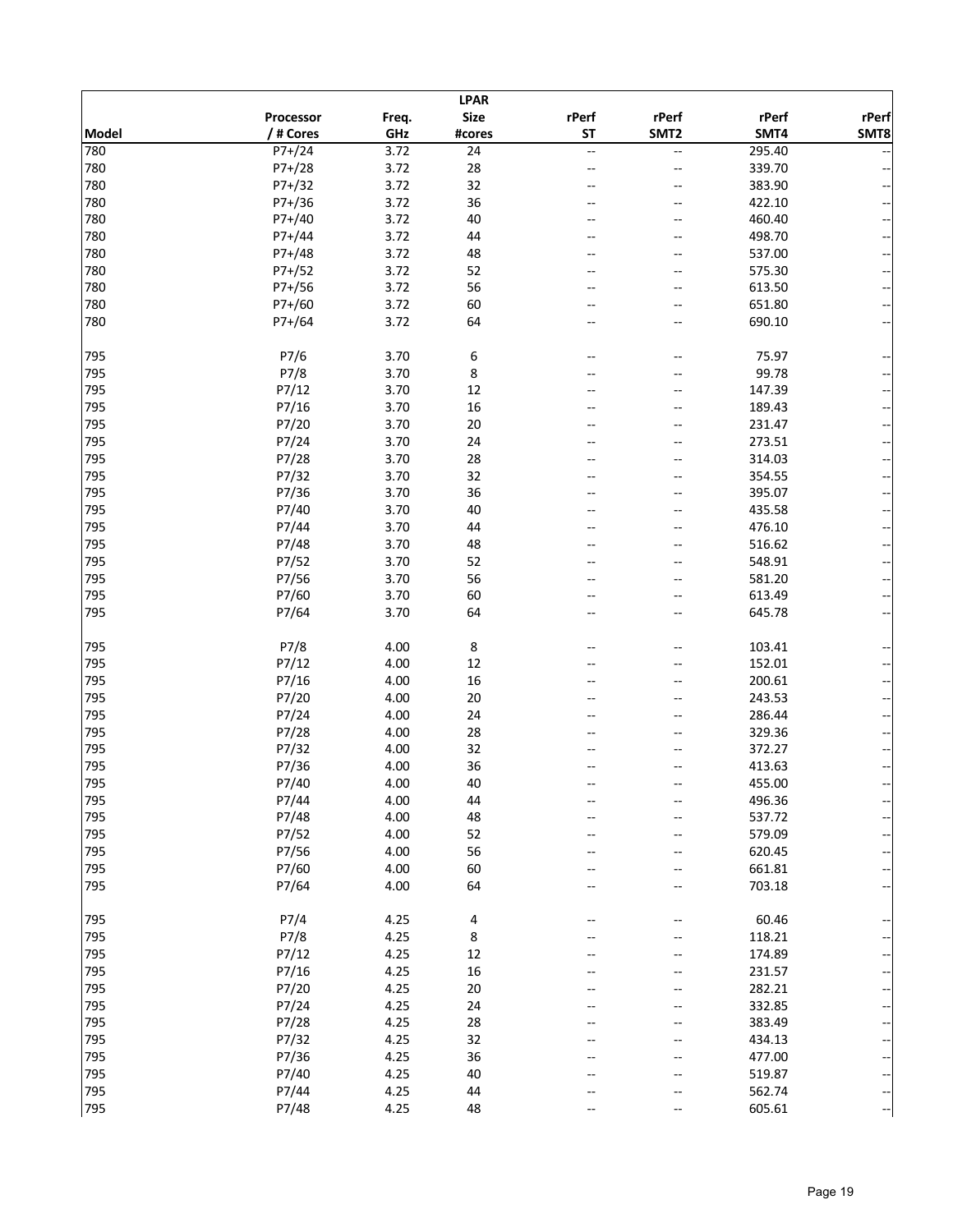|       |                  |       | <b>LPAR</b> |                          |                  |        |        |
|-------|------------------|-------|-------------|--------------------------|------------------|--------|--------|
|       | <b>Processor</b> | Freq. | <b>Size</b> | rPerf                    | rPerf            | rPerf  | rPerf  |
| Model | / # Cores        | GHz   | #cores      | <b>ST</b>                | SMT <sub>2</sub> | SMT4   | SMT8   |
| 795   | P7/52            | 4.25  | 52          | $\sim$                   | $\sim$           | 648.48 | $\sim$ |
| 795   | P7/56            | 4.25  | 56          | $\overline{\phantom{m}}$ | $- -$            | 691.35 | $- -$  |
| 795   | P7/60            | 4.25  | 60          | $\overline{\phantom{a}}$ | $- -$            | 734.22 | --     |
| 795   | P7/64            | 4.25  | 64          | $- -$                    | $- -$            | 777.09 | $- -$  |

**NOTE**: Up to 5% additional rPerf may be realized for Power7 processor–based systems with Intelligent Energy Optimization enabled depending on the system**.** 

## Section 3 – CPW Benchmark Performance

Section 3a – CPW Benchmark Performance (Power8, Power9 and Power10)

All results in this table reflect performance with firmware and Operating System updates to mitigate Common Vulnerabilities and Exposures issue numbers CVE-2017-5715, CVE-2017-5753 and CVE-2017-5754 known as Spectre and Meltdown.

| Model<br>GHz<br><b>CPW</b><br># Cores<br>#cores<br>3.02<br>$\mathbf 1$<br>S812<br>1<br>9,360<br>$\overline{c}$<br>$\overline{c}$<br>S822<br>3.42<br>21,800<br>$\overline{c}$<br>$\overline{c}$<br>S822<br>3.89<br>24,170<br>$\overline{2}$<br>$\overline{2}$<br>S822<br>4.15<br>25,600<br>S822<br>4<br>4<br>3.42<br>42,470<br>4<br>4<br>3.89<br>S822<br>45,220<br>4<br>4<br>S822<br>4.15<br>49,960<br>19,0001<br>S922 <sup>2</sup><br>$\mathbf 1$<br>$2.3 - 3.8$<br>$\mathbf 1$<br>4<br>4<br>S922 <sup>2</sup><br>$3.4 - 3.9$<br>68,0001<br>4<br>S922 <sup>2</sup><br>4<br>60,0001<br>$2.9 - 3.8$<br>S814<br>4<br>3.02<br>4<br>37,440<br>6<br>6<br>S814<br>3.02<br>56,400<br>8<br>8<br>3.72<br>S814<br>81,050<br>S914<br>4<br>$2.3 - 3.8$<br>4<br>52,5001<br>6<br>6<br>S914<br>$2.3 - 3.8$<br>78,5001<br>8<br>S914<br>8<br>$2.8 - 3.8$<br>122,5001<br>6<br>S824<br>6<br>3.89<br>68,250<br>12<br>S824<br>12<br>3.89<br>123,240<br>8<br>8<br>89,580<br>S824<br>4.15<br>16<br>16<br>S824<br>4.15<br>164,470<br>S824<br>24<br>3.52<br>24<br>218,510<br>S924 <sup>2</sup><br>8<br>8<br>145,5001<br>$3.8 - 4.0$<br>S924 <sup>2</sup><br>16<br>16<br>$3.8 - 4.0$<br>268,5001<br>S924 <sup>2</sup><br>10<br>10<br>$3.5 - 3.9$<br>174,5001<br>S924 <sup>2</sup><br>11<br>11<br>195,2991<br>$3.4 - 3.9$<br>S924 <sup>2</sup><br>20<br>20<br>$3.5 - 3.9$<br>318,0001<br>22<br>22<br>S924 <sup>2</sup><br>$3.45 - 3.9$<br>350,0001<br>S924 <sup>2</sup><br>24<br>24<br>$3.4 - 3.9$<br>370,7001<br>E870<br>32<br>4.02<br>32<br>340,330<br>64<br>4.02<br>32<br>E870<br>674,020 |      |    |      | <b>LPAR size</b> |         |
|------------------------------------------------------------------------------------------------------------------------------------------------------------------------------------------------------------------------------------------------------------------------------------------------------------------------------------------------------------------------------------------------------------------------------------------------------------------------------------------------------------------------------------------------------------------------------------------------------------------------------------------------------------------------------------------------------------------------------------------------------------------------------------------------------------------------------------------------------------------------------------------------------------------------------------------------------------------------------------------------------------------------------------------------------------------------------------------------------------------------------------------------------------------------------------------------------------------------------------------------------------------------------------------------------------------------------------------------------------------------------------------------------------------------------------------------------------------------------------------------------------------------------------------------------------------|------|----|------|------------------|---------|
|                                                                                                                                                                                                                                                                                                                                                                                                                                                                                                                                                                                                                                                                                                                                                                                                                                                                                                                                                                                                                                                                                                                                                                                                                                                                                                                                                                                                                                                                                                                                                                  |      |    |      |                  |         |
|                                                                                                                                                                                                                                                                                                                                                                                                                                                                                                                                                                                                                                                                                                                                                                                                                                                                                                                                                                                                                                                                                                                                                                                                                                                                                                                                                                                                                                                                                                                                                                  |      |    |      |                  |         |
|                                                                                                                                                                                                                                                                                                                                                                                                                                                                                                                                                                                                                                                                                                                                                                                                                                                                                                                                                                                                                                                                                                                                                                                                                                                                                                                                                                                                                                                                                                                                                                  |      |    |      |                  |         |
|                                                                                                                                                                                                                                                                                                                                                                                                                                                                                                                                                                                                                                                                                                                                                                                                                                                                                                                                                                                                                                                                                                                                                                                                                                                                                                                                                                                                                                                                                                                                                                  |      |    |      |                  |         |
|                                                                                                                                                                                                                                                                                                                                                                                                                                                                                                                                                                                                                                                                                                                                                                                                                                                                                                                                                                                                                                                                                                                                                                                                                                                                                                                                                                                                                                                                                                                                                                  |      |    |      |                  |         |
|                                                                                                                                                                                                                                                                                                                                                                                                                                                                                                                                                                                                                                                                                                                                                                                                                                                                                                                                                                                                                                                                                                                                                                                                                                                                                                                                                                                                                                                                                                                                                                  |      |    |      |                  |         |
|                                                                                                                                                                                                                                                                                                                                                                                                                                                                                                                                                                                                                                                                                                                                                                                                                                                                                                                                                                                                                                                                                                                                                                                                                                                                                                                                                                                                                                                                                                                                                                  |      |    |      |                  |         |
|                                                                                                                                                                                                                                                                                                                                                                                                                                                                                                                                                                                                                                                                                                                                                                                                                                                                                                                                                                                                                                                                                                                                                                                                                                                                                                                                                                                                                                                                                                                                                                  |      |    |      |                  |         |
|                                                                                                                                                                                                                                                                                                                                                                                                                                                                                                                                                                                                                                                                                                                                                                                                                                                                                                                                                                                                                                                                                                                                                                                                                                                                                                                                                                                                                                                                                                                                                                  |      |    |      |                  |         |
|                                                                                                                                                                                                                                                                                                                                                                                                                                                                                                                                                                                                                                                                                                                                                                                                                                                                                                                                                                                                                                                                                                                                                                                                                                                                                                                                                                                                                                                                                                                                                                  |      |    |      |                  |         |
|                                                                                                                                                                                                                                                                                                                                                                                                                                                                                                                                                                                                                                                                                                                                                                                                                                                                                                                                                                                                                                                                                                                                                                                                                                                                                                                                                                                                                                                                                                                                                                  |      |    |      |                  |         |
|                                                                                                                                                                                                                                                                                                                                                                                                                                                                                                                                                                                                                                                                                                                                                                                                                                                                                                                                                                                                                                                                                                                                                                                                                                                                                                                                                                                                                                                                                                                                                                  |      |    |      |                  |         |
|                                                                                                                                                                                                                                                                                                                                                                                                                                                                                                                                                                                                                                                                                                                                                                                                                                                                                                                                                                                                                                                                                                                                                                                                                                                                                                                                                                                                                                                                                                                                                                  |      |    |      |                  |         |
|                                                                                                                                                                                                                                                                                                                                                                                                                                                                                                                                                                                                                                                                                                                                                                                                                                                                                                                                                                                                                                                                                                                                                                                                                                                                                                                                                                                                                                                                                                                                                                  |      |    |      |                  |         |
|                                                                                                                                                                                                                                                                                                                                                                                                                                                                                                                                                                                                                                                                                                                                                                                                                                                                                                                                                                                                                                                                                                                                                                                                                                                                                                                                                                                                                                                                                                                                                                  |      |    |      |                  |         |
|                                                                                                                                                                                                                                                                                                                                                                                                                                                                                                                                                                                                                                                                                                                                                                                                                                                                                                                                                                                                                                                                                                                                                                                                                                                                                                                                                                                                                                                                                                                                                                  |      |    |      |                  |         |
|                                                                                                                                                                                                                                                                                                                                                                                                                                                                                                                                                                                                                                                                                                                                                                                                                                                                                                                                                                                                                                                                                                                                                                                                                                                                                                                                                                                                                                                                                                                                                                  |      |    |      |                  |         |
|                                                                                                                                                                                                                                                                                                                                                                                                                                                                                                                                                                                                                                                                                                                                                                                                                                                                                                                                                                                                                                                                                                                                                                                                                                                                                                                                                                                                                                                                                                                                                                  |      |    |      |                  |         |
|                                                                                                                                                                                                                                                                                                                                                                                                                                                                                                                                                                                                                                                                                                                                                                                                                                                                                                                                                                                                                                                                                                                                                                                                                                                                                                                                                                                                                                                                                                                                                                  |      |    |      |                  |         |
|                                                                                                                                                                                                                                                                                                                                                                                                                                                                                                                                                                                                                                                                                                                                                                                                                                                                                                                                                                                                                                                                                                                                                                                                                                                                                                                                                                                                                                                                                                                                                                  |      |    |      |                  |         |
|                                                                                                                                                                                                                                                                                                                                                                                                                                                                                                                                                                                                                                                                                                                                                                                                                                                                                                                                                                                                                                                                                                                                                                                                                                                                                                                                                                                                                                                                                                                                                                  |      |    |      |                  |         |
|                                                                                                                                                                                                                                                                                                                                                                                                                                                                                                                                                                                                                                                                                                                                                                                                                                                                                                                                                                                                                                                                                                                                                                                                                                                                                                                                                                                                                                                                                                                                                                  |      |    |      |                  |         |
|                                                                                                                                                                                                                                                                                                                                                                                                                                                                                                                                                                                                                                                                                                                                                                                                                                                                                                                                                                                                                                                                                                                                                                                                                                                                                                                                                                                                                                                                                                                                                                  |      |    |      |                  |         |
|                                                                                                                                                                                                                                                                                                                                                                                                                                                                                                                                                                                                                                                                                                                                                                                                                                                                                                                                                                                                                                                                                                                                                                                                                                                                                                                                                                                                                                                                                                                                                                  |      |    |      |                  |         |
|                                                                                                                                                                                                                                                                                                                                                                                                                                                                                                                                                                                                                                                                                                                                                                                                                                                                                                                                                                                                                                                                                                                                                                                                                                                                                                                                                                                                                                                                                                                                                                  |      |    |      |                  |         |
|                                                                                                                                                                                                                                                                                                                                                                                                                                                                                                                                                                                                                                                                                                                                                                                                                                                                                                                                                                                                                                                                                                                                                                                                                                                                                                                                                                                                                                                                                                                                                                  |      |    |      |                  |         |
|                                                                                                                                                                                                                                                                                                                                                                                                                                                                                                                                                                                                                                                                                                                                                                                                                                                                                                                                                                                                                                                                                                                                                                                                                                                                                                                                                                                                                                                                                                                                                                  |      |    |      |                  |         |
|                                                                                                                                                                                                                                                                                                                                                                                                                                                                                                                                                                                                                                                                                                                                                                                                                                                                                                                                                                                                                                                                                                                                                                                                                                                                                                                                                                                                                                                                                                                                                                  |      |    |      |                  |         |
|                                                                                                                                                                                                                                                                                                                                                                                                                                                                                                                                                                                                                                                                                                                                                                                                                                                                                                                                                                                                                                                                                                                                                                                                                                                                                                                                                                                                                                                                                                                                                                  |      |    |      |                  |         |
|                                                                                                                                                                                                                                                                                                                                                                                                                                                                                                                                                                                                                                                                                                                                                                                                                                                                                                                                                                                                                                                                                                                                                                                                                                                                                                                                                                                                                                                                                                                                                                  |      |    |      |                  |         |
|                                                                                                                                                                                                                                                                                                                                                                                                                                                                                                                                                                                                                                                                                                                                                                                                                                                                                                                                                                                                                                                                                                                                                                                                                                                                                                                                                                                                                                                                                                                                                                  |      |    |      |                  |         |
|                                                                                                                                                                                                                                                                                                                                                                                                                                                                                                                                                                                                                                                                                                                                                                                                                                                                                                                                                                                                                                                                                                                                                                                                                                                                                                                                                                                                                                                                                                                                                                  |      |    |      |                  |         |
|                                                                                                                                                                                                                                                                                                                                                                                                                                                                                                                                                                                                                                                                                                                                                                                                                                                                                                                                                                                                                                                                                                                                                                                                                                                                                                                                                                                                                                                                                                                                                                  | E870 | 40 | 4.19 | 40               | 436,080 |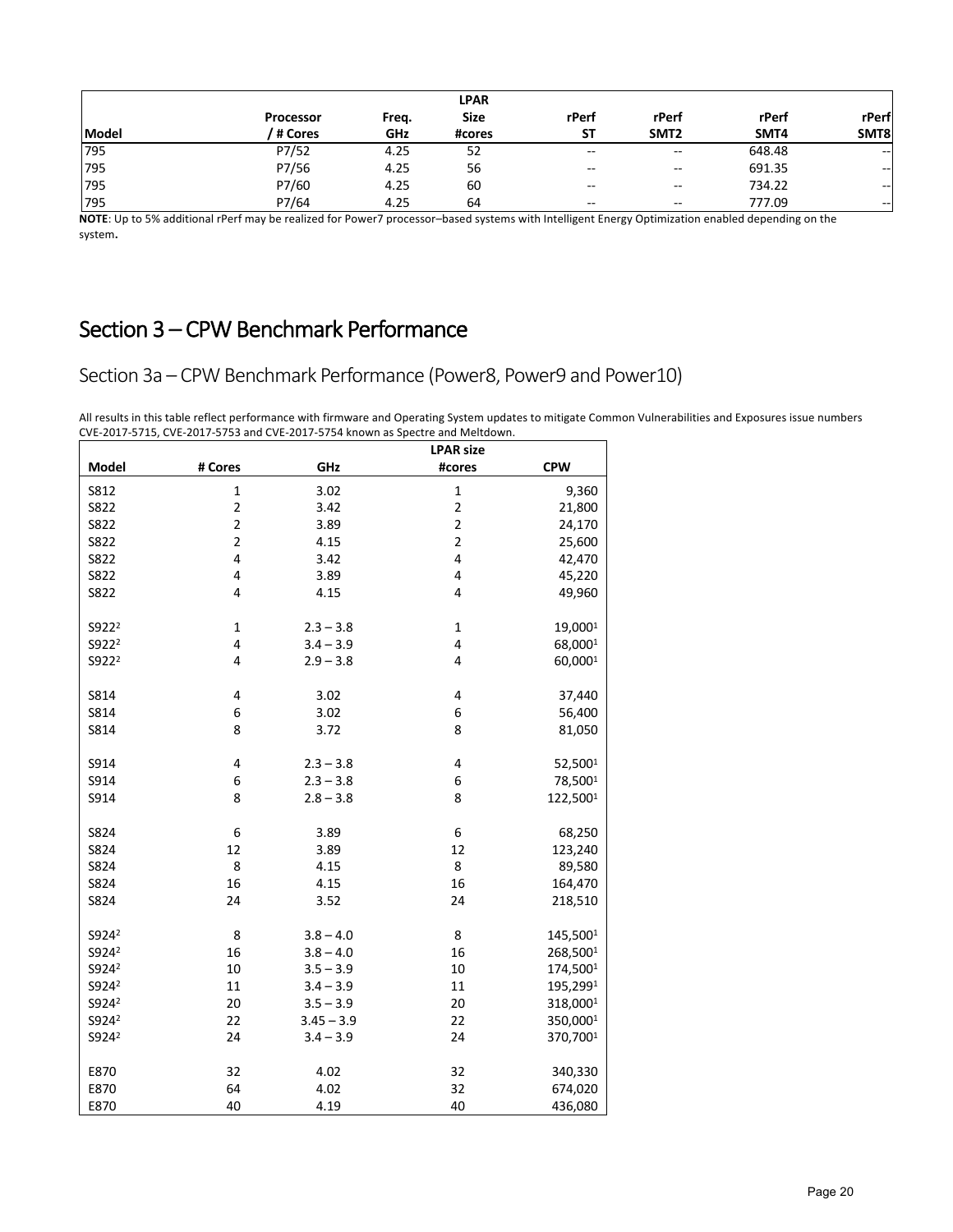| E870         | 80  | 4.19          | 40 | 863,620   |
|--------------|-----|---------------|----|-----------|
| E870C        | 32  | 4.02          | 32 | 340,330   |
| <b>E870C</b> | 64  | 4.02          | 32 | 674,020   |
| E880         | 40  | 4.02          | 40 | 409,500   |
|              |     |               |    |           |
| E880         | 80  | 4.02          | 40 | 817,400   |
| E880         | 120 | 4.02          | 40 | 1,226,100 |
| E880         | 40  | 4.19          | 40 | 436,080   |
| E880         | 80  | 4.19          | 40 | 863,620   |
|              |     |               |    |           |
| E880         | 120 | 4.19          | 40 | 1,291,170 |
| E880         | 160 | 4.19          | 40 | 1,718,720 |
| E880         | 32  | 4.35          | 32 | 361,180   |
| E880         | 64  | 4.35          | 32 | 715,740   |
|              |     |               |    |           |
| E880         | 96  | 4.35          | 32 | 1,084,510 |
| E880         | 128 | 4.35          | 32 | 1,443,800 |
| E880         | 48  | 4.02          | 48 | 491,060   |
| E880         | 96  | 4.02          | 48 | 980,230   |
|              |     |               |    |           |
| E880         | 144 | 4.02          | 48 | 1,470,340 |
| E880         | 192 | 4.02          | 48 | 1,961,410 |
| <b>E880C</b> | 32  | 4.35          | 32 | 361,180   |
|              |     |               |    |           |
| <b>E880C</b> | 64  | 4.35          | 32 | 715,740   |
| <b>E880C</b> | 96  | 4.35          | 32 | 1,084,510 |
| <b>E880C</b> | 128 | 4.35          | 32 | 1,443,800 |
| <b>E880C</b> | 40  | 4.02          | 40 | 409,500   |
|              |     |               |    |           |
| <b>E880C</b> | 80  | 4.02          | 40 | 817,400   |
| <b>E880C</b> | 120 | 4.02          | 40 | 1,226,100 |
| E880C        | 40  | 4.19          | 40 | 436,080   |
| <b>E880C</b> | 80  | 4.19          | 40 | 863,620   |
|              |     |               |    |           |
| <b>E880C</b> | 120 | 4.19          | 40 | 1,291,170 |
| <b>E880C</b> | 160 | 4.19          | 40 | 1,718,720 |
| <b>E880C</b> | 48  | 4.02          | 48 | 491,060   |
| <b>E880C</b> | 96  | 4.02          | 48 | 980,230   |
|              |     |               |    |           |
| E880C        | 144 | 4.02          | 48 | 1,470,340 |
| <b>E880C</b> | 192 | 4.02          | 48 | 1,961,410 |
|              |     |               |    |           |
| E980         | 24  | $3.58 - 3.9$  | 24 | 381,000   |
|              |     |               |    |           |
| E980         | 48  | $3.58 - 3.9$  | 24 | 759,000   |
| E980         | 72  | $3.58 - 3.9$  | 24 | 1,140,000 |
| E980         | 96  | $3.58 - 3.9$  | 24 | 1,522,000 |
| E980         | 32  | $3.9 - 4.0$   | 32 | 508,900   |
|              |     |               |    |           |
| E980         | 64  | $3.9 - 4.0$   | 32 | 1,012,000 |
| E980         | 96  | $3.9 - 4.0$   | 32 | 1,521,000 |
| E980         | 128 | $3.9 - 4.0$   | 32 | 2,030,000 |
| E980         | 40  | $3.7 - 3.9$   | 40 | 611,300   |
|              |     |               |    |           |
| E980         | 80  | $3.7 - 3.9$   | 40 | 1,216,000 |
| E980         | 120 | $3.7 - 3.9$   | 40 | 1,827,000 |
| E980         | 160 | $3.7 - 3.9$   | 40 | 2,439,000 |
| E980         | 44  | $3.58 - 3.9$  | 44 | 639,000   |
|              |     |               |    |           |
| E980         | 88  | $3.58 - 3.9$  | 44 | 1,271,000 |
| E980         | 132 | $3.58 - 3.9$  | 44 | 1,910,000 |
| E980         | 176 | $3.58 - 3.9$  | 44 | 2,549,000 |
| E980         | 48  | $3.55 - 3.9$  | 48 | 687,500   |
|              |     |               |    |           |
| E980         | 96  | $3.55 - 3.9$  | 48 | 1,368,000 |
| E980         | 144 | $3.55 - 3.9$  | 48 | 2,055,600 |
| E980         | 192 | $3.55 - 3.9$  | 48 | 2,743,000 |
|              |     |               |    |           |
|              |     |               |    |           |
| E1080        | 40  | $3.65 - 3.9$  | 40 | 922,000   |
| E1080        | 80  | $3.65 - 3.9$  | 40 | 1,834,000 |
| E1080        | 120 | $3.65 - 3.9$  | 40 | 2,756,000 |
| E1080        | 160 | $3.65 - 3.9$  | 40 | 3,678,000 |
|              |     |               |    |           |
| E1080        | 48  | $3.60 - 4.15$ | 48 | 1,129,000 |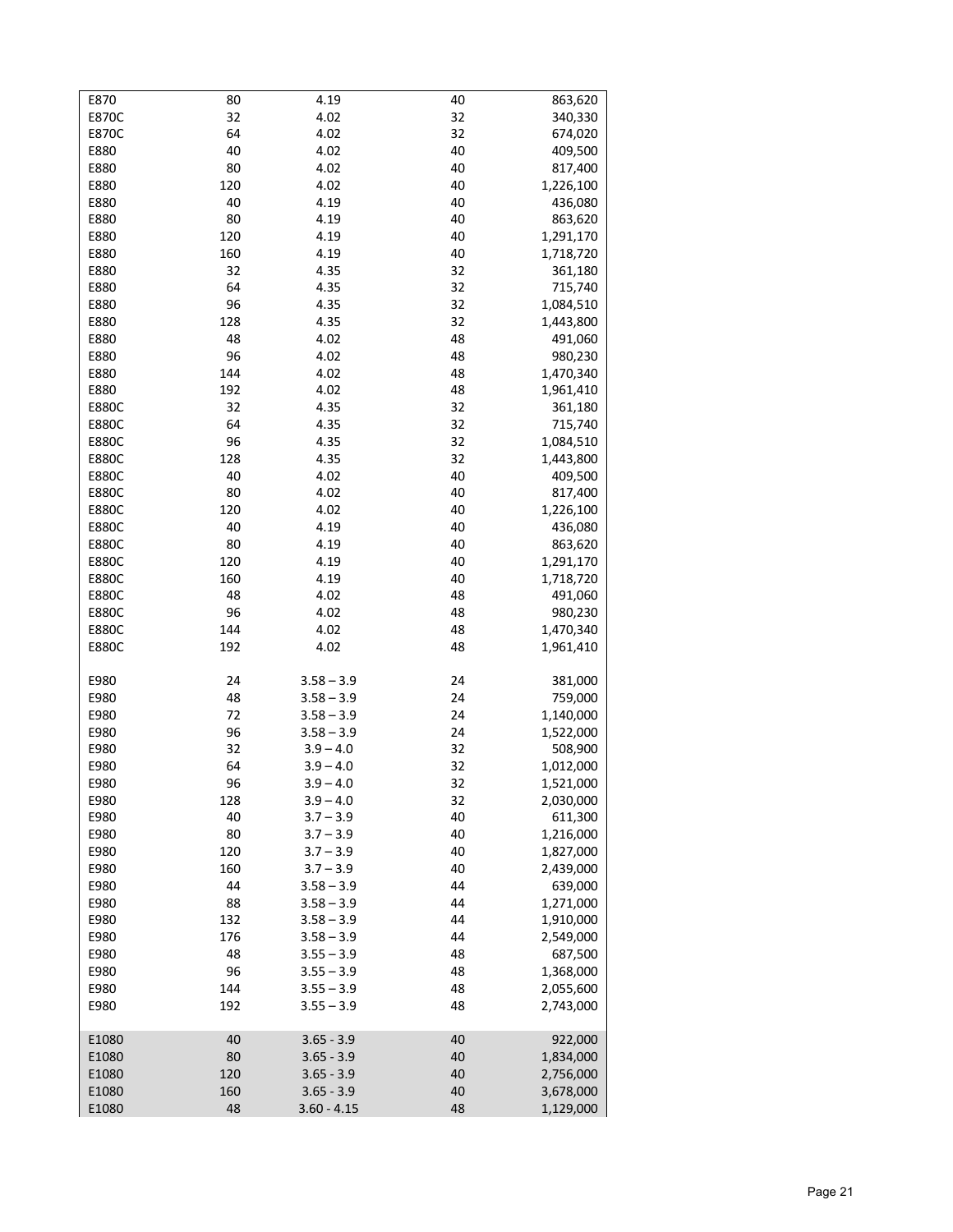| E1080 | 96  | $3.60 - 4.15$ | 48 | 2,246,000 |
|-------|-----|---------------|----|-----------|
| E1080 | 144 | $3.60 - 4.15$ | 48 | 3,375,000 |
| E1080 | 192 | $3.60 - 4.15$ | 48 | 4,504,000 |
| E1080 | 60  | $3.55 - 4.0$  | 60 | 1,320,000 |
| E1080 | 120 | $3.55 - 4.0$  | 60 | 2,626,000 |
| E1080 | 180 | $3.55 - 4.0$  | 60 | 3,946,000 |
| E1080 | 240 | $3.55 - 4.0$  | 60 | 5,266,000 |

**NOTE**: Power9 frequency is expressed as a range from Typical GHz to Max GHz.

**FOOTNOTE 1**: The Power S922, Power S924, and Power E980 by default will have its Power Management mode set to Max Performance. The Power S914 by default will have its Power Management mode set to Dynamic Performance. Both modes dynamically optimize the processor frequency at any given time based on CPU utilization and operating environmental conditions.

**FOOTNOTE 2**: includes 9009-42G, -41G and -22G

## Section 3b –CPW Benchmark Performance (Power7 and Power7+)

| Model    | # Cores   | GHz  | <b>CPW</b>           |
|----------|-----------|------|----------------------|
| PS700    | 4         | 3.00 | 21,1001              |
| PS701    | 8         | 3.00 | 42,100 <sup>2</sup>  |
| PS702    | 16        | 3.00 | 76,3003              |
| PS703    | 16        | 2.40 | 64,0003              |
| PS704    | 32        | 2.40 | 110,0004             |
| PFlex260 | 4         | 4.00 | 25,4005              |
| PFlex260 | 8 (2x4c)  | 3.30 | 38,5006              |
| PFlex260 | 16        | 3.22 | 80,5003              |
| PFlex260 | 16        | 3.55 | 87,0003              |
| PFlex260 | 8 (2x4c)  | 4.00 | 51,4006              |
| PFlex260 | 16        | 3.60 | 99,500 <sup>3</sup>  |
| PFlex260 | 16        | 4.10 | 110,0003             |
| PFlex270 | 24        | 3.10 | 123,5008             |
| PFlex270 | 24        | 3.40 | 131,5008             |
| PFlex460 | 16 (4x4c) | 3.30 | 80,5003              |
| PFlex460 | 32        | 3.22 | 150,0004             |
| PFlex460 | 32        | 3.55 | 162,0004             |
| PFlex460 | 16        | 4.00 | 109,5007             |
| PFlex460 | 32        | 3.60 | 198,900 <sup>9</sup> |
| PFlex460 | 32        | 4.10 | 219,900 <sup>9</sup> |
| 710      | 4         | 3.00 | 23,800               |
| 710      | 6         | 3.70 | 40,900               |
| 710      | 8         | 3.55 | 51,800               |
| 710      | 4         | 3.60 | 28,400               |
| 710      | 6         | 4.20 | 49,400               |
| 710      | 8         | 4.20 | 64,500               |
| 720      | 4         | 3.00 | 23,800               |
| 720      | 6         | 3.00 | 34,900               |
| 720      | 8         | 3.00 | 46,300               |
| 720      | 4         | 3.60 | 28,400               |
| 720      | 6         | 3.60 | 42,400               |
| 720      | 8         | 3.60 | 56,300               |
| 730      | 8         | 3.00 | 44,600               |
| 730      | 8         | 3.70 | 51,900               |
| 730      | 12        | 3.70 | 77,200               |
| 730      | 16        | 3.55 | 97,700               |
| 730      | 8         | 4.30 | 59,700               |
| 730      | 12        | 4.20 | 89,200               |
| 730      | 16        | 3.60 | 104,700              |
| 730      | 16        | 4.20 | 117,600              |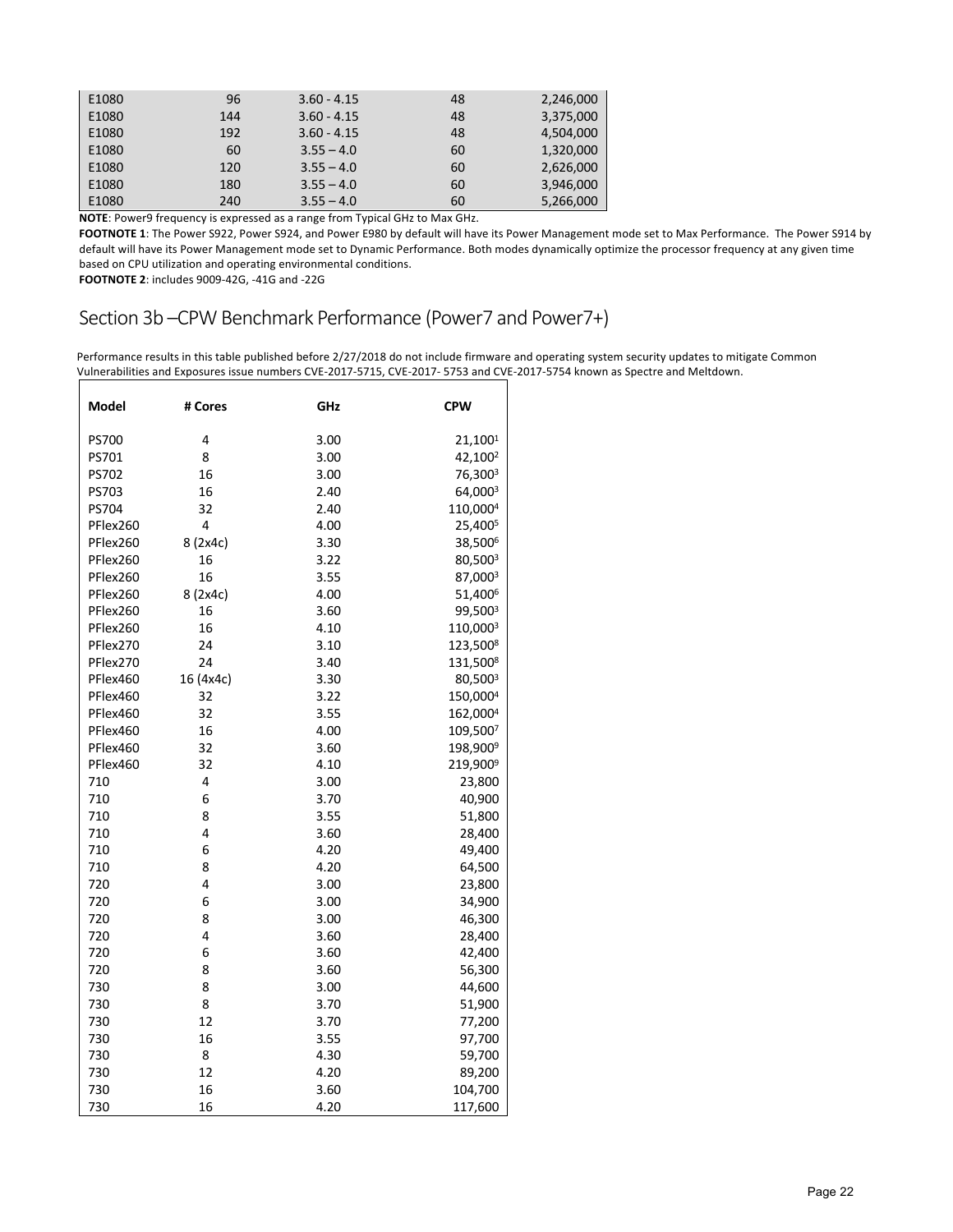| 740 | 4  | 3.30 | 25,500    |
|-----|----|------|-----------|
| 740 | 4  | 3.70 | 27,900    |
| 740 | 6  | 3.70 | 41,600    |
| 740 | 8  | 3.30 | 47,800    |
| 740 | 8  | 3.70 | 52,200    |
| 740 | 12 | 3.70 | 77,200    |
| 740 | 16 | 3.55 | 97,700    |
| 740 | 6  | 4.20 | 49,000    |
| 740 | 12 | 4.20 | 91,700    |
|     |    |      |           |
| 740 | 8  | 3.60 | 56,300    |
| 740 | 16 | 3.60 | 106,500   |
| 740 | 8  | 4.20 | 64,500    |
| 740 | 16 | 4.20 | 120,000   |
| 750 | 8  | 3.00 | 44,600    |
| 750 | 16 | 3.00 | 82,600    |
| 750 | 24 | 3.00 | 122,500   |
| 750 | 32 | 3.00 | 158,300   |
| 750 | 6  | 3.30 | 37,200    |
| 750 | 12 | 3.30 | 69,200    |
| 750 | 18 | 3.30 | 94,900    |
| 750 | 24 | 3.30 | 135,300   |
| 750 | 8  | 3.30 | 47,800    |
| 750 | 16 | 3.30 | 88,700    |
| 750 | 24 | 3.30 | 129,700   |
| 750 | 32 | 3.30 | 168,800   |
| 750 | 8  | 3.55 | 52,200    |
| 750 | 16 | 3.55 | 95,700    |
| 750 | 24 | 3.55 | 138,500   |
| 750 | 32 | 3.55 | 181,000   |
| 750 | 8  | 3.20 | 47,800    |
| 750 | 16 | 3.20 | 89,600    |
| 750 | 24 | 3.20 |           |
|     |    |      | 131,500   |
| 750 | 32 | 3.20 | 171,400   |
| 750 | 8  | 3.60 | 52,700    |
| 750 | 16 | 3.60 | 97,000    |
| 750 | 24 | 3.60 | 141,400   |
| 750 | 32 | 3.60 | 183,200   |
| 750 | 4  | 3.70 | 27,300    |
| 750 | 8  | 3.70 | 51,000    |
| 750 | 12 | 3.70 | 74,700    |
| 750 | 16 | 3.70 | 97,700    |
| 750 | 6  | 3.70 | 40,800    |
| 750 | 12 | 3.70 | 75,500    |
| 750 | 18 | 3.70 | 109,100   |
| 750 | 24 | 3.55 | 145,600   |
| 750 | 8  | 4.00 | 59,000    |
| 750 | 16 | 4.00 | 108,000   |
| 750 | 24 | 4.00 | 158,000   |
| 750 | 32 | 4.00 | 208,000   |
| 750 | 8  | 3.50 | 52,000    |
| 750 | 16 | 3.50 | 96,000    |
| 750 | 24 | 3.50 | 141,500   |
| 750 | 32 | 3.50 | 185,000   |
| 760 | 12 | 3.10 | 69,800    |
| 760 | 24 | 3.10 | 129,000   |
| 760 | 36 | 3.10 | 195,700   |
|     |    |      |           |
| 760 | 48 | 3.10 | 258,000   |
| 760 | 12 | 3.40 | 75,200    |
| 760 | 24 | 3.40 | 137,000   |
| 760 | 36 | 3.40 | 209,00010 |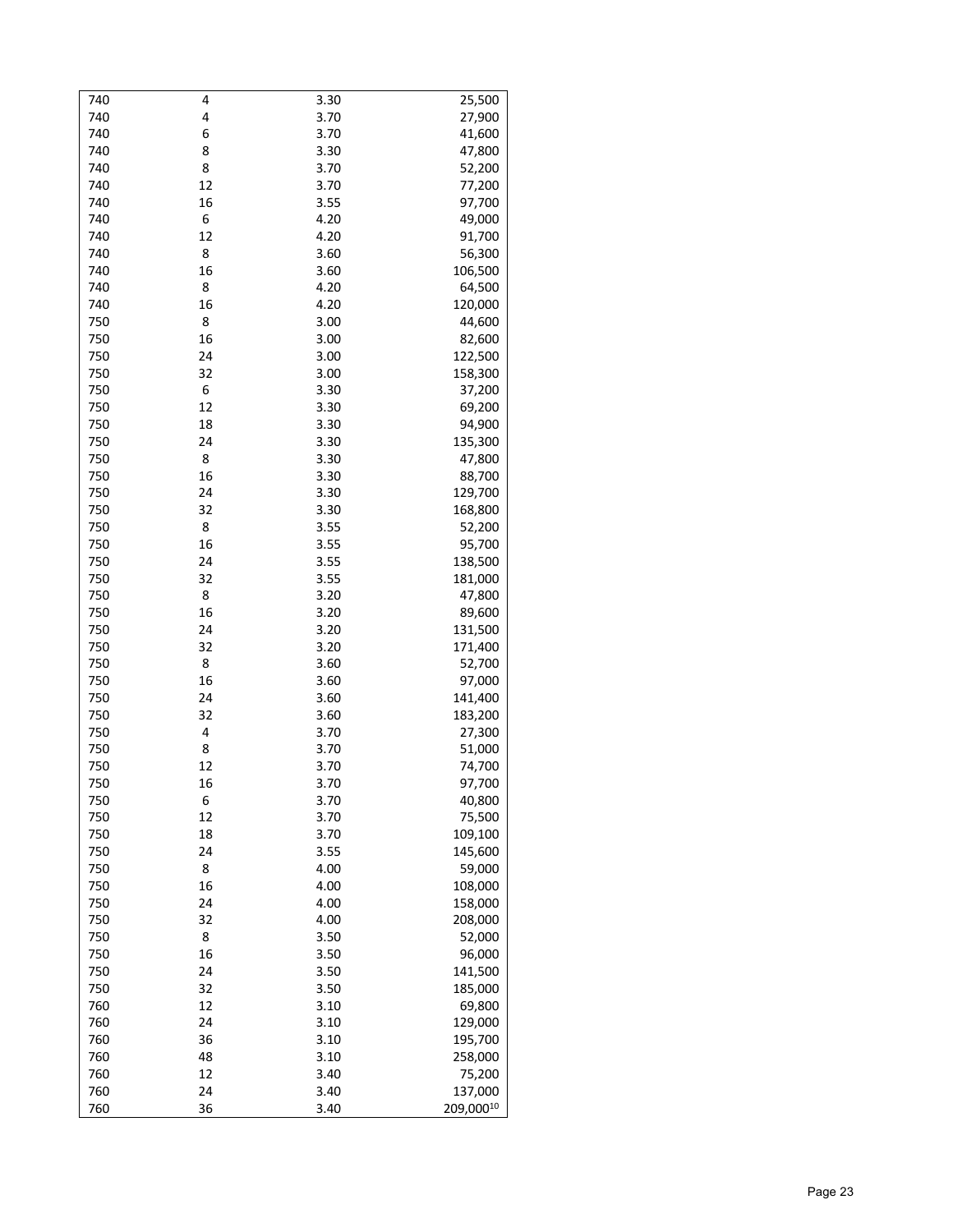| 760 | 48  | 3.40 | 274,00010 |
|-----|-----|------|-----------|
|     |     |      |           |
| 770 | 4   | 3.10 | 22,750    |
| 770 | 8   | 3.10 | 45,000    |
| 770 | 16  | 3.10 | 88,800    |
| 770 | 32  | 3.10 | 155,850   |
| 770 | 48  | 3.10 | 229,80010 |
| 770 | 64  | 3.10 | 292,70010 |
| 770 | 4   | 3.50 | 24,900    |
| 770 | 6   | 3.50 | 37,400    |
| 770 | 12  | 3.50 | 73,100    |
| 770 | 18  | 3.50 | 99,000    |
| 770 | 24  | 3.50 |           |
|     |     |      | 131,050   |
| 770 | 48  | 3.50 | 248,55010 |
| 770 | 4   | 4.22 | 30,700    |
| 770 | 6   | 4.22 | 45,800    |
| 770 | 9   | 4.22 | 68,200    |
| 770 | 12  | 4.22 | 90,000    |
| 770 | 24  | 4.22 | 154,800   |
| 770 | 36  | 4.22 | 242,60010 |
| 770 | 48  | 4.22 | 306,60010 |
|     |     |      |           |
| 770 | 4   | 3.80 | 28,700    |
| 770 | 8   | 3.80 | 56,100    |
| 770 | 16  | 3.80 | 110,000   |
| 770 | 24  | 3.80 | 146,700   |
| 770 | 32  | 3.80 | 191,500   |
| 770 | 48  | 3.80 | 290,50010 |
| 770 | 64  | 3.80 | 379,30010 |
| 780 | 4   | 3.80 | 26,600    |
| 780 | 8   | 3.80 | 54,400    |
| 780 | 16  | 3.80 | 105,200   |
| 780 | 32  | 3.80 | 177,400   |
| 780 | 48  | 3.80 | 265,20010 |
| 780 | 64  | 3.80 | 343,05010 |
| 780 | 8   | 4.10 | 57,450    |
| 780 | 16  | 4.10 | 114,85011 |
| 780 | 24  | 4.10 | 172,45011 |
| 780 | 32  | 4.10 | 229,65011 |
| 780 | 4   | 4.42 | 32,400    |
| 780 | 8   | 4.42 | 63,200    |
| 780 | 16  | 4.42 | 123,500   |
| 780 | 24  | 4.42 | 164,700   |
| 780 | 32  | 4.42 | 214,000   |
|     |     |      |           |
| 780 | 48  | 4.42 | 326,10010 |
| 780 | 64  | 4.42 | 424,40010 |
| 780 | 4   | 3.72 | 28,500    |
| 780 | 8   | 3.72 | 56,000    |
| 780 | 16  | 3.72 | 108,500   |
| 780 | 24  | 3.72 | 159,600   |
| 780 | 32  | 3.72 | 209,500   |
| 780 | 64  | 3.72 | 414,90010 |
| 780 | 96  | 3.72 | 622,30010 |
| 780 | 128 | 3.72 | 829,80010 |
| 795 | 24  | 3.70 | 149,100   |
| 795 | 48  | 3.70 | 288,50010 |
| 795 | 32  | 4.00 | 204,300   |
| 795 | 64  | 4.00 | 399,20010 |
| 795 | 24  | 4.25 | 162,100   |
| 795 | 32  | 4.25 | 218,40012 |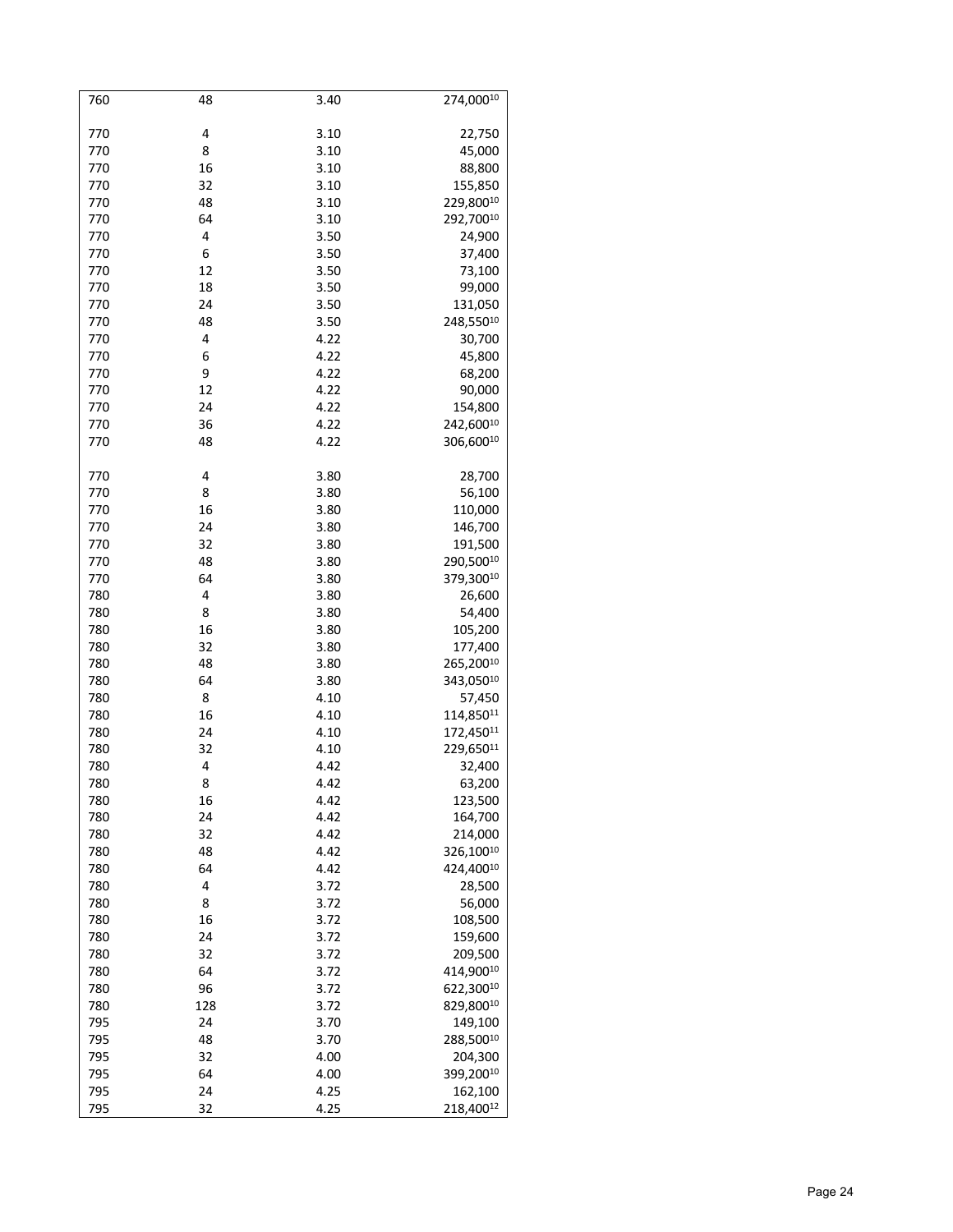#### **FOOTNOTES**:

- 1. CPW value for 3.7 cores of 4 total cores. 0.3 core is allocated for VIOS.
- 2. CPW value for 7.5 cores of 8 total cores. 0.5 core is allocated for VIOS.
- 3. CPW value for 15 cores of 16 total cores. 1 core is allocated for VIOS.
- 4. CPW value for 30 cores of 32 total cores. 2 cores are allocated for VIOS.
- 5. CPW value for 3.5 cores of 4 cores. 0.5 core is allocated for VIOS.
- 6. CPW value for 7 cores of 8 total cores. 1 core is allocated for VIOS.
- 7. CPW value for 15 cores of 16 total cores. 1 core is allocated for VIOS.
- 8. CPW value for 23 cores of 24 total cores. 1 core is allocated for VIOS.
- 9. CPW value for 31 cores of 32 total cores. 1 core is allocated for VIOS.
- 10. CPW is limited to 32 core partition sizes. Larger core configurations are measured with two or more partitions.
- 11. CPW values for the Power 780 with TurboCore enabled are measured with 8 core partitions.
- 12. CPW value for the 32 core Power 795 with TurboCore enabled is measured with 16 core partitions.

CPW values for POWER System i™ models not listed may be obtained from: http://www.ibm.com/systems/resources/pcrm.pdf

## Section 4 – SPECjbb®2015 Benchmark Performance

#### Section 4a – SPECjbb®2015 Benchmark Performance (Power9)

All results in this table reflect performance with firmware and Operating System updates to mitigate Common Vulnerabilities and Exposures issue numbers CVE-2017-5715, CVE-2017-5753 and CVE-2017-5754 known as Spectre and Meltdown.

| Model | <b>Proc /# Cores</b> | GHz         | Inst/Data<br>L1<br>Cache | L2/L3/L4<br>Cache |          | SPECibb2015-MultiJVM | OS<br><b>Version</b> |  |
|-------|----------------------|-------------|--------------------------|-------------------|----------|----------------------|----------------------|--|
|       |                      |             | (KB)/core                | (MB)/system       | max-iOPS | critical-jOPS        |                      |  |
| S924  | p9/24                | $3.4 - 3.9$ | 64/64                    | $12/240/-$        | 165.581  | 56.942               | SLES 12 SP3          |  |

**NOTE**: Power9 processor–based frequency is expressed as a range from Typical GHz to Max GHz.

**NOTE**: The Power S924 by default will have its Power Management mode set to Max Performance. This mode dynamically optimizes the processor frequency at any given time based on CPU utilization and operating environmental conditions.

### Section 4b – SPECjbb®2015 Benchmark Performance (Power8)

Performance results in this table published before 2/27/2018 do not include firmware and operating system security updates to mitigate Common Vulnerabilities and Exposures issue numbers CVE-2017-5715, CVE-2017- 5753 and CVE-2017-5754 known as Spectre and Meltdown.

| Model         | Proc /# Cores | GHz  | Inst/Data<br>L1<br>Cache | L2/L3/L4<br>Cache | SPECibb2015-MultiJVM |               | OS<br><b>Version</b> |
|---------------|---------------|------|--------------------------|-------------------|----------------------|---------------|----------------------|
|               |               |      | (KB)/core                | (MB)/system       | max-iOPS             | critical-iOPS |                      |
| <b>S812LC</b> | p8/10         | 2.92 | 32/64                    | 5/80/32           | 44.883               | 13.032        | Ubuntu 14.04.3       |

## Section 5 – AIX SAP® Standard Application Benchmark Performance

Section 5a – SAP® Sales and Distribution (SD) 2-Tier – AIX (Power7 to Power10)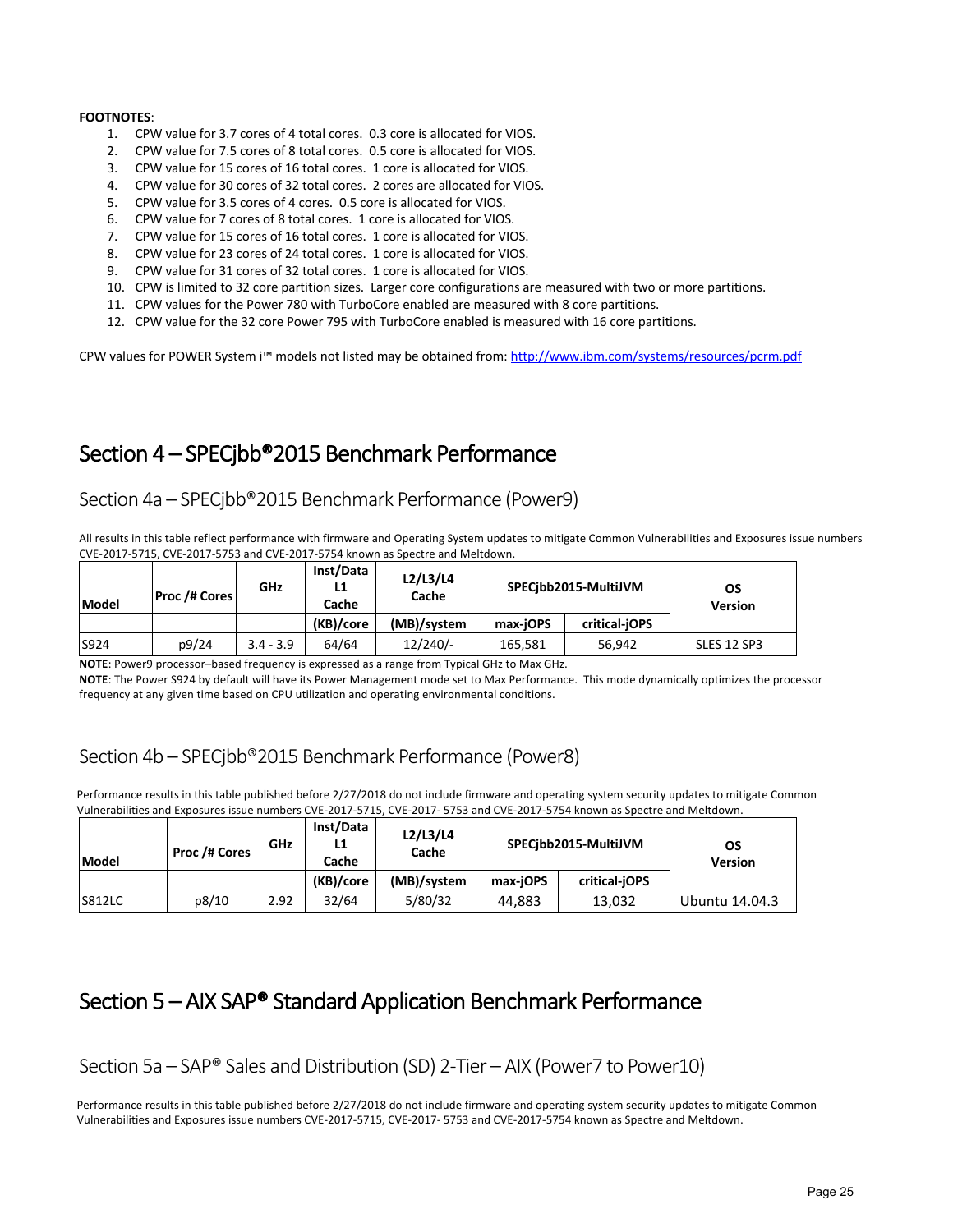|                   |               |              |       | <b>Dialog</b> | Fully                     |             |               |                 |            |            |         |
|-------------------|---------------|--------------|-------|---------------|---------------------------|-------------|---------------|-----------------|------------|------------|---------|
|                   | #             |              |       | <b>Steps</b>  | Proc.                     |             |               |                 |            |            |         |
|                   | Core          |              | Avg.  | Per           | Line                      |             |               |                 | <b>CPU</b> | <b>SAP</b> |         |
|                   | (Proc/        |              | Resp. | Hour          | <b>Items</b>              | <b>SAPS</b> |               |                 | Util.      | <b>ECC</b> |         |
| Model/Proc/GHz    | Thread)       | <b>Users</b> | Time  | (K)           | Per Hour                  | (K)         | <b>OS</b>     | <b>Database</b> | %          | Ver.       | Cert.#  |
| 730/p7+/4.2       | 12 (2/48)     | 7,000        | .91   | 2,311         | 770,330                   |             | 38.52 AIX 7.1 | Sybase ASE 15.7 | 99%        | EHP5       | 2013024 |
| 730/P7/3.55       | 16(2/64)      | 8,704        | .97   | 2,856         | 952,000                   |             | 47.60 AIX 7.1 | DB2 9.7         | 99%        | EHP4       | 2011011 |
| PFlex260/p7+/4.11 | 16(2/64)      | 10,000       | .97   | 3,282         | 1,094,000                 | 54.7        | AIX 7.1       | DB2 10          | 99%        | EHP5       | 2012035 |
| PFlex270/p7+/3.4  | 24 (2/96)     | 12,528       | .99   | 4,103         | 1,367,670 68.38 AIX 7.1   |             |               | DB2 10.5        | 99%        | EHP5       | 2013019 |
| S824/P8/3.52      | 24 (4/192)    | 21,212       | .98   | 6,952         | 2,317,330 115.87 AIX 7.1  |             |               | DB2 10.5        | 99%        | EHP5       | 2014016 |
| 750/P7/3.55       | 32 (4/128)    | 15,600       | .99   | 5,113         | 1,704,330 85.22 AIX 6.1   |             |               | DB2 9.7         | 99%        | EHP4       | 2010004 |
| PFlex460/P7/3.55  | 32 (4/128)    | 17,000       | .96   | 5,585         | 1,861,670 93.08 AIX 7.1   |             |               | DB2 9.7         | 99%        | EHP4       | 2012015 |
| 750/P7/3.55       | 32 (4/128)    | 17,312       | .96   | 5,684         | 1,894,670 94.73 AIX 7.1   |             |               | DB2 9.7         | 99%        | EHP4       | 2011043 |
| 760/P7+/3.4       | 48 (8/192)    | 25,488       | .99   | 8,353         | 2,784,330 139.22 AIX 7.1  |             |               | DB2 10          | 99%        | EHP5       | 2013004 |
| E870/P8/4.19      | 80 (8/640)    | 79,750       | .97   | 26,166        | 8,722,000 436.1 AIX 7.1   |             |               | DB2 10.5        | 99%        | EHP5       | 2014034 |
| 780/P7/3.8        | 64 (8/256)    | 37,000       | .98   | 12,131        | 4,043,670 202.18 AIX 6.1  |             |               | DB2 9.7         | 99%        | EHP4       | 2010013 |
| 780/P7+/3.7       | 96 (12/384)   | 57,024       | .98   | 18,703        | 6,234,330 311.72 AIX 7.1  |             |               | DB2 10          | 99%        | EHP5       | 2012033 |
| 795/P7/4.0        | 128 (16/512)  | 70,032       | .93   | 23,060        | 7,686,670 384.33 AIX 7.1  |             |               | DB2 9.7         | 99%        | EHP4       | 2010042 |
| 795/P7/4.0        | 256 (32/1024) | 126,063      | .98   | 41,318        | 13,772,670 688.63 AIX 7.1 |             |               | DB2 9.7         | 96%        | EHP4       | 2010046 |
| E1080/P10/4.0     | 120(8/960)    | 174,000      | .93   | 57,303        | 19,101,000 955.05 AIX 7.2 |             |               | DB2 11.5        | 99%        | EHP5       | 2021059 |

Section 5b – SAP® Sales and Distribution (SD) 2-Tier – Linux on Power(Power7 to Power7+)

Performance results in this table published before 2/27/2018 do not include firmware and operating system security updates to mitigate Common Vulnerabilities and Exposures issue numbers CVE-2017-5715, CVE-2017- 5753 and CVE-2017-5754 known as Spectre and Meltdown.

|                | #<br>Core<br>(Proc/ | <b>SD</b> | Avg.<br>Resp. | <b>Dialog</b><br><b>Steps</b><br>Per<br>Hour | Fully<br>Proc.<br>Line<br><b>Items</b> | <b>SAPS</b> |                |                 | <b>CPU</b><br>Util. | <b>SAP ECC</b> |         |
|----------------|---------------------|-----------|---------------|----------------------------------------------|----------------------------------------|-------------|----------------|-----------------|---------------------|----------------|---------|
| Model/Proc/GHz | Thread)             | Users     | Time          | (K)                                          | Per Hour                               | (K)         | OS             | <b>Database</b> | %                   | Ver.           | Cert. # |
| 730/P7/3.7     | 12(2/24)            | 5,250     | .98           | 1,721                                        | 573,670                                | 28.68       | SLES11         | DB2 9.7         | 97%                 | EHP4           | 2011022 |
| 730/P7/3.55    | 16(2/64)            | 7.000     | .99           | 2,293                                        | 764.330                                | 38.22       | SLES11         | DB2 9.7         | 97%                 | EHP4           | 2011042 |
| 7R2/p7+/4.22   | 16(2/64)            | 8,016     | .98           | 2,628                                        | 876.000                                | 43.80       | <b>SLES 11</b> | DB2 10          | 99%                 | EHP5           | 2013003 |
| 7R2/p7+/4.22   | 16(2/64)            | 8,256     | .97           | 2,709                                        | 903.000                                | 45.13       | RHEL6.4        | DB2 10          | 99%                 | EHP5           | 2013006 |

## Section 5c – SAP® Business Warehouse – Enhanced Mixed Load — Linux on Power (Power8)

|                | #                 |                       |                 |                       |                |                 |              |                    |         |
|----------------|-------------------|-----------------------|-----------------|-----------------------|----------------|-----------------|--------------|--------------------|---------|
|                | Core              |                       |                 | Nav.                  |                |                 | CPU<br>Util. |                    |         |
| Model (GHz)    | (Proc/<br>Thread) | <b>DB MEM</b><br>(GB) | Record<br>count | Steps per<br>hour (K) | OS<br>(DB)     | <b>Database</b> | %            | Net weaver<br>Ver. | Cert. # |
| E870 P8 (4.19) | 40 (4/320)        | 1024                  | 2 B             | 192.75                | <b>SLES 11</b> | Hana 1.0        | 91%          | 7.31               | 2015024 |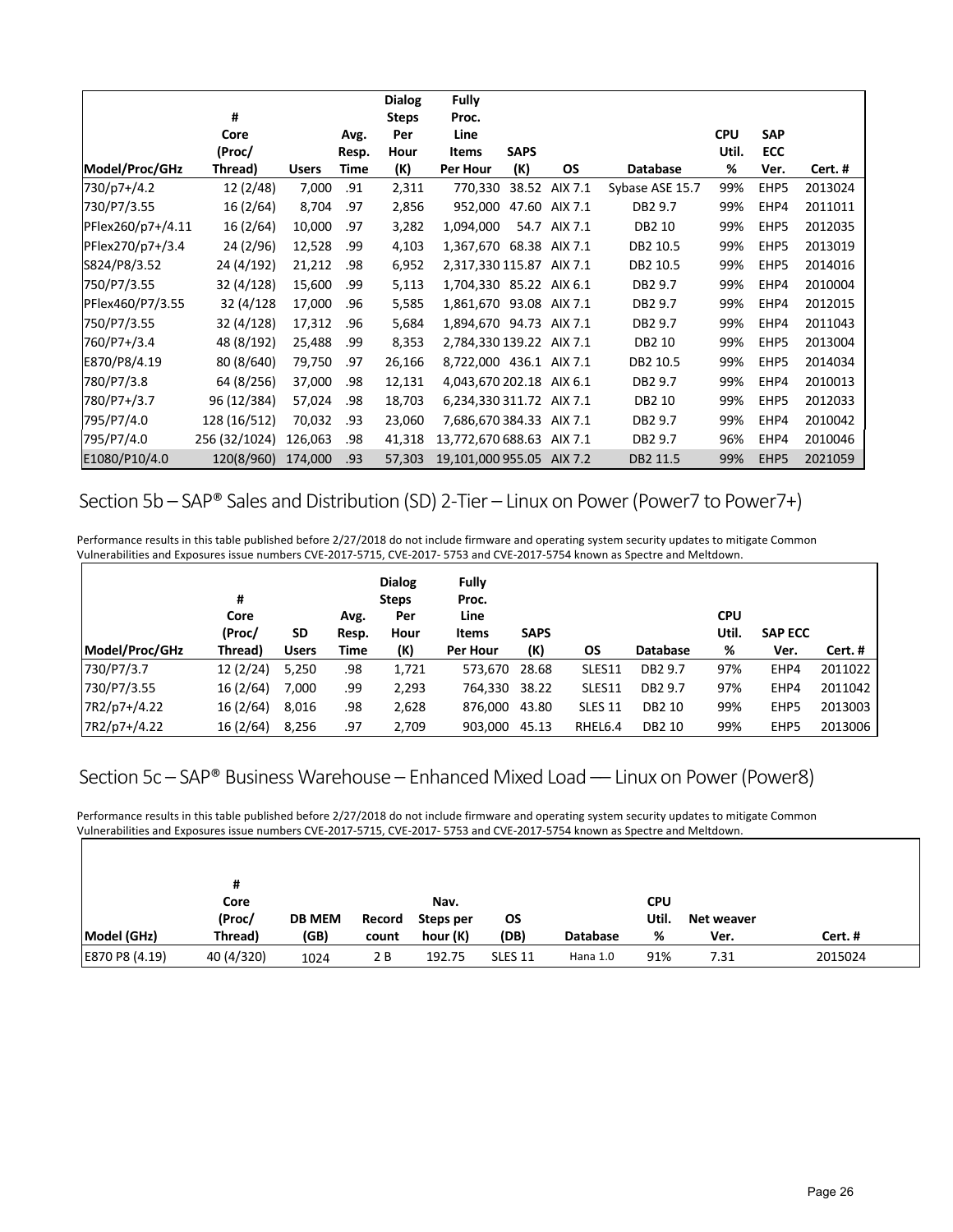## Section 6 – AIX Oracle® e-Business Suite (eBS) Benchmark Performance (Power8)

Performance results in this table published before 2/27/2018 do not include firmware and operating system security updates to mitigate Common Vulnerabilities and Exposures issue numbers CVE-2017-5715, CVE-2017- 5753 and CVE-2017-5754 known as Spectre and Meltdown.

### R12 – 12.1.3 Payroll Batch Results

| Model      | GHz  | Cores (Proc/<br>threads) | <b>Checks</b><br>/Hour | Kit   | Average<br>CPU util. | <b>Batch: Payroll</b><br><b>Employees</b> | App level | <b>Tiers</b> |
|------------|------|--------------------------|------------------------|-------|----------------------|-------------------------------------------|-----------|--------------|
| Power S824 | 3.52 | 12 (2/48)                | 1,090,909              | ExLrg | 53%                  | 250.000                                   | 12.1.3    | 2-Tier       |

## Section 7 – AIX Oracle® Siebel Benchmark Performance (Power7 and Power8)

Performance results in this table published before 2/27/2018 do not include firmware and operating system security updates to mitigate Common Vulnerabilities and Exposures issue numbers CVE-2017-5715, CVE-2017- 5753 and CVE-2017-5754 known as Spectre and Meltdown.

#### Oracle® Siebel CRM 8.1 Industry Applications Performance and Scalability Benchmark

| <b>DB Server</b> | # Cores<br>Memory | App./Gateway<br>Servers | # Cores /<br><b>Memory</b> | Concurrent<br>Users | Application<br>Version | Database     |
|------------------|-------------------|-------------------------|----------------------------|---------------------|------------------------|--------------|
| S824 p8 4.1      | 6/224GB           | 3 x S824 p8 4.1GHz      | 16/448GB                   | 50.000              | 8.1.1.4                | Oracle 11gR2 |
| 740 P7 3.55      | 6/64GB            | 2x 750 P7 3.55GHz       | 16/256GB                   | 21,000              | 8.1.1.4                | Oracle 11gR2 |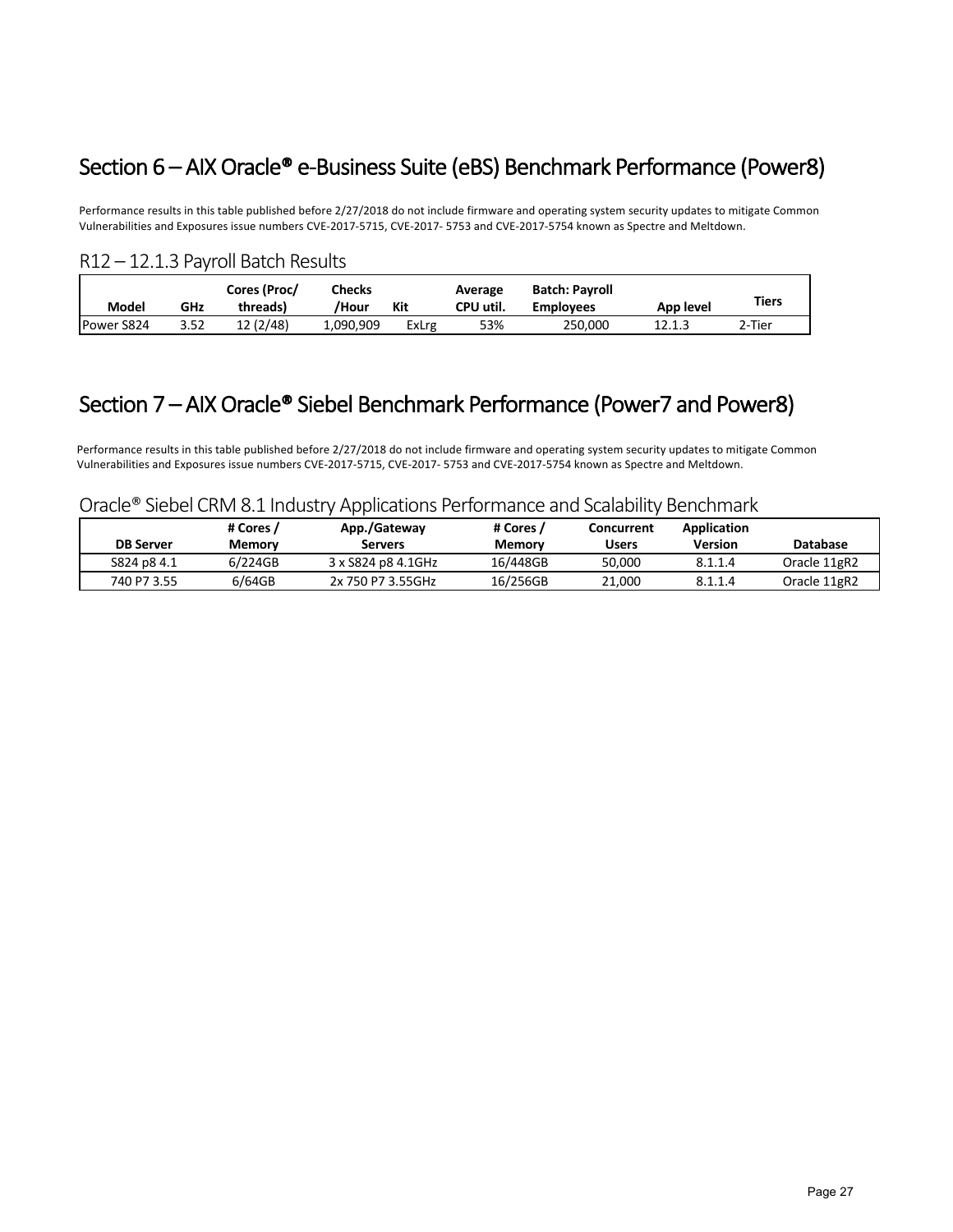#### **Notes on Performance Benchmarks and Values**

The performance benchmarks and the values shown here were derived using particular, well configured, development-level computer systems. Unless otherwise indicated for a system, the values were derived using fully populated DIMM slots and external cache if external cache is supported on the system. All performance benchmark values are provided "AS IS" and no warranties or guarantees are expressed or implied by IBM. Actual system performance may vary and is dependent upon many factors including system hardware configuration and software design and configuration. Buyers should consult other sources of information to evaluate the performance of systems they are considering buying and should consider conducting application-oriented testing. For additional information about the performance benchmarks, values and systems tested, please contact your IBM local Branch Office or IBM Authorized Reseller or access the following on the Web: http://www.spec.org

All performance measurements for the IBM Power and IBM PowerLinux, with systems running AIX or AIX 5L operating systems unless otherwise indicated to have used Linux. For new and upgraded systems, the latest versions of AIX and Linux and the latest versions of IBM's high-performance C, C++, and FORTRAN compilers for AIX and Linux were used. All other systems used previous versions of the operating systems and compilers.

**SPEC® CPU2017** - SPEC CPU2017 focuses on compute-intensive performance including the processor, memory subsystem, and compilers. The benchmark does not stress other components such as networking, graphics, Java libraries and the I/O system. Compared to the SPEC CPU2006, the total source code has increased because most benchmarks in this suite are derived from real applications. **SPECrate 2017 Integer** suite has ten benchmarks, and the **SPECrate 2017 Floating Point** suite has thirteen benchmarks. For the detailed explanation of this benchmark, the metrics, and the run rules, please refer to the Web: https://www.spec.org/cpu2017/Docs/overview.html

**SPEC® CPU2006** - SPEC CPU2006 focuses on compute-intensive performance including the processor, memory subsystem, and compilers. The benchmark does not stress other components such as networking, graphics, Java libraries and the I/O system. **SPECrate 2006 Integer** suite has twelve benchmarks, and the **SPECrate 2006 Floating Point** suite has seventeen benchmarks. For the detailed explanation of this benchmark, the metrics, and the run rules, please refer to the Web: https://www.spec.org/cpu2006/Docs/readme1st.html

**SPECjbb®2015** - This benchmark measures Java performance. Performance metrics are provided for both pure throughput and critical throughput under service-level agreements (SLAs), with response times ranging from 10 to 100 milliseconds. For the detailed explanation of this benchmark, the metrics, and the run rules, please refer to the Web: https://www.spec.org/jbb2015/docs/userguide.pdf

#### **Application Benchmarks**

**SAP®** - Benchmark overview information: http://www.sap.com/about/benchmark.html **Oracle® Applications** - Benchmark overview information: http://www.oracle.com/us/solutions/benchmark/apps-benchmark/index.html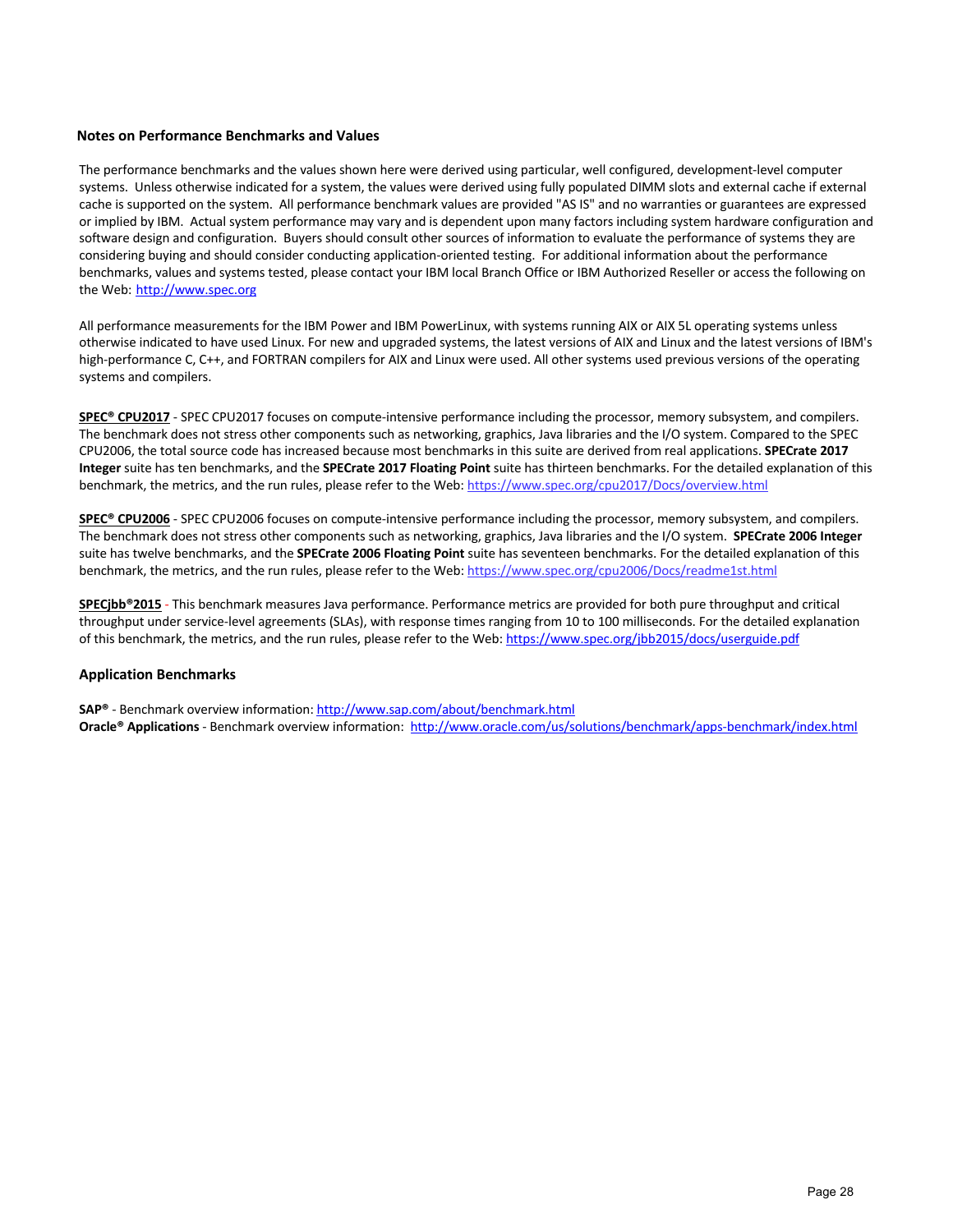#### **Notes on Performance Estimates**

.

rPerf (Relative Performance) is an estimate of commercial processing performance relative to other IBM UNIX systems. It is derived from an IBM analytical model which uses characteristics from IBM internal workloads, OLTP and SPEC benchmarks. The rPerf model is not intended to represent any specific public benchmark results and should not be reasonably used in that way. The model simulates some of the system operations such as CPU, cache and memory. However, the model does not simulate disk or network I/O operations.

rPerf estimates are calculated based on systems with the latest levels of AIX and other pertinent software at the time of system announcement. Actual performance will vary based on application and configuration specifics. The IBM eServer pSeries 640 is the baseline reference system and has a value of 1.0. Although rPerf may be used to approximate relative IBM UNIX commercial processing performance, actual system performance may vary and is dependent upon many factors including system hardware configuration and software design and configuration. Note that the rPerf methodology used for the Power10 processor–based systems is identical to that used for the Power9 and Power8 processor–based systems. Variations in incremental system performance may be observed in commercial workloads due to changes in the underlying system architecture.

Commercial Processing Workload (CPW) is a relative measure of performance of processors running the IBM i operating system. Performance in client environments may vary. The value is based on maximum configurations. More performance information is available in the Performance Capabilities Reference at: http://www.ibm.com/systems/resources/pcrm.pdf.

All performance estimates are provided "AS IS" and no warranties or guarantees are expressed or implied by IBM. Buyers should consult other sources of information, including system benchmarks, and application sizing guides to evaluate the performance of a system they are considering buying. For additional information about rPerf and CPW, contact your local IBM office or IBM authorized reseller.